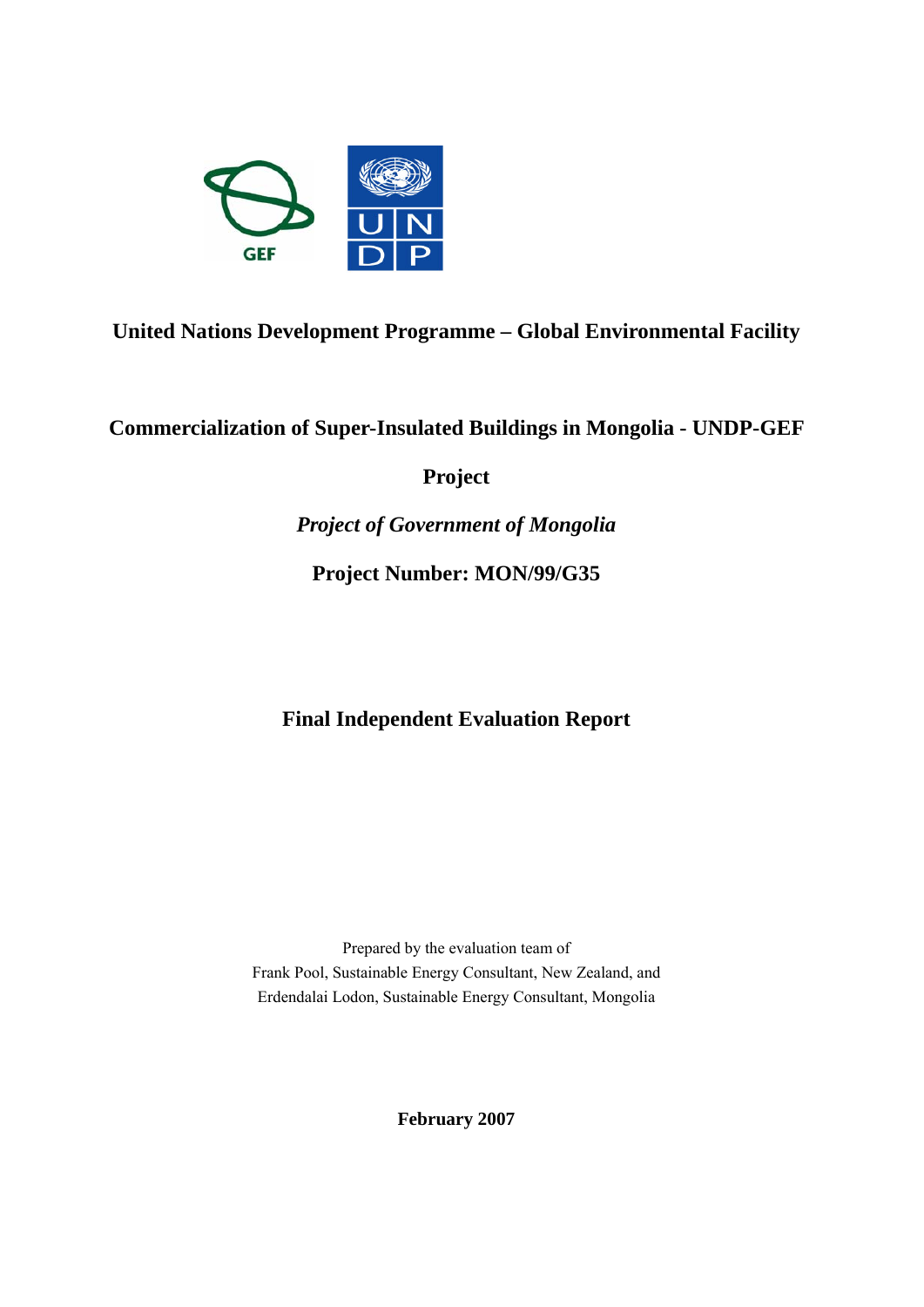# **Commercialization of Super-Insulated Buildings in Mongolia Final Independent Evaluation Report**

# **Table of Contents**

| Annex A |                                                                                              |  |
|---------|----------------------------------------------------------------------------------------------|--|
| Annex B |                                                                                              |  |
| Annex C |                                                                                              |  |
|         | Annex D Table - Specific ProDoc and Actual Project Objectives, Outputs, Costs and Changes 24 |  |
|         |                                                                                              |  |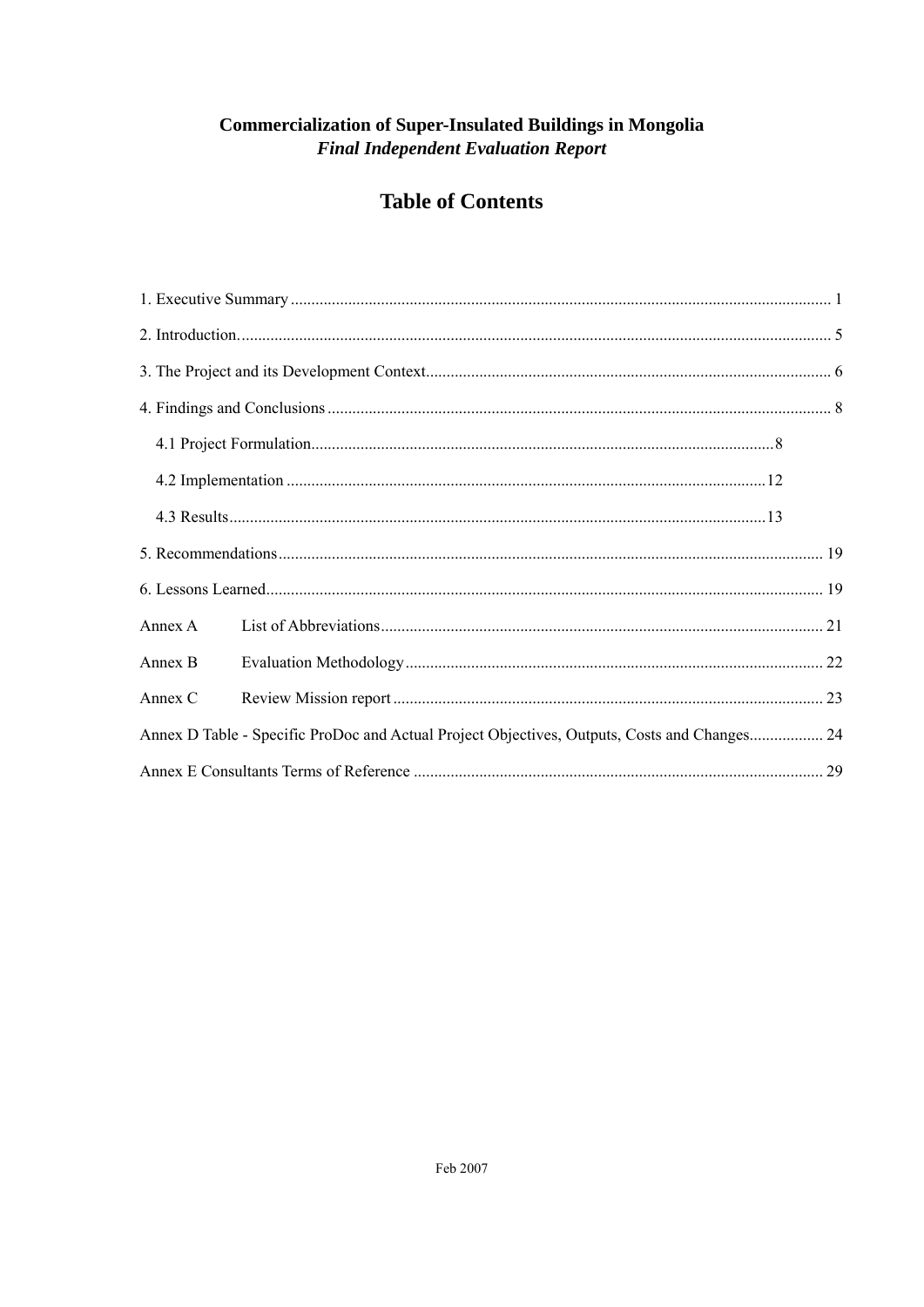# <span id="page-2-0"></span>**1. Executive Summary**

This report presents the findings of the independent project evaluation for the **"Commercialization of Super-Insulated Buildings in Mongolia"** (the **EEH** project). It was prepared with considerable input from and assistance from the EEH PIU (Project Implementation Unit). However, the responsibility for the evaluation findings is solely those of the evaluation team authors.

The project goal was large-scale unsubsidized replication of super-insulated straw bale buildings (SBBs) in Mongolia. This was initially to be achieved through technical support, training, awareness raising and full funding of demonstration super-insulated SB (straw bale) primarily social service and institutional buildings (schools, kindergartens, health clinics, local government offices, etc). By project inception, this had been updated to include the promotion of other means of building super-insulation, and with a majority of the funding for building construction coming from beneficiary households, and demonstrating super-insulation directly in private housing - and not in social or institutional buildings.

The EEH project followed the UNDP/GEF PEESS (Provision of Energy Efficiency for Social Services) project implemented during 1997 – 2001. PEESS built 40 fully funded SBB. The PEESS project arose from work carried out by ADRA (Adventist Development and Relief Agency) from 1995 – 1999. ADRA built the first 15 SBB in Mongolia by full funding of their construction costs, as well as demonstrating the wider benefits of (non-SBB) insulation through fully funded retrofits of 40 buildings. There were also two significant local government SBB initiatives in Mongolia, but with mixed results, and some individual donor and private SBB successfully constructed.

The project was supported by a GEF grant of US\$ 0.725 million and planned (in the ProDoc) co-funding of US\$ 1.084 million. The earlier MSP Brief showed planned co-funding of US\$3.3M. Thus, the total project budget halved in the two years between the MSP Brief and ProDoc stages, while maintaining similar outputs.

The rationale for the project was that Mongolia has an extremely harsh winter climate. Ulaanbaatar is the coldest capital city in the world. Building space heating is therefore the largest single energy end use. Winter air pollution in Ulaanbaatar and other urban areas from excessive heating demand in ger areas is a major cause of rising serious respiratory problems amongst urban inhabitants.

The EEH project was approved by GEF in August 1999, based on the original project MSP (Medium Sized Project) GEF brief of 07 June  $1999<sup>1</sup>$  $1999<sup>1</sup>$ . The MSP Brief was then updated by UNDP, with additional project implementation, management and monitoring details added, to a UNDP ProDoc (Project Document) signed in October 2001 between UNDP and GOM (Government of Mongolia). The EEH project was formally launched in February 2002, and project implementation followed.

-

<span id="page-2-1"></span><sup>&</sup>lt;sup>1</sup> The MSP is still available on the GEF website.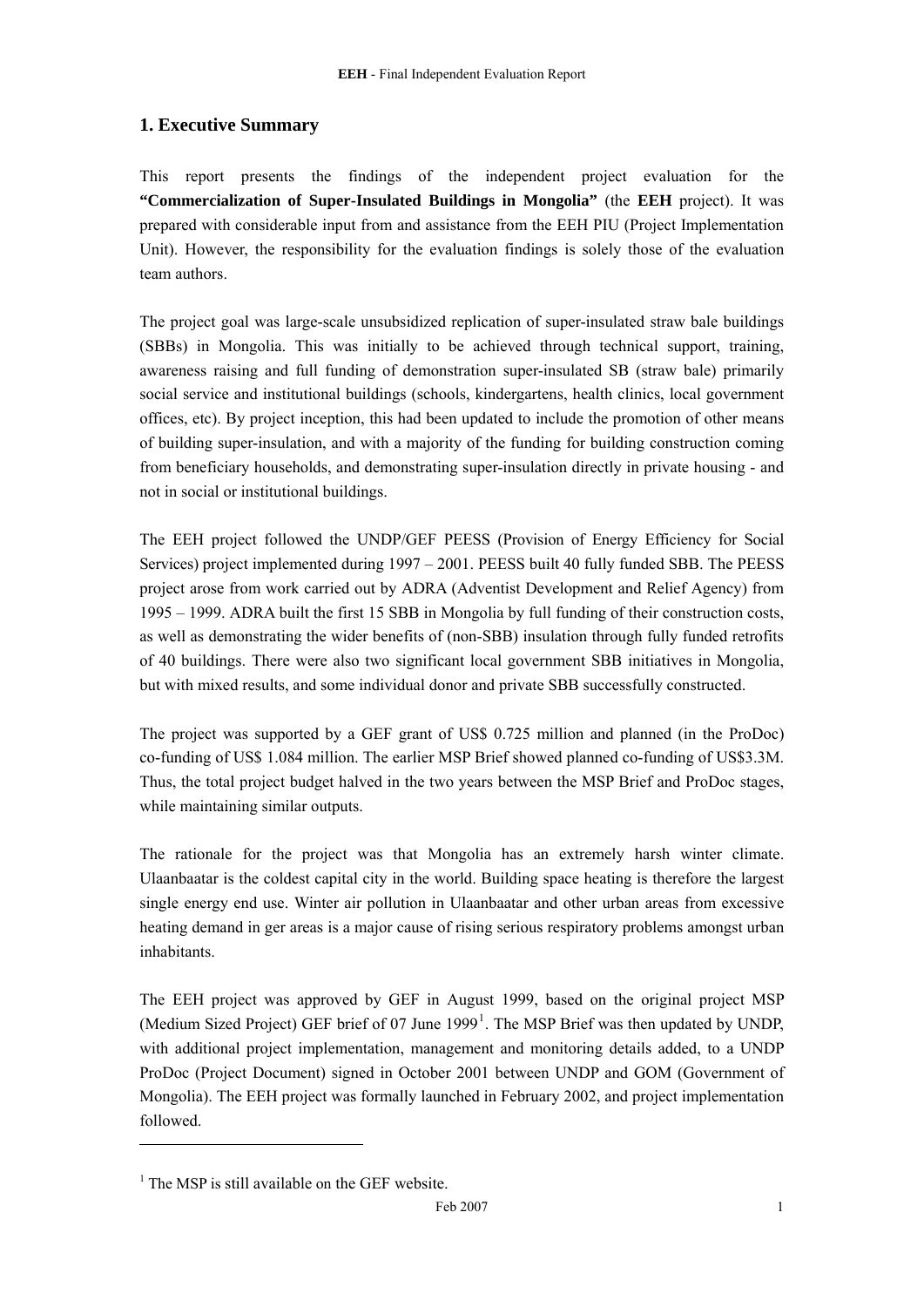There are significant differences between the MSP Brief and subsequent ProDoc. The ProDoc leaves out the MSP Brief's Annex with its description of SBB technology and development history, nearly all details of the project's barriers and barrier removal activities, as well as the assumptions, context and incremental cost analysis. This material probably was omitted to avoid its updating in the ProDoc. This created serious difficulties as the EEH PIU and UNDP Mongolia tried to implement the specific project activities without their full rationale and background<sup>[2](#page-3-0)</sup>.

Straw has been used worldwide as a part of various traditional building systems for Millennia. Modern SBB were first developed in the 1890's in the US State of Nebraska due to the availability of compressed straw and hay bales from horse drawn baling machines coupled with a lack of wood for construction and very cold winters. SBB building technology was revived in the USA from the 1970's. SBB buildings use agricultural grain production waste materials which are traditionally burnt with major smoke emissions. Straw has minimal animal feed value. SBB can be built at similar or slightly lower cost to conventional buildings with high levels of insulation (super-insulation). SBBs are a promising small buildings<sup>[3](#page-3-1)</sup> super-insulation solution for areas with limited local wood supplies for construction, local waste straw availability, cold winters, and low rain and snowfall per year, such as Mongolia.

In the US and most other developed countries, SBB are primarily a self/community-build construction option. Most SBB builders have only built a handful of SBB. SBB are also closely associated with wider green, environmental and sustainable lifestyle movements. This was not recognized in the ProDoc, nor in the prior MSP brief - where SBB was assumed to be a commercial and fully accepted mainstream building technology. This confusion between prior small-scale niche market applications, and widespread and proven commercial uptake, is prevalent throughout both the ProDoc and the earlier MSP Brief.

The direct GHG reduction objective in the UNDP ProDoc was to build 84 SBB, retrofit 50 houses with insulation and efficient stoves<sup>[4](#page-3-2)</sup>, and build 6 provincial ECCs. The earlier MSP Brief's objectives were to build 70 social services SBB, 12 private demonstration houses (SB construction not specified, but implied), and retrofit 20 existing institutional buildings (SB construction also not specified).

The actual tangible EEH project-end results will be 72 new SBB constructed, 95 new conventional insulated houses constructed, 53 existing houses retrofitted with insulation, three SBB ECC's built and 440 ger insulated. So the EEH project will achieve direct GHG savings far greater than those specified in the EEH project's UNDP ProDoc and original MSP Brief.

<u>.</u>

<span id="page-3-0"></span><sup>&</sup>lt;sup>2</sup> However, the ProDoc made numerous specific references to the MSP Brief, and the MSP Brief was freely available on the GEF website if the EEH PIU or UNDP Mongolia had wanted to obtain it.

<span id="page-3-1"></span><sup>&</sup>lt;sup>3</sup> SBBs are most appropriate for buildings with less than a 3 storey construction.

<span id="page-3-2"></span><sup>&</sup>lt;sup>4</sup> Efficient ger area stoves development and dissemination in Mongolia were provided by another project, which has faced significant difficulties.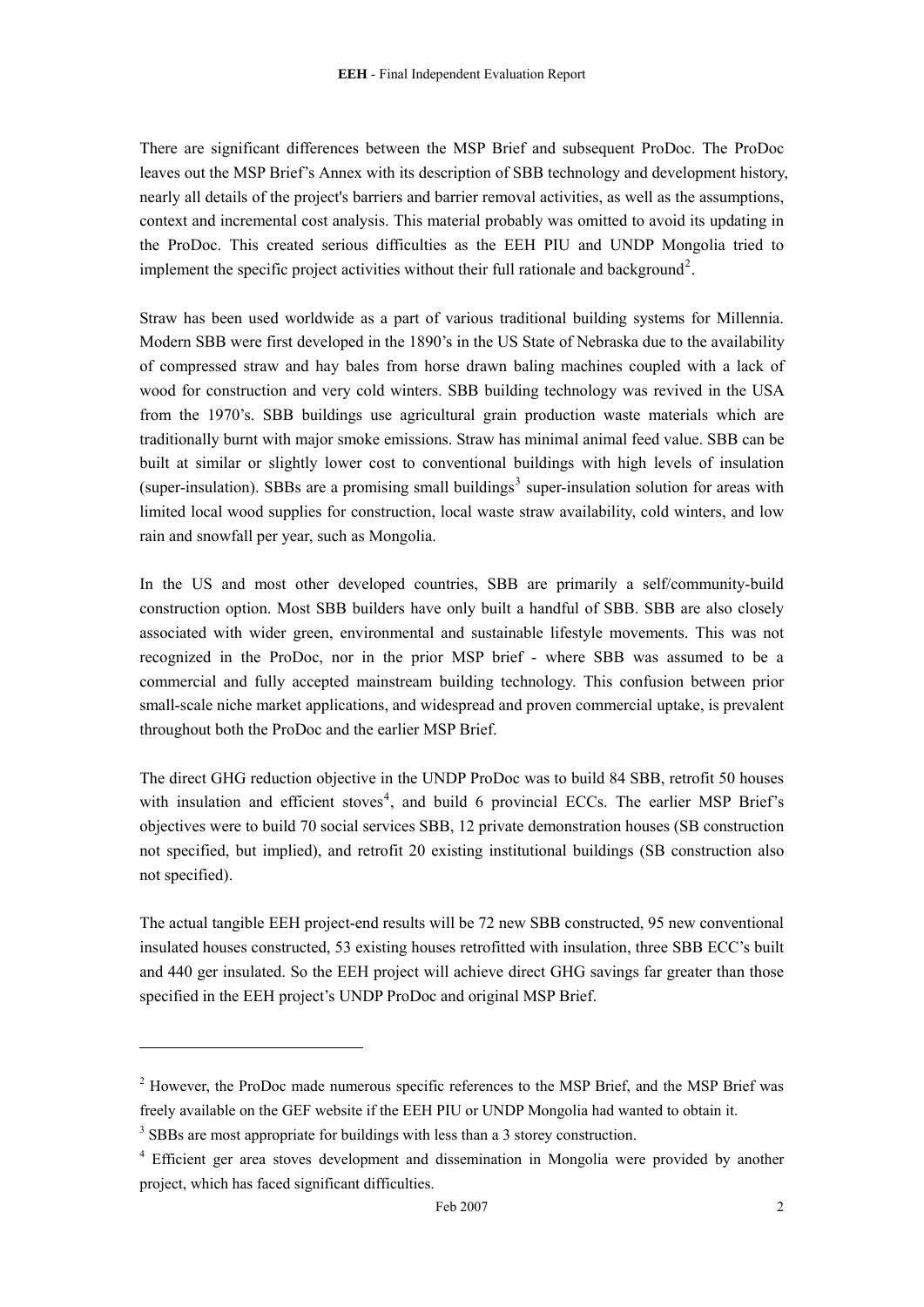The number of training courses, trained builders and attendees exceeded the project's targets. The evaluation of the training courses undertaken shows that they were of a high quality and relevant to the wider dissemination of super-insulated buildings in Mongolia. The project also achieved its target of proving the effectiveness of insulation and super-insulation in SBB and refurbished houses.

A key project output that not specified in the project design was the development, deployment and establishment of the effectiveness of ger insulation blankets. This was an additional and highly significant project output designed and implemented on the initiative of the EEH PIU. Ger insulation blankets are directly applicable to around 50,000 under-insulated ger in Ulaanbaatar alone.

The expected replication outcome, derived from ADRA estimates, was that 15,000 super-insulated (implicitly SB) buildings will have been built four years after project completion. This was stated to be a conservative estimate. In fact, this was a completely unrealistic estimate, as no mechanism(s) were identified in the project design as to how this huge number of super-insulated (SB) buildings' replications (15,000) was to be achieved. In the ProDoc and MSP Brief it was further stated that 25,000 SBB buildings could be built in Mongolia in the next seven years, presumably from the project start. This figure seems to have also been completely unrealistic (as were the related  $CO_2$  reductions of 115,000 tons/year). Mongolia's  $15,000 - 25,000$  SBB replication target need to be compared against an actual (current) worldwide total of SBB of probably around 2,000. When the project was being formulated, the number of SBB in the world would have been probably 500-1000.

SBB is not yet a mainstream construction technology anywhere in the world. Mongolia already has the highest per capita number of SBB in the world. China has the highest absolute number of SBB in the world, but critically, this is being driven by 60% subsidies. In contrast, EEH has been very successful in building 72 new SBB in Mongolia with a more sustainability focused 20% subsidy level.

The housing construction sector in all countries is understandably very conservative as houses represent one of the largest investments that people typically make in their lifetime. Further, it is hard for an entrepreneur to capture the benefits of SBB compared to other innovative building structural or insulation products. So if SBB are to become a mass-market construction technology of choice in Mongolia, then they are likely to need continued technical, training, materials, and marketing support.

The EEH output of exploring, investigating and designing recommendations for sustainable financing mechanisms was achieved. However, the establishment of a sustainable financing mechanism encountered practical implementation difficulties that could not have been anticipated. However, mortgage markets are independently developing in Mongolia with interest rates falling, strict collateral requirements being relaxed, development of micro-credit underway etc.

The EEH project's ECC financial sustainability outcome sought was useful as a general long term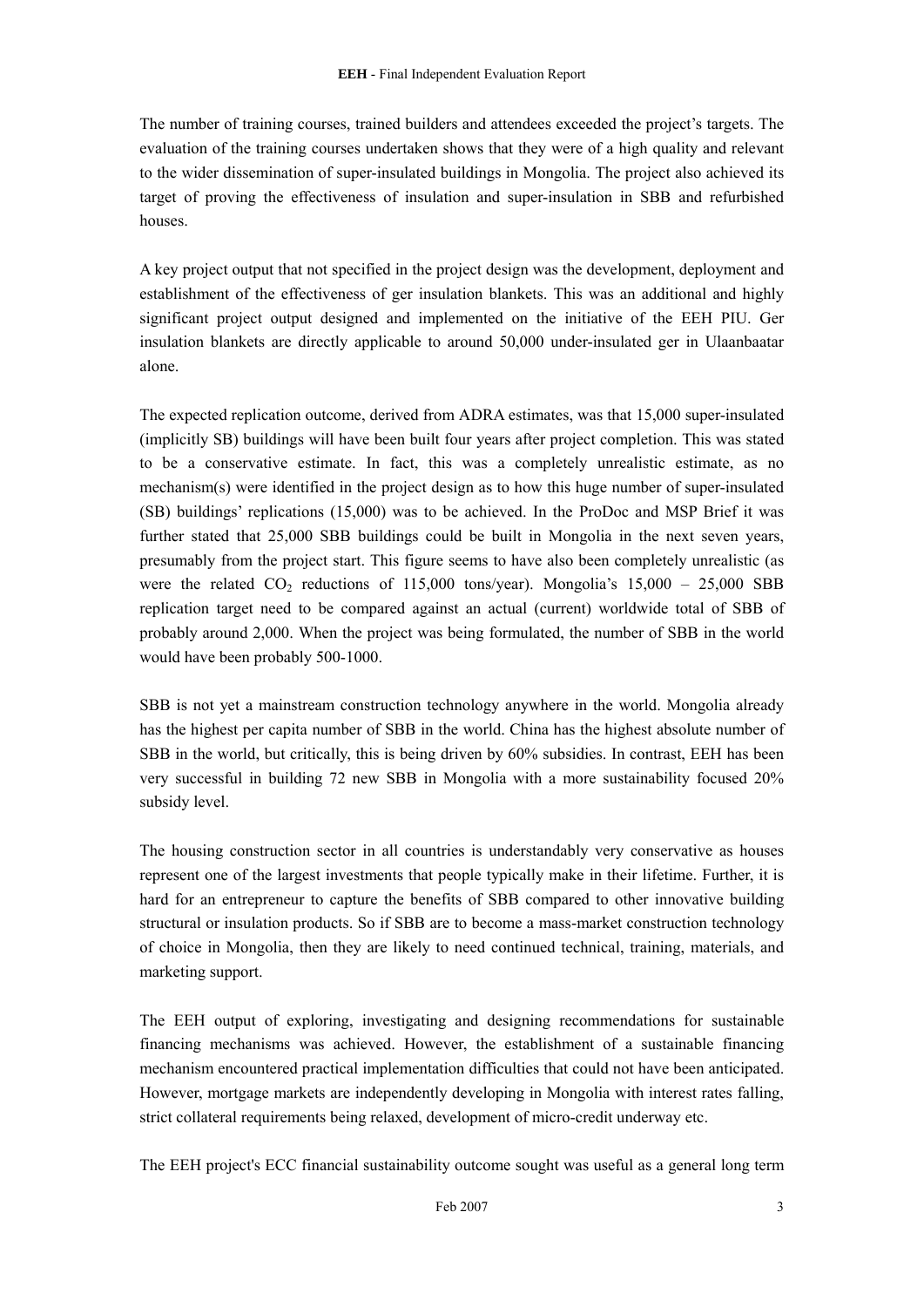<span id="page-5-0"></span>operating principle to maximize financial revenue possibilities within ECC activities. In practice, the three "shop front" ECC's built by EEH will require ongoing "public good" funding by the Mongolian government and/or international donors to continue to provide "public good" building insulation and energy conservation information and support. It is unrealistic to expect the ECCs to cross-subsidize their expected "public good" energy conservation information provision from commercial appropriable (where the service provided can be charged for) activities. Without "public good" funding, whichever NGO operates the ECCs will inevitably focus only on appropriable activities and the particular interests of the NGO provided by their membership or other funding bases.

The EEH project design confused development of a technology, demonstration of the technology's effectiveness, and communication of the results of using the technology - with commercialization. The baling in the autumn harvesting season, the winter storage, and the availability of construction quality SB in urban areas in the following spring (beginning of construction period) was a key missing design for wider SBB commercialization. In Mongolia, the mature insulation technology that SBB competes against is timber walled houses using widely available and accepted EPS insulation. In other countries, the competitor for SBB is (timber) framed houses using bulk insulation, generally fiberglass or mineral wool. The huge gap between demonstration of SBB and its mass market deployment was not recognized in either the MSP Brief or ProDoc.

The EEH project has now proven SBB technology in Mongolia. The necessary technical conditions are now in place, the public and decision makers have a high awareness of SBB and the wider benefits of building insulation, and appropriate SBB designs for Mongolian conditions have been developed and disseminated. The negative perceptions of SBB, including from previous SBB projects, have been overcome. However, in Mongolia, as in the rest of the world, SBB (along with other natural building technologies) is likely to be of greatest interest to home builders and those retrofitting houses who are particularly interested in the environment and nature, rather than low and middle income people at large.

There is a growing awareness, fostered by the EEH project, that insulation is the first priority for housing, followed by improved and high efficiency heating systems, followed by smokeless/improved fuels.

The EEH project has successfully operated within its GEF budget. A home owner contribution of \$521,000 was achieved, comfortably exceeding the parallel financing input of \$210,000 from home builders specified in the  $ProDoc<sup>5</sup>$  $ProDoc<sup>5</sup>$  $ProDoc<sup>5</sup>$ .

EEH has provided a solid basis for UNDP and other donors to commercialize super-insulated building construction in Mongolia. Specifically, the EEH project has laid the groundwork for the proposed BEEP MSP activities in ger areas in Mongolia. EEH has also provided an excellent basis for the wider uptake of ger insulation blankets through a mix of ger owner, CDM and donor

-

 $<sup>5</sup>$  Noting that the original MSP Brief did not specify  $\frac{any}{any}$  level of building owner contribution, which</sup> was a design deficiency for post-project sustainability - that was corrected in the ProDoc.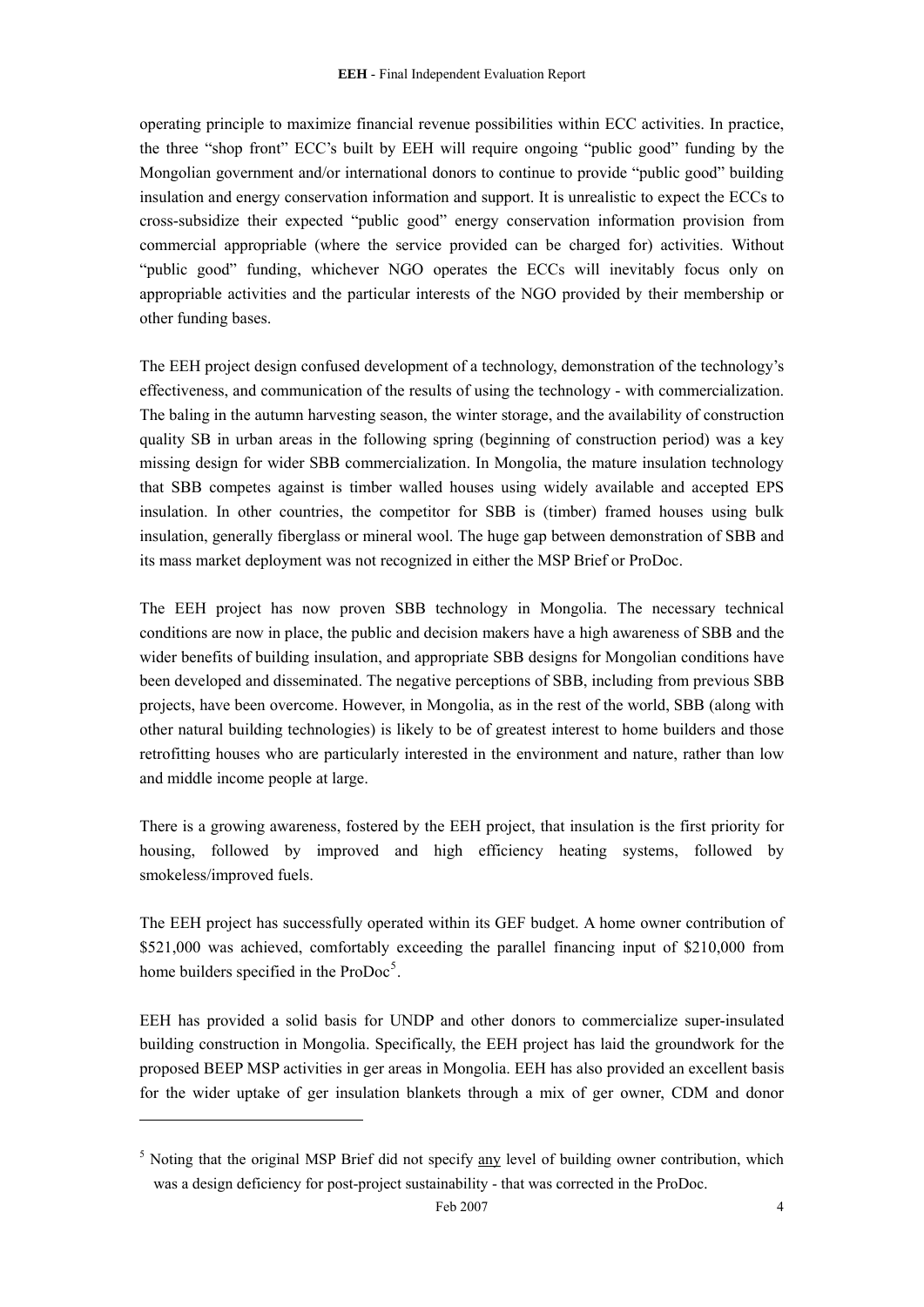<span id="page-6-0"></span>activities. Ger insulation blankets, as developed by the EEH project, are now a proven and rapidly deployable technology that could reduce Ulaanbaatar's winter air pollution by around 30% at a cost of less than US\$15 Million. CDM and ger owner co-funding of ger insulation blanket deployment looks to be a very promising option.

# **2. Introduction.**

This report presents the findings of the independent evaluation for the "Commercialization of Super-Insulated Buildings in Mongolia" project number MON/99/G35 (the EEH project). It was prepared with the considerable and very helpful input from the EEH PIU (Project Implementation Unit), however the responsibility for the evaluation findings and conclusions reached are solely those of the evaluation team authors.

The overall purpose of this final evaluation is to provide an independent review of the EEH project's design, achievements, innovations, adjustments, results and legacy for future super-insulated buildings' commercialization in Mongolia.

A key evaluation element is the issue of project sustainability - that is whether the project is on track to provide a rich legacy of results, products, technical capacity, approaches and institutions that are likely to persist and continue to provide positive results after the EEH project's formal completion. The primary focus of this evaluation is on the impact of the EEH project on GHG emissions (for GEF purposes), as well as on local air pollution, fuel poverty, deforestation, social and other impacts for Mongolia.

The rationale for the project was that Mongolia has an extremely harsh winter climate. Ulaanbaatar, where nearly half of all Mongolians live, is the coldest capital city in the world. Building space heating is therefore the largest single energy end-use, and most heating in urban areas is provided by use of Mongolia's abundant, widely dispersed and low cost coal. There is also the wide use of firewood for starting fires in the stoves in ger and private houses, and wood is also the main heating fuel in the northern urban areas of Mongolia. This use of wood as a fuel and for construction is unsustainable as it is well in excess of forestry regrowth rates and thus causes deforestation in Mongolia. Mongolia's  $CO<sub>2</sub>$  emissions per capita are therefore amongst the highest of any country in Asia, and were the highest in Asia in 1990 according to ALGAS (Asian Least Cost Greenhouse Gas Abatement Study). The winter air pollution in Ulaanbaatar and other urban areas from excessive heating demand and the inefficient stoves used in ger areas (ger area heating causes around 90% of urban pollution) has become an extremely serious problem and is a major cause of the rising serious respiratory problems amongst urban inhabitants.

The EEH project was established to remove the barriers to the adoption of enhanced levels of building insulation in Mongolia. The very low insulation levels in detached individual housing (and hence high heating demand) is the root cause of the high GHG emissions and excessive winter air pollution in urban areas in Mongolia. Ger area housing (both small private houses and ger) generally has insulation levels of R 0.5 to 1.0, whereas optimal insulation levels for the Mongolian climate are at least R3.5. SBB is a type of building construction that can provide high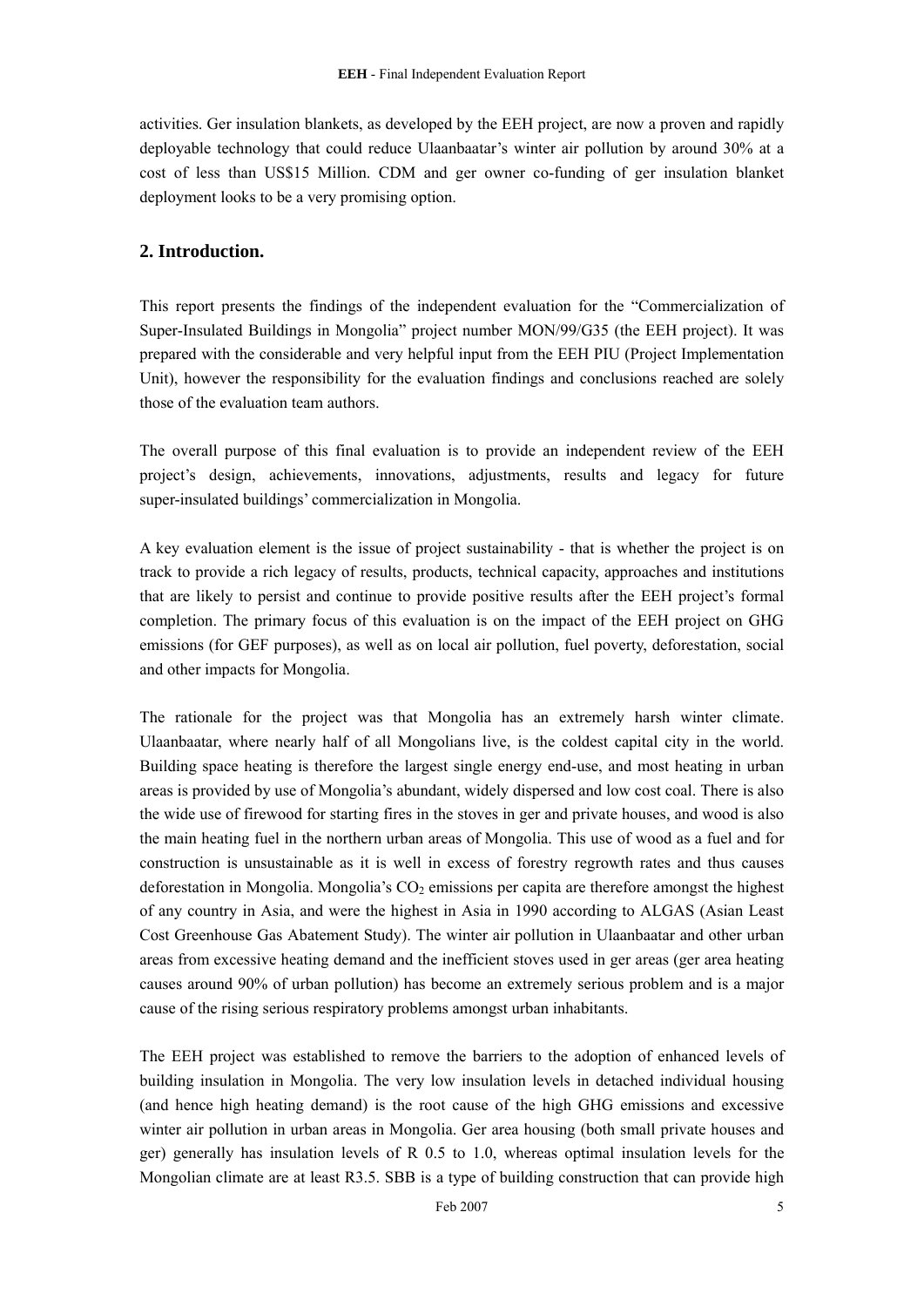<span id="page-7-0"></span>insulation levels in walls and ceilings in houses. SBB use a waste agricultural product (straw) that is available in northern areas of Mongolia, can provide good levels of fire resistance if properly constructed, SB plastered walls can provide R values of around 5.3 (super-insulation), SBB can be less expensive than super-insulated solid timber or timber framed houses, and SB can also be used to retrofit existing houses.

For the EEH project, UNDP was the International Implementing Agency and MCUD (Ministry of Construction and Urban Development was the domestic Executing Agency, on behalf of the GOM.

# **3. The Project and its Development Context**

Mongolia was a centrally planned economy in the socialist period from 1923 until 1990. Since 1990, Mongolia has embraced market economic principles and the national GDP has now grown back to a level similar to that of 1989. Despite this, income disparities are now wider and there is greater fuel poverty in winter for the urban poor.

In the socialist period, there were government restrictions on people moving into urban areas, and it was official policy to provide housing for all urban dwellers in apartment buildings and completely phase out *ger* and private houses in urban areas (although this was not achieved in practice). There was therefore a lack of focus on urban private houses before 1990, and so their construction quality and insulation levels were generally very poor. With the end of the socialist era, the apartment-only, and control of population movement to urban areas policies lapsed. There has been a major movement of families into the sprawling urban *ger* areas that have sprung up around urban areas, where around 60% of urban families now live in a combination of small traditional nomadic *ger* (typically  $25m^2$ ) and small houses (typically  $24-32m^2$ ) that are mostly informally constructed with no formal design input and are which in practice are not covered by any enforced building regulations due to the government's weak controls in these areas. Since 1990, urban dwellers that were living in socialist period existing apartments have generally been given the title of their apartments. The urban dwellers living in ger areas before 1990, and the new urban residents that have come from the countryside, are generally living in very poorly insulated *ger* and private houses.

Mongolia has an eight-month heating season, and winter temperatures that are  $-10^{0}$ C to  $-30^{0}$ C in the daytime in mid-winter (late December and early January) and that can drop to as low as  $-40^{\circ}$ C at night. Therefore, heating is the primary Mongolian building energy demand. In *ger* areas buildings are heated with highly inefficient stoves that, coupled with minimal levels of insulation, cause around 90% of the severe urban winter air pollution. Ger area housing is generally under-heated in winter, with *ger* generally being even more under heated than small private houses. Mongolia has large and widely dispersed reserves of accessible coal and hence coal is the main heating fuel in urban areas. Mongolia currently has no domestic gas or oil supplies. In the countryside the main heating fuels are dung and firewood.

A commercial mortgage market is now slowly developing for financing private house construction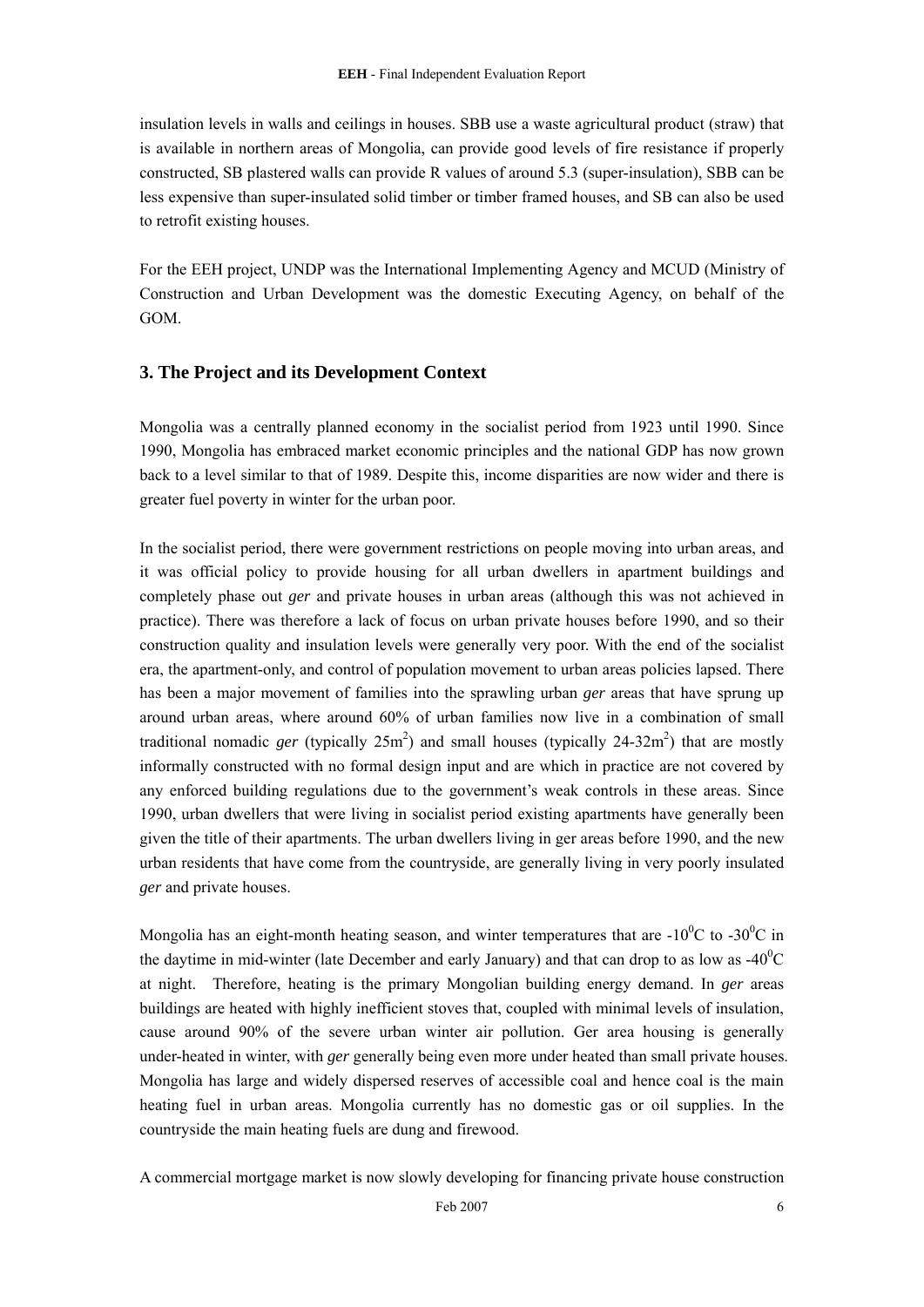and for the purchase of apartments. Accessing mortgage financing is difficult for most poor urban households due to their irregular or informal income and a common lack of formal title for the land they occupy for their *ger* or their small private houses.

Both urban *ger* and small private houses are estimated to use on average around 5 tons of coal and 1.5 tons of (unsustainable) fuel wood per year, most in the winter and mostly for space heating. Calculations, and the results of some studies, suggest that the energy use of *ger* and small private houses could be halved with optimal levels of insulation and halved again with high efficiency stoves (although less savings would be achieved with the current improved *ger* area stoves technology as they are built down to a price and aimed at retrofitting to existing stoves). In practice, some of the insulation and stove energy efficiency savings would be taken as improved and more consistent internal temperatures. However, coal use of under 2 tons/year for *ger* and small private houses, along with greatly reduced fuel wood use, would seem to be achievable from the results from previous projects and studies.

In the countryside, nomadic families mostly continue to live in traditional *ger*, although they often move with their *ger* to Soum centers in winter for social, education and evening electricity supply reasons. In the countryside, heating fuels used are mainly dung and wood.

Ger were traditionally insulated with only one layer of felt in summer and two layers in winter. In the socialist period, most ger were insulated with either two layers of felt or one layer of felt and a winter insulation blanket of cotton from Soviet Central Asia. However, since the 1990 post-Soviet Union economic contraction in Central Asia, and the adoption of market pricing for Central Asian cotton, this form of insulation is now no longer cost effective. The existing cotton insulation blankets are now worn out and mostly ineffective. It is estimated that only 70% of urban ger are now insulated in winter with two insulating layers (for an R value of around 1.0, and an R-value of 0.5 for one layer of felt). Ger are generally occupied by the lowest income families with no savings and often limited winter income levels. Therefore, affording the necessary 5 tons of coal and 1.5 tons of fuel wood for adequate heating throughout the long harsh Mongolian winter is a major drain on urban poor household finances (fuel poverty).

The EEH project's originally goal was mainstream and large-scale unsubsidized market development replication of super-insulated straw bale buildings (SBBs). In the original project design, this was to be achieved through the provision of technical support, training, awareness raising and full funding of demonstration super-insulated SB (straw bale) primarily social service and institutional buildings (schools, kindergartens, health clinics, local government offices, etc). However, such social service and institutional buildings are much larger that ger area private houses, thus reducing the value of the demonstration effect sought. There was also no explicit mention of improving the insulation of ger. It is likely that the institutional bias against ger was also a factor in the EEH design, with the reality of large numbers of ger occupied by poor households in urban areas being wished away because they were not supposed to exist.

By the EEH project's inception, the SBB social service and institutional buildings goal had been expanded to also promote other types of building super-insulation, with a majority of the funding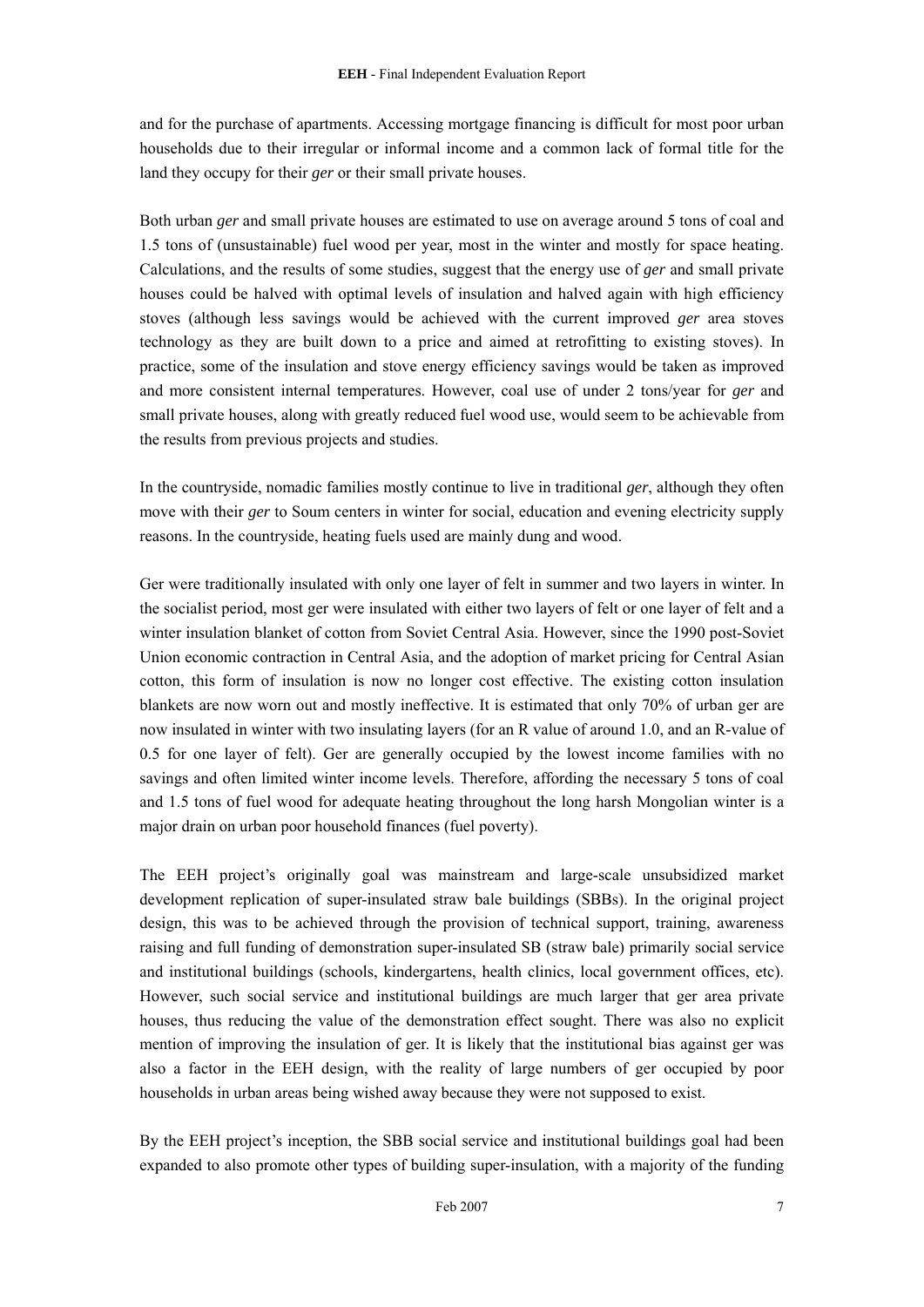<span id="page-9-0"></span>for building construction coming from beneficiary households, and demonstrating super-insulation directly in private houses and not in social or institutional buildings. This change in the project's goal was a major improvement in producing project results that were more likely to be applicable and replicated post-project. However, the implications of these major changes in emphasis between the MSP Brief and ProDoc stages appears to not have been apparent to UNDP-Mongolia nor to the EEH PIU, nor was there any recognition that this would impact on the means that would be needed to achieve the specific project output targets.

#### **4. Findings and Conclusions**

#### **4.1 Project Formulation**

The EEH project followed on from the UNDP/GEF PEESS (Provision of Energy Efficiency for Social Services) MON/97/301 project implemented during 1997 – 2001. PEESS built 40 fully funded SBB (Straw Bale Buildings), with Government of Norway support. The PEESS project, in turn, arose from work carried out under the ADRA (Adventist Development and Relief Agency) SBB project from 1995 - 1999 which introduced modern SBB construction to Mongolia. The ADRA project built the first 15 SBB in Mongolia by fully funding their construction costs, and demonstrated the wider benefits of (non-SBB) insulation through fully funded retrofits of 40 buildings.

Following the ADRA project, and concurrently with the PEESS project, there were two significant local government SBB initiatives in Mongolia. The Tuv Aimag (province) government fully funded and built 16 SBB for the use of local government employees. These buildings were constructed by a trained SBB construction company, were built with good construction supervision, and were successful. There were also 12 SBB fully funded and built with the apparent best of intentions by the UB City Government for homeless people. These buildings had weak SBB builder training and construction supervision. Unfortunately, the UB SBB occupant households were not trained or motivated to maintain their (free) buildings. Coupled with these SBB's poor construction quality, three of the UB City Government SBB's burnt down from accidents. There were also some individual donor and private SBB houses independently constructed, apparently successfully.

Thus the EEH project had a very useful technical legacy of successful prior SBB in Mongolia to build on. However, the EEH project also had to overcome some major negative perceptions of SBB as being prone to burning down (perception of poor intrinsic fire protection) and being of poor construction quality. There was also a serious constraint in that there was no focus, including in the original EEH MSP Brief project design, on longer term SBB sustainability through the promotion of public-private partnerships. Nearly all SBB and other insulated buildings in Mongolia had previously been fully funded by donors and government, and not by the homeowners or building users themselves. Thus the pre-EEH project public perception was that SBB were a type of building that was provided to the users at no cost, and hence that SBB were not a type of building that people had to even partly pay for. It is important to note that the EEH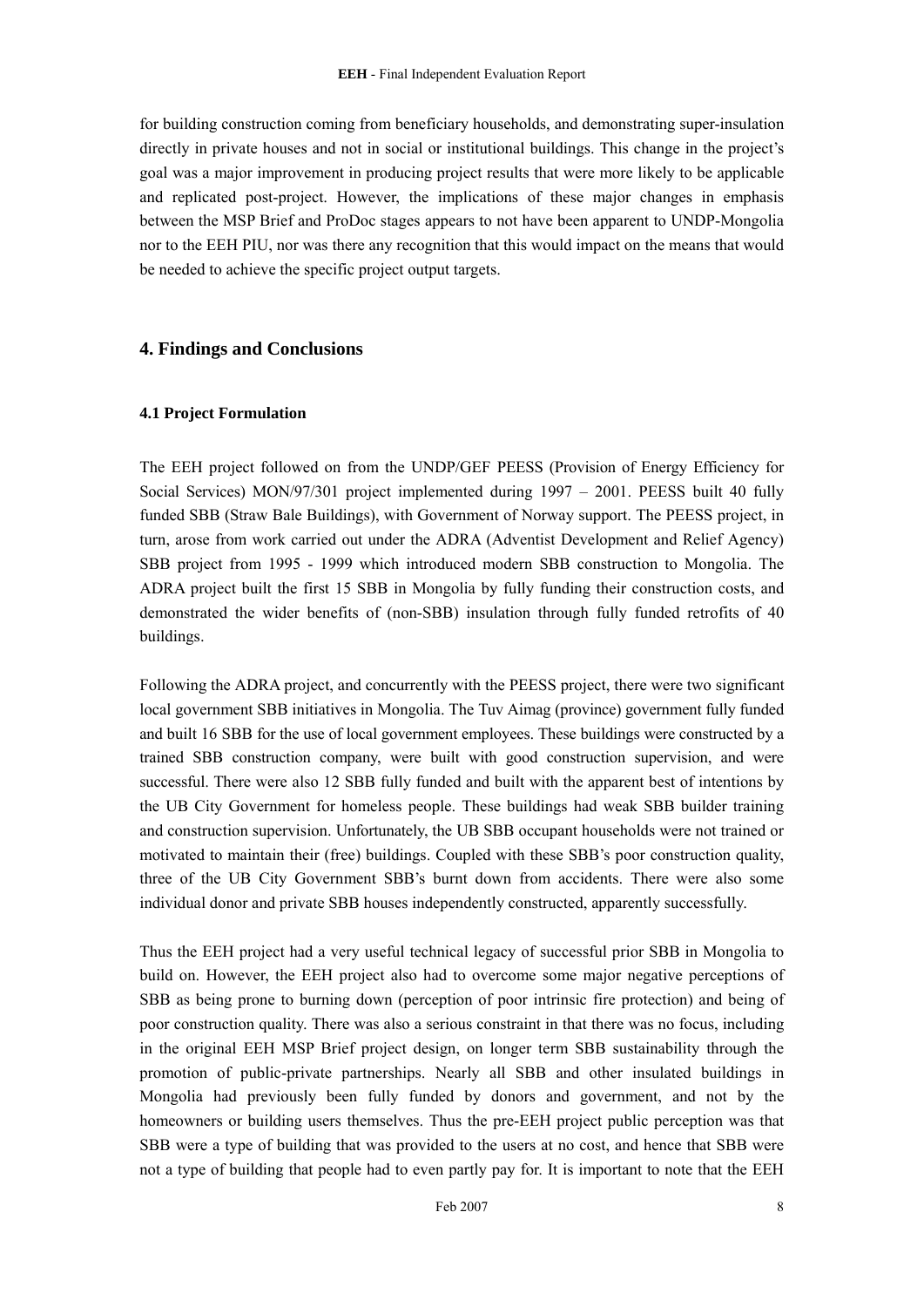Project Design, as approved and funded by GEF, continued this approach of full funding by donors, and hence the use of public-private partnerships to enhance post-project sustainability was not included in the original project design.

The EEH project was approved by GEF in August 1999, presumably based on the MSP (Medium Sized Project) GEF brief of 07 June 1999 that is still available on the GEF website. The MSP Brief was then presumably updated by UNDP, with additional project implementation, management and monitoring details added, to a UNDP ProDoc (Project Document). The EEH project was then implemented based on the Prodoc, which was signed in October 2001 by UNDP and GOM (Government of Mongolia). The EEH project was formally launched in February 2002 and work then promptly commenced on project implementation. The EEH project, as defined in the ProDoc, had an ambitious planned 30 month implementation period from 1 Oct 2001 to 31 March 2003. However, the project duration was originally even more ambitious with only 24 months duration given in the MSP Brief, and this was also for a project design with a more than two times larger budget as well (although, as stated elsewhere, UNDP-Mongolia and the EEH PIU seems to have been unaware of this change, or its significance).

The EEH project as defined in the ProDoc was supported by a GEF grant of US\$ 0.725 million and planned (in the ProDoc) co-funding of US\$ 1.084 million from the Government of Norway, Raleigh International and home builders in Mongolia. However, the original MSP Brief showed a planned co-funding level of US\$3.3M - including planned funding from the Netherlands, UNDP and ADRA that was not included in the subsequent ProDoc. It is important to note that while the budget was nearly halved in the two years between the original MSP Brief being approved by GEF and the ProDoc (that guided the EEH project's implementation) being agreed between UNDP and GOM, the project's outputs were kept broadly the same (ie the project was altered between 1999-2001 to produce essentially similar outputs with half the budget).

The EEH ProDoc states that the project would facilitate the uptake of energy efficient SBB and other new and retrofit house insulation means in Mongolia. This is a significant widening of the project in the ProDoc to include insulation materials other than SB. The MSP Brief uses the terms SBB and super-insulated buildings almost completely interchangeably and was nearly completely focused on SBB. This widening of the EEH project scope in the subsequent ProDoc to cover more than just SBB has enabled the project to be far more successful than it would otherwise have been (as per the original MSP Brief design). However, the ProDoc retains much of the legacy of the earlier EEH MSP Brief in its primary focus on SBB and not on wider and more internationally commercially proven and mainstream super-insulated building insulation technologies. This focus on SB in the ProDoc project design then consequently limits the possible project results in post-project replication terms.

There are significant differences between the GEF website's MSP Brief (dated 07 June 1999) and the project's ProDoc as signed in October 2001 by UNDP and GOM. In particular, the ProDoc leaves out the MSP Brief's supporting Annex with its description of SBB technology and development history, nearly all of the detail of the barriers and barrier removal activities that the project was designed to achieve, as well as the project assumptions, context and incremental cost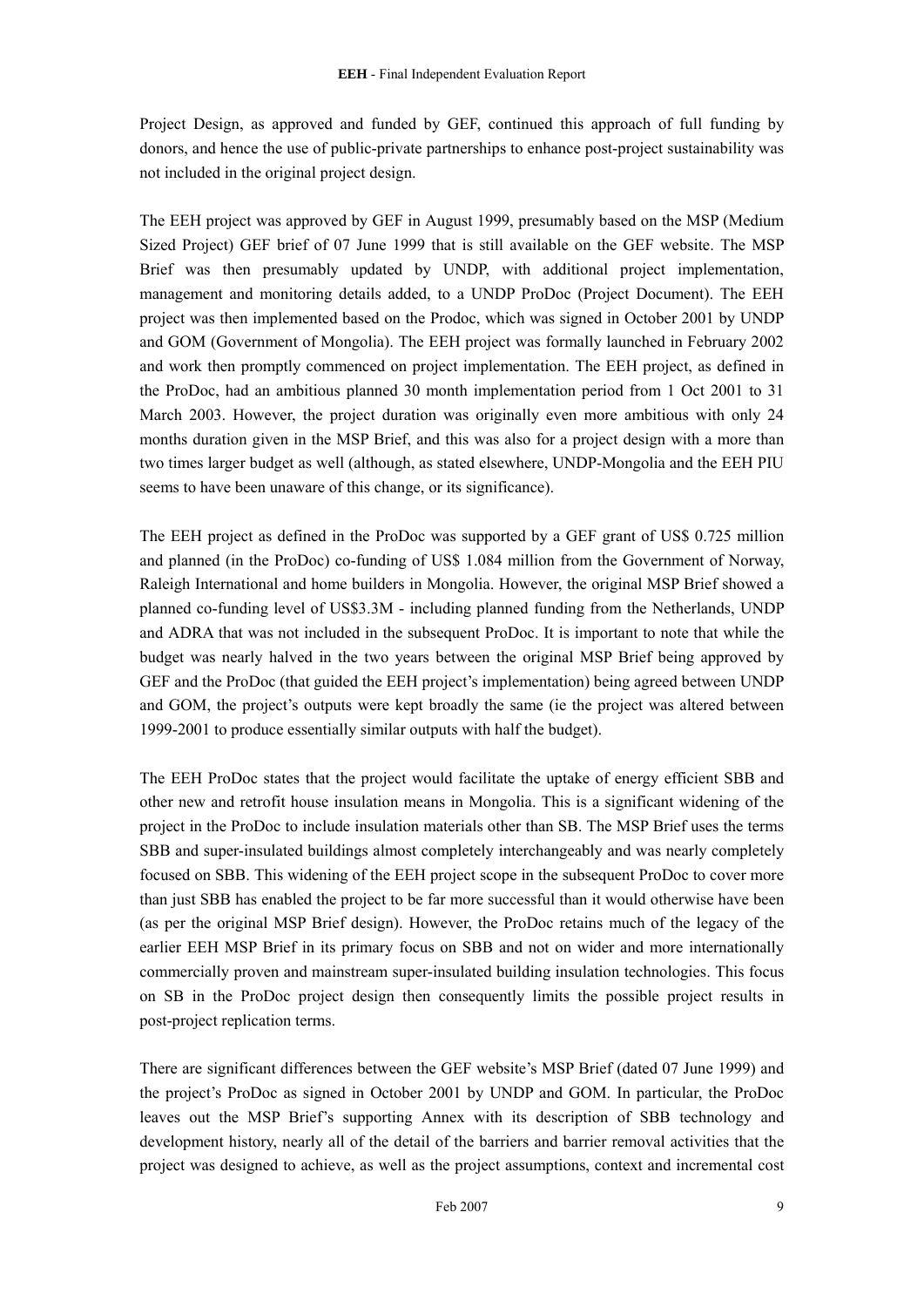analysis. It may be that this material was left out to avoid the necessary work to update it that would have been needed to include it in the ProDoc as signed - two years after the MSP Brief was considered and approved for funding by GEF.

UNDP Mongolia and the project PIU (Project Implementation Unit) were unaware of this deleted material from the MSP Brief that had not been included in the ProDoc. The omission of this material left the project implementation (by UNDP-Mongolia and the PIU) in the dark as to the fundamental project context and rationale. During the EEH project's implementation, it seems that UNDP Mongolia and the PIU were unaware of, and therefore did not refer to, the original MSP Brief that provided the basis for GEF funding of EEH. The MSP Brief is available from the GEF website, and presumably has been available there since late 1999.

So the underlying conceptualization and design of the EEH project was sound. Successfully removing barriers to super-insulation of private housing was, and still is, a highly relevant development and environment issue for Mongolia. Super-insulation of buildings in Mongolia would also without question be effective in reducing global GHG emissions. SBB is clearly a useful super-insulated housing technology. However, the almost exclusive focus on SBB compared to other conventional and accepted means of housing super-insulation limited the GHG and local environmental gains possible from the EEH project and its immediate replication legacy.

The project had five major deficiencies that did not appear to have been fully identified and considered in the project design:

- 1. At the time of project design, modern SBB construction was not a mainstream commercial technology anywhere in the world, in spite of over 20 years of development, technical support and publicity. Only around 500 SBB had been built in the USA after more than 20 years effort. So expecting 15,000- 25,000 SBB to be built in Mongolia as a result of the project was a very high project risk, and this was not addressed in the project design.
- 2. Bulk insulation materials such as EPS, fiberglass and mineral wool are more mainstream insulation products in Mongolia and support for these materials would have clearly produced greater global GHG and local environmental and social results (urban air pollution, indoor air quality, improved heating levels, and reduced fuel poverty) during the project and following the project in its replication phase.
- 3. At the time of project design, the baseline building that SBB were competing against was similar cost informal timber housing and not the much more expensive socialist period traditional formal construction sector solid brick walled buildings. However, brick buildings were referred to as the baseline construction technique in the MSP Brief.
- 4. The project design made two major assumptions, in that demonstration of SBB technology in fully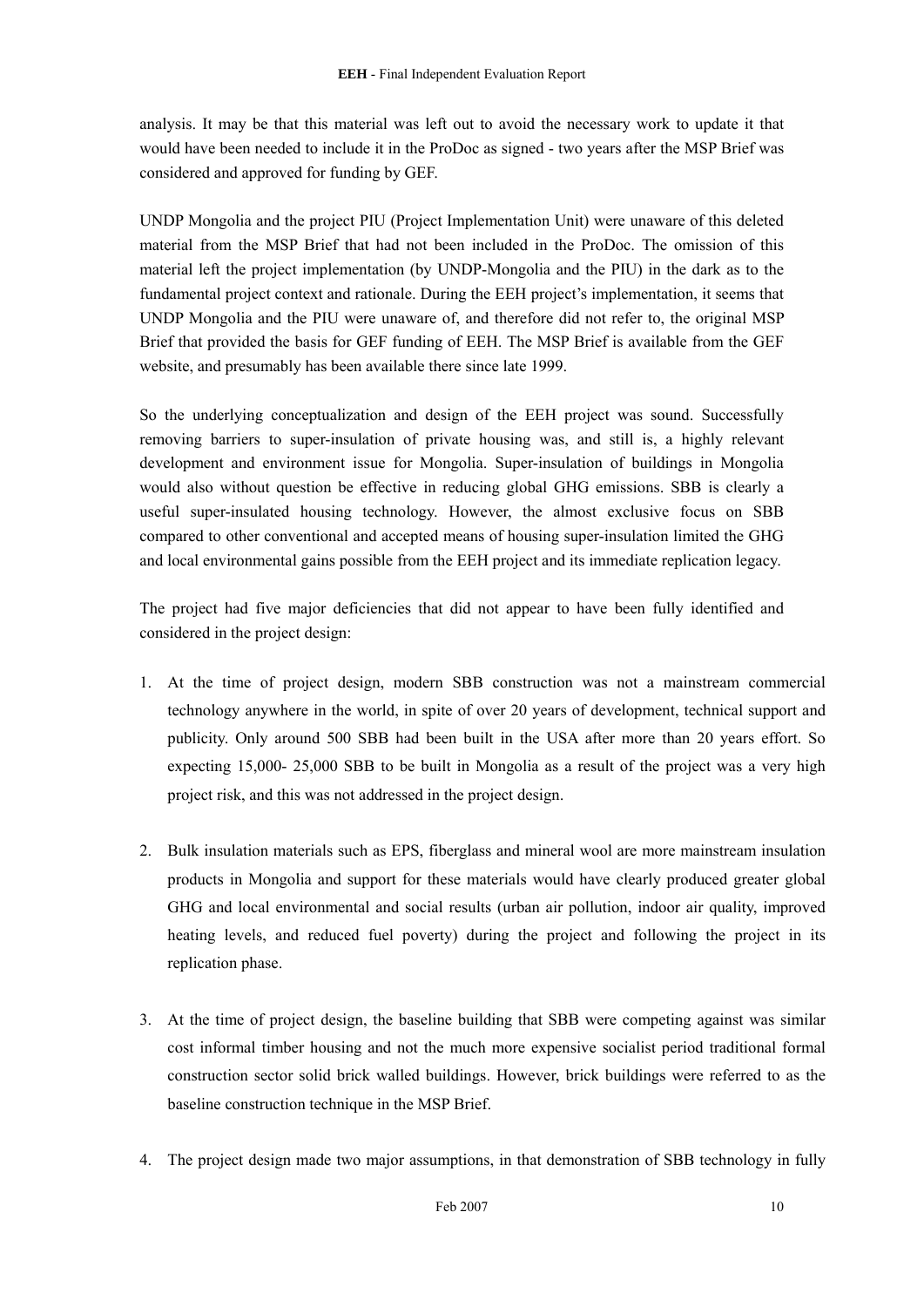funded social and institutional SBB buildings would lead to commercialization of homeowner fully-funded SBB private houses. These are high project risks, but were partly addressed during the project implementation by ProDoc changes to focus on private housing and limit project financial support to 20% of construction costs.

5. Mongolia has no tradition of baling straw, let alone SBB quality SB, so expecting construction quality and quantity SB to be baled in autumn, stored over the winter and transported and supplied to SBB construction companies in urban areas in the following summer construction period was a high project risk. This was mentioned in the MSP Brief as an activity that was assumed to occur as a natural result of project activities, but it was not mentioned at all in the ProDoc.

In terms of Country-ownership/Driveness, the project addressed a significant national need for improved building insulation. However, it would appear that the former socialist period's focus on the formal construction sector was still prevalent in the project's design, as shown also from urban ger and their insulation not being mentioned in the project design, and the baseline building being assumed to be solid brick construction. There also seems to be a focus in Mongolia on "quick-fix" urban air pollution reduction strategies (such as coal briquettes) rather than a fundamental focus on what is driving the need to heating, namely the prevalent under-insulation of private housing for the severe Mongolian winter climate. So the country ownership/driveness was not focused on insulation of the lightweight private houses that were in fact being built.

The focus on not promoting the most widely used insulation material in Mongolia (EPS) seems to come from GEF and not from the Mongolian side. EPS is widely used in the Mongolian formal construction sector as well as in private housing. So the lack of focus on EPS seems to be an example where GEF has not followed Mongolian country ownership/driveness, thereby reducing the project's national effectiveness, impact and replication potential.

In terms of stakeholder participation, the degree to which key stakeholders were involved in the project design stages is not clear. However, it was apparent during the evaluation and during the previous BEEP design that many or most Mongolians regard solid wood or brick as "proper" building materials, and this was reinforced by the number of SBB that were clad with expensive bricks on the outside, rather than just plastered as is the case in many other countries where SBB are used (plastering of SBB is an appropriate and low cost cladding solution for Mongolia's dry climate). This homeowner desire to clad houses in wood or brick did not seem to be considered in the project design. This raises questions as to the real level of stakeholder participation in the project's design.

In addition, the fact that it was necessary to develop ger insulation blankets during the project implementation, and that this was not included in the design, seems to suggest that the project design was strongly driven by an external desire to develop SBB, and perhaps not from a Mongolian stakeholder driven focus on improving ger area housing insulation by the most relevant and promising means possible.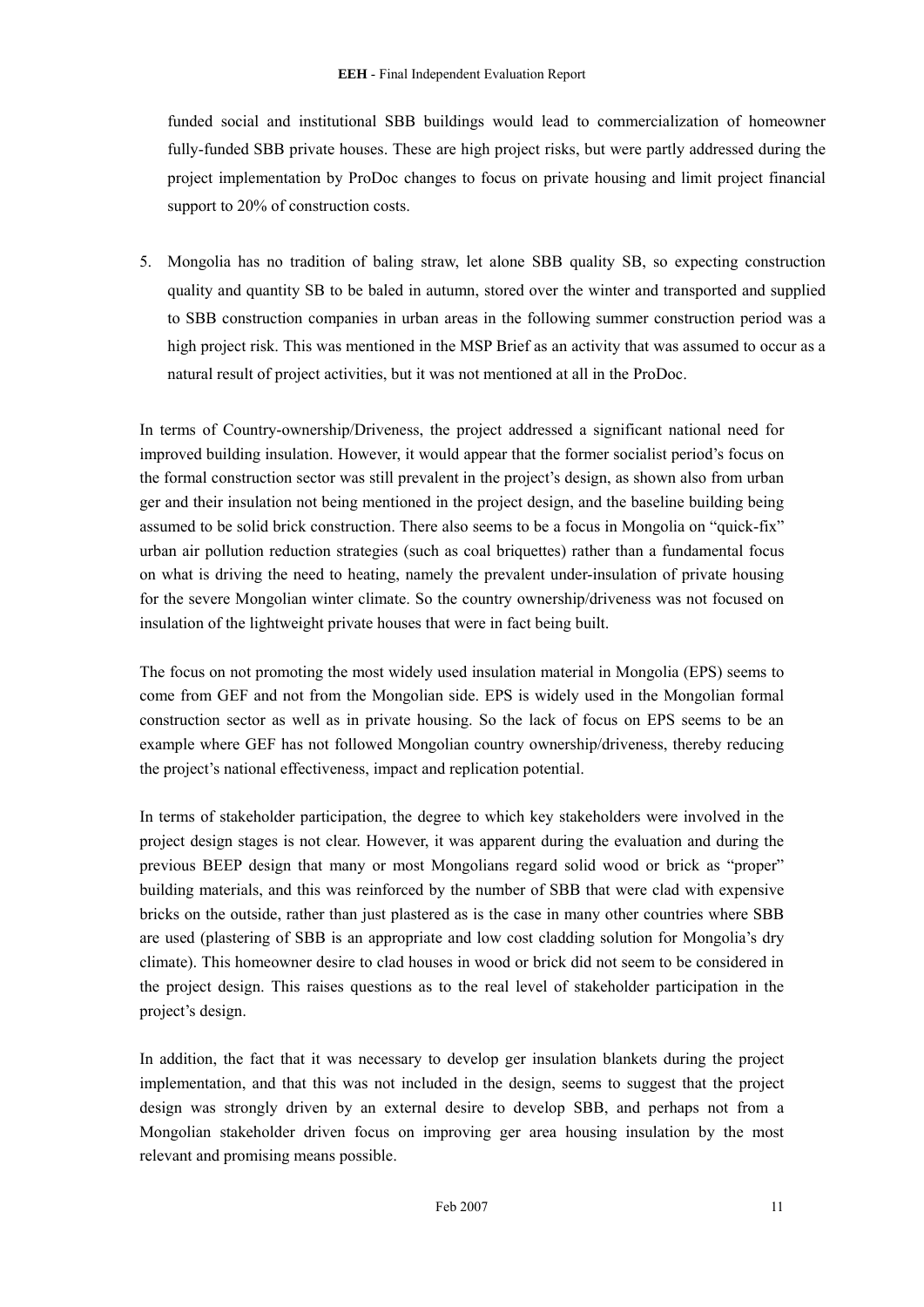#### <span id="page-13-0"></span>**4.2 Implementation**

The EEH project aimed to remove key technical and financial barriers to SBB (and other energy efficient building technologies as added in the ProDoc) to become viable on a large scale in Mongolia. The focus on ger area housing was, and continues to be, highly relevant, because ger and small private houses are generally extremely poorly insulated. Under-insulated housing is the major cause of the excessive fuel use that greatly contributes towards Mongolia's high GHG (Greenhouse Gas) emissions per capita, as well as fuel poverty in ger areas and wider major urban air pollution problems.

The housing in the large sprawling informal ger housing areas surrounding major urban areas in Mongolia is of roughly equal numbers of traditional ger nomadic felt tents and minimally insulated mostly wooden and inexpensive (similar cost to SBB) small private houses. These post-socialist period changes regarding the ger areas were already well underway by 1998-99.

When the project was designed (as detailed in the MSP brief), the alternative to SBB was seen to be the much more expensive traditional and formal housing sector solid brick structures of the socialist period to 1990. However, this would already have been a questionable baseline assumption in 1998-99 when the EEH concept note and PDF-A (Project Design Facility – Type A - to US\$25,000 budget) design exercise were presumably undertaken. The primary small house construction material by this time would have been either solid timber or timber frame with mud plaster on lath for insulation, or using modest levels of EPS insulation. In the two years between the MSP Brief and the ProDoc, this baseline assumption was changed, and the claims of huge reductions in building costs by using SBB technologies was no longer mentioned, this was a positive project implementation factor.

An external constraint on the EEH project's implementation was that the detail of the LFA approach to the project design was not updated and included in the ProDoc. Not surprisingly perhaps, UNDP Mongolia and the EEH PIU based their project implementation and M&E activities on the ProDoc. Unfortunately, with most of the LFA rationale missing from the ProDoc, this meant that UNDP Mongolia and the EEH PIU knew what they were implementing, but not why, nor the critical assumptions of the project design. Within this context, the project seems to have been implemented in a suitably logical and adaptive fashion.

The project seems to have had a strong and appropriate focus on developing and disseminating suitable material relating to super-insulation and SBB and disseminating this widely by electronic means, print media, meetings, and one-on-one meetings. It also seems to have had a strong and appropriate focus on developing technical capacities of homeowners, construction companies, building designers and specifiers, building regulation officials, government officials and academics.

The project seems to have been appropriately monitored by UNDP and local stakeholders, and their views and suggestions seem to have been suitably and promptly responded to.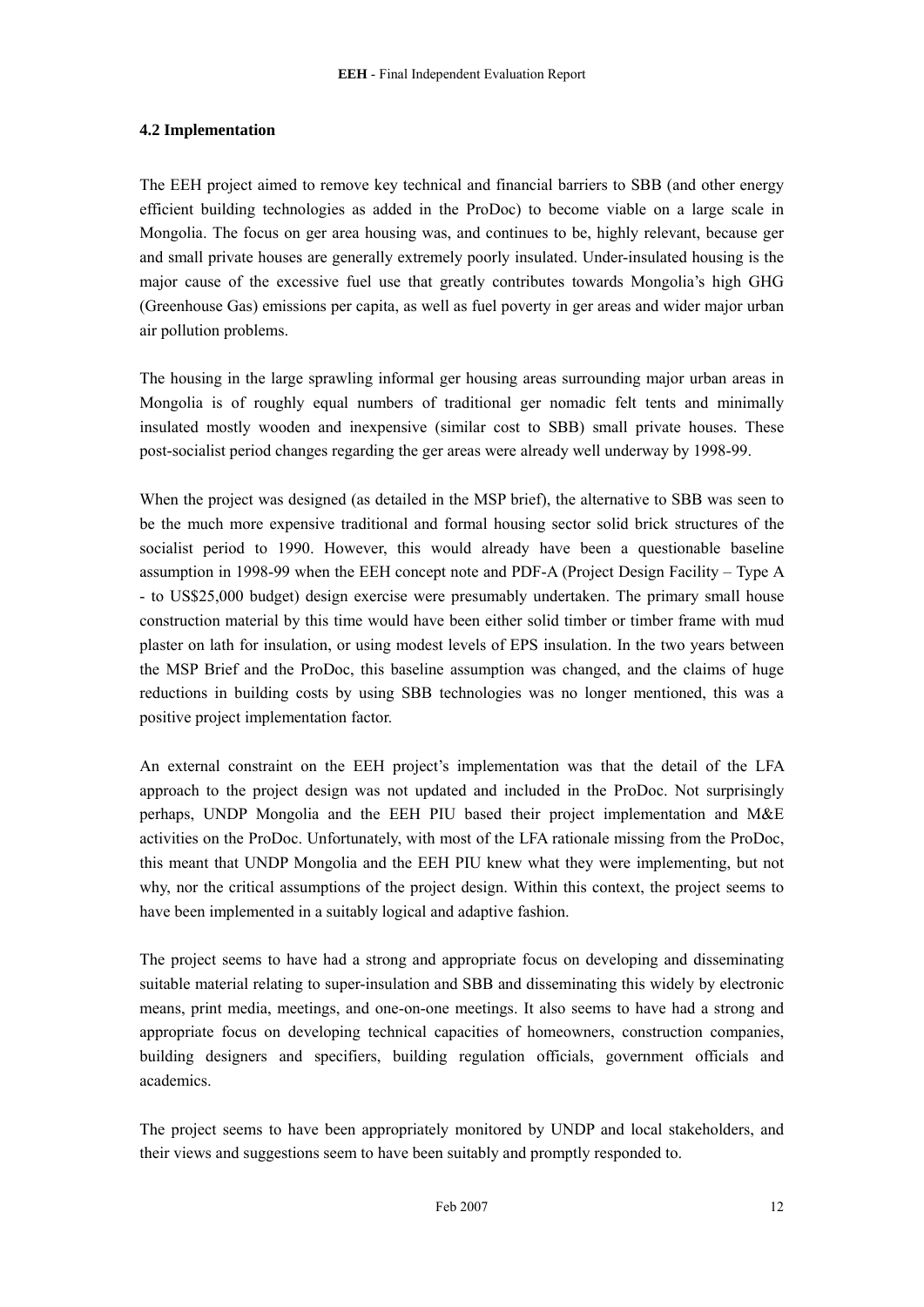<span id="page-14-0"></span>In terms of project sustainability, the positioning of SBB as a mainstream and reliable super-insulated technology has been established. It seems that, in the absence of further donor-led activities, there is likely to be a steady construction of SBB at a level comparable with SBB construction levels in other countries without strong government SBB support and incentive projects underway. With continued SBB support, as envisaged in the successor BEEP project, then a stronger uptake of SBB in Mongolia can be expected. A key innovation developed by the PIU and undertaken within the project was ger insulation blankets, and this would seem to be highly promising to be replicated using some mixture of CDM, donor support, ger owner funding, and partial credit guarantee financing (as detailed in the successor BEEP project design).

The project execution seems to have been undertaken very professionally and pro-actively, with suitable staff, national and international staff utilized, and a strong focus on achieving project outputs and being responsive to changing project operational circumstances.

#### **4.3 Results**

The evaluators' overall assessment is that the EEH project has been very successfully implemented to date.

Direct project GHG savings of 5380 tons/yr of  $CO<sub>2</sub>$  have been achieved  $[CO<sub>2</sub>$  emissions generated by the insulated 390 gers was reduced by 1462.5 tons in a year according to the survey made by the team from the Mongolian University of Sciences and Technology]. However, it is important to note that both the original MSP Brief and the subsequent ProDoc were not explicit as to the direct project GHG/coal savings results expected by the EEH project's end.

The project's direct GHG related reduction objective in the EEH ProDoc was to build 84 SBB, retrofit 50 houses with insulation and efficient stoves (noting that efficient stoves are provided by another project which has faced significant commercialization and market uptake difficulties), and build 6 provincial ECCs. These objectives were a very relevant and useful update of the original MSP Brief's specific GHG reduction objectives (Activity 1, Construction of Demonstration Buildings) to build 70 social services SBB, 12 private demonstration houses (note SB construction was not specified), and retrofit 20 existing institutional buildings (SB construction not specified). The actual tangible EEH project results will be 72 new SBB constructed, 95 new conventional insulated houses constructed, 53 existing houses retrofitted with insulation, three SBB ECC's built (Plus one ECC at MUST) and 440 ger insulated to nearly triple their original levels (although fuel savings of only half are expected as homeowners will take some of the energy efficiency gains as warmer temperatures). So it is clear that the EEH project will achieve direct pilot project GHG savings far greater than those projected in the EEH project's ProDoc and original prior MSP Brief.

In terms of the number of training courses and trained builders delivered by EEH, the number of courses offered and the number of attendees exceeded the project's targets. The evaluation of the training courses undertaken shows that the training provided by the project was of a high quality and relevant to the wider dissemination of super-insulated buildings in Mongolia. The project also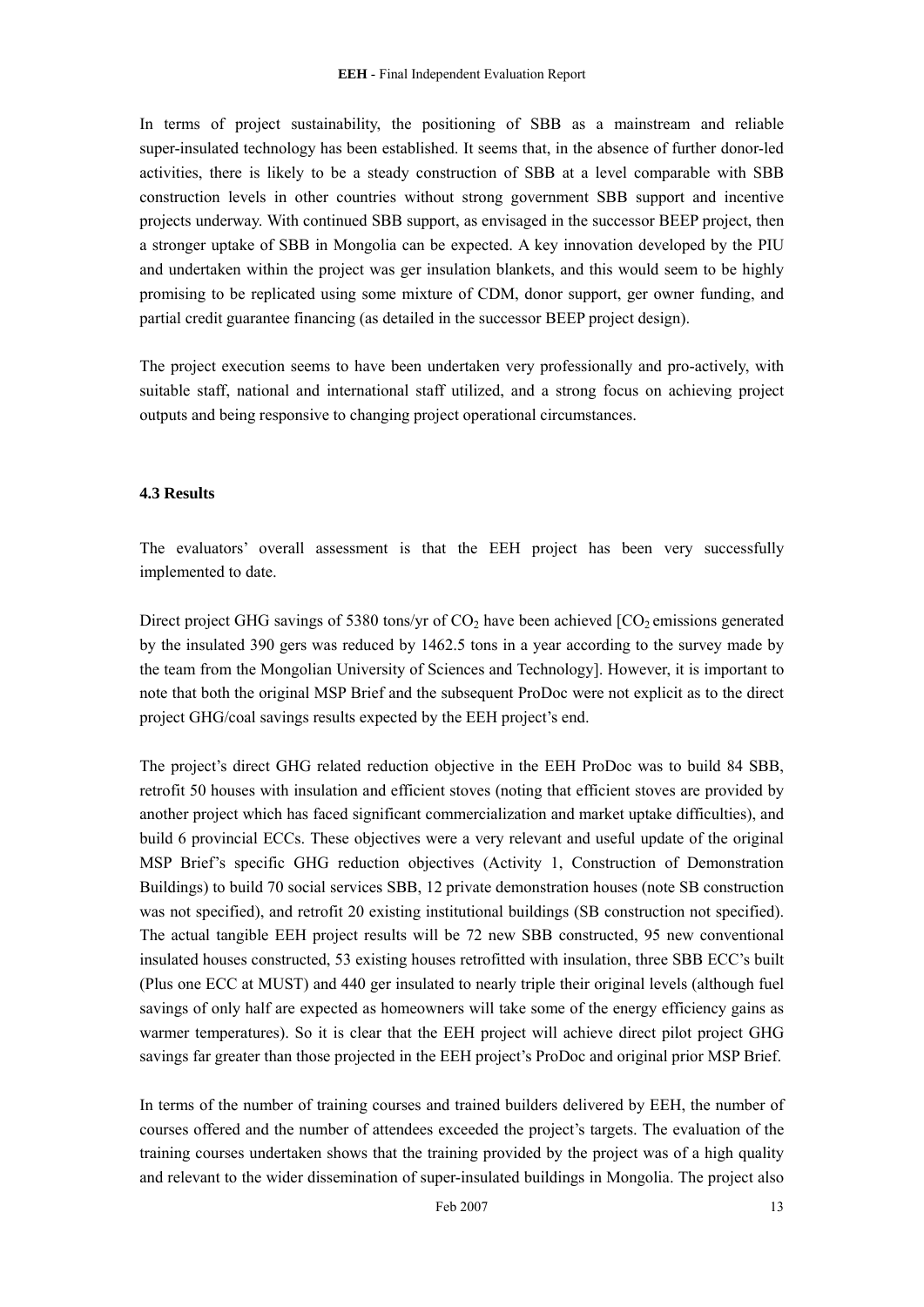achieved its target of proving the effectiveness of insulation in SBB and refurbished houses in real-world Mongolian conditions.

A key project output that was not specified in either the ProDoc or MSP Brief version of the project design was the development, deployment and establishment of the effectiveness of ger insulation blankets. This was an additional and highly significant project output designed and implemented on the initiative of the EEH PIU. Ger insulation blankets are widely and directly applicable to around 50,000 under-insulated ger in Ulaanbaatar alone, representing around half the private housing in the sprawling informal ger areas where most of the lowest income families live. Ger insulation blankets, as developed by EEH, are also amongst the most viable options for CDM (Clean Development Mechanism) additional project funding in Mongolia. CDM could, in principle, fund a significant fraction of mass ger insulation blanket project costs.

In terms of project sustainability, the expected replication outcome to be made possible by the EEH project, as stated in the EEH ProDoc and MSP Brief (and derived from ADRA estimates), was that 15,000 super-insulated (implicitly SB) buildings will have been built four years after project completion. This was stated to be a conservative estimate. In fact, this was a completely unrealistic estimate, unless EPS (expanded polystyrene) was to be the primary insulation material used (more on EPS later).

No mechanism(s) were identified in the project design as to how this huge number of super-insulated (SB) buildings' replications (15,000) was supposed to be achieved. In the ProDoc and MSP Brief it was further stated that 25,000 SBB buildings could be built in Mongolia in the next seven years, presumably from the project start time. This figure seems to have also been completely unrealistic (as were the related full replication  $CO<sub>2</sub>$  reductions of 115,000 tons/year (MSP Brief - p8 and ProDoc – p9). The ProDoc was slightly more realistic in its replication approach sought in that the demonstration SBB were to be built as private houses with a large component of homeowner funding, but neither UNDP-Mongolia nor the EEH PIU seems to have been aware of this important change or its implications, and in any case it just made the expected replication slightly less completely unrealistic.

Illustrating why the expected SBB replication levels of  $15,000 - 25,000$  WBB are completely unrealistic, the current known worldwide total of SBB is now probably around 2,000. Note that the only documented SBB numbers source that seems to be available is the International Straw Bale Registry Project website, which at 24 Jan 2007 gave a figure of 1,258 SBB worldwide, and the figures seem to be reasonably complete and accurate for China, the USA and Canada, which are the main SBB countries worldwide.

So Mongolia's 15,000 – 25,000 SBB replication target needs to be compared against an actual (current) worldwide total of SBB of probably no more than 2,000. When the project was being formulated, the number of actual SBB in the world would have been probably 500-1000, making the replication estimates for Mongolia even more unrealistic.

SBB is not yet a mainstream construction technology anywhere in the world. Mongolia already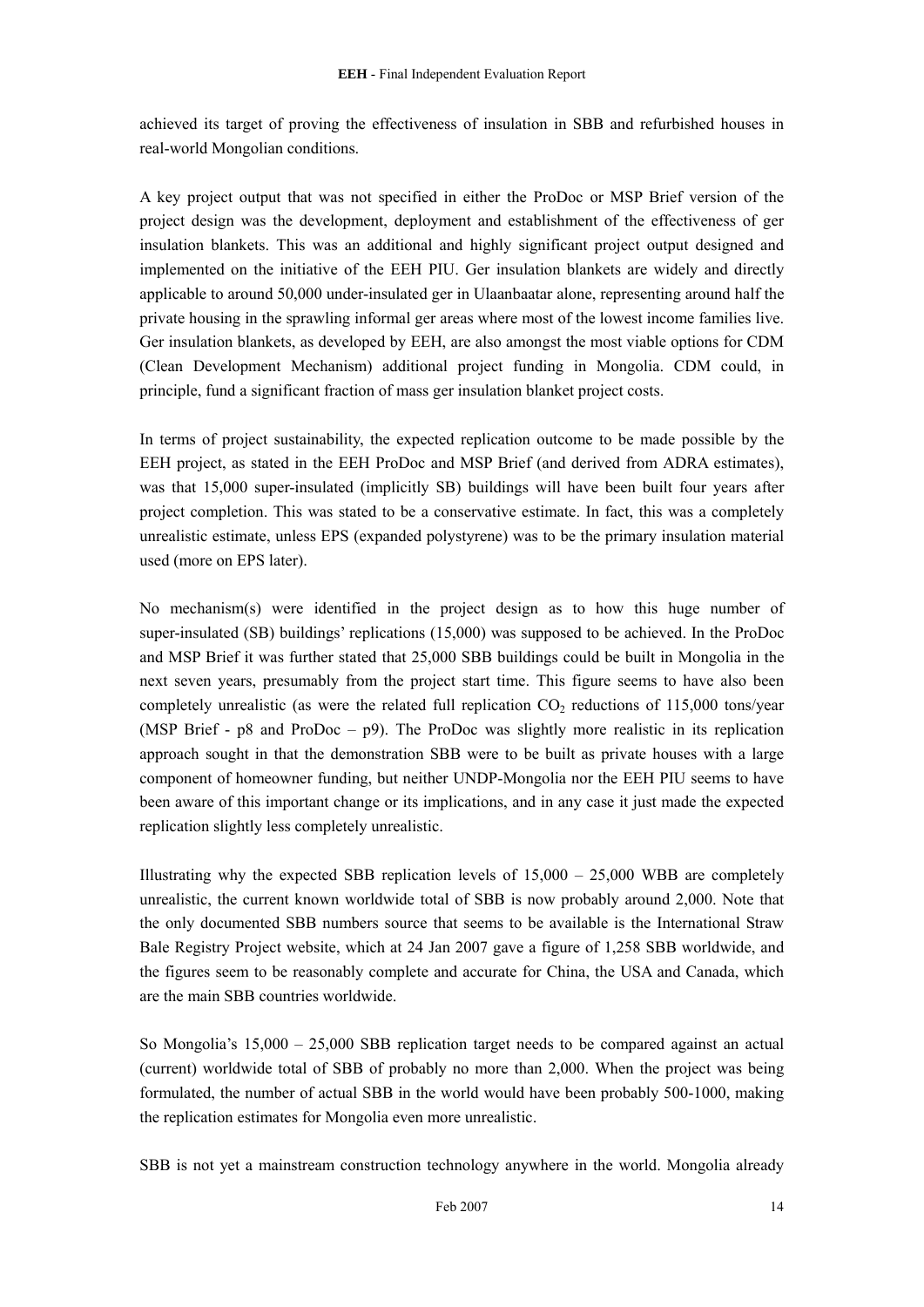has the highest per capita number of SBB in the world. China has the highest absolute number of SBB in the world, but critically, this SBB deployment is being driven by 60% SBB construction cost subsidies. In contrast, the EEH project has been very successful in Mongolia in building 72 new SBB (amongst other tangible super-insulated building outputs), achieving a proportionately higher penetration of SBB than anywhere else in the world, and with a modest (for large-scale demonstration purposes in a very poor country) 20% subsidy level. Note that the EEH ProDoc specifies that a 10-20% subsidy level will be used, but the MSP Brief shows that a 100% subsidy level was envisaged in the project's original design. A higher allowable subsidy level would have enabled more super-insulated buildings to have been built by EEH, and in a shorter timescale. This is a key design change, and one that UNDP Mongolia and the EEH PIU seems to have been unaware of.

The EEH project design was extremely ambitious as regards the expected impact of the demonstration effect for SBB in Mongolia. Prior to EEH, hundreds of demonstration SBB had already been built, documented and publicized in many countries over a period of 25 years, and in no case had a spontaneous mass replication effect occurred, let alone from less than 100 SBB to a replication of over  $15,000 - 25,000$  SBB in four to seven years - as stated in the EEH project design.

A critical barrier to SBB mass uptake in Mongolia is the commercial baling of suitable straw for SBB purposes in the autumn in the northern grain growing areas, the SB storage over the winter, and the commercial supply of construction quality SB in urban centers from the following spring when Mongolia's warm weather construction season starts. Assistance with the commercial supply of construction quality SB was mentioned as a critical SBB success factor in the EEH MSP Brief (but not as a barrier that the project needed to remove), but was not mentioned at all in the subsequent ProDoc. This was an unfortunate and serious omission in the ProDoc, as the supply of suitable SB for SBB was found to be a major constraint, and prevented any SBB being constructed in the 2002 construction season when the project first started, as a tangible example of its importance. The lack of a commercial supply of straw available in urban centers from the previous year's harvest is a key remaining barrier after EEH's end, and is a barrier that EEH was not designed or funded in the ProDoc design to remove (ie this is a project design and not a project implementation omission).

The housing construction sector in all countries is understandably very conservative as houses represent one of the largest investments that people typically make in their lifetimes. Further, it is hard for an entrepreneur to capture the benefits of SBB compared to other innovative building structural or insulation products where brands or trademarks can be developed and utilized. So if SBB are to become a mass-market construction technology of choice in Mongolia (something not achieved anywhere else in the world yet) then it is likely to need continued technical, training, materials, and marketing support for the foreseeable future.

In terms of promoting super-insulate buildings, a focus on SBB alone was a major project constraint. In particular, and in contrast to SB, EPS (expanded polystyrene, and also commonly but inaccurately called "Styrofoam" in Mongolia) is the most common and affordable building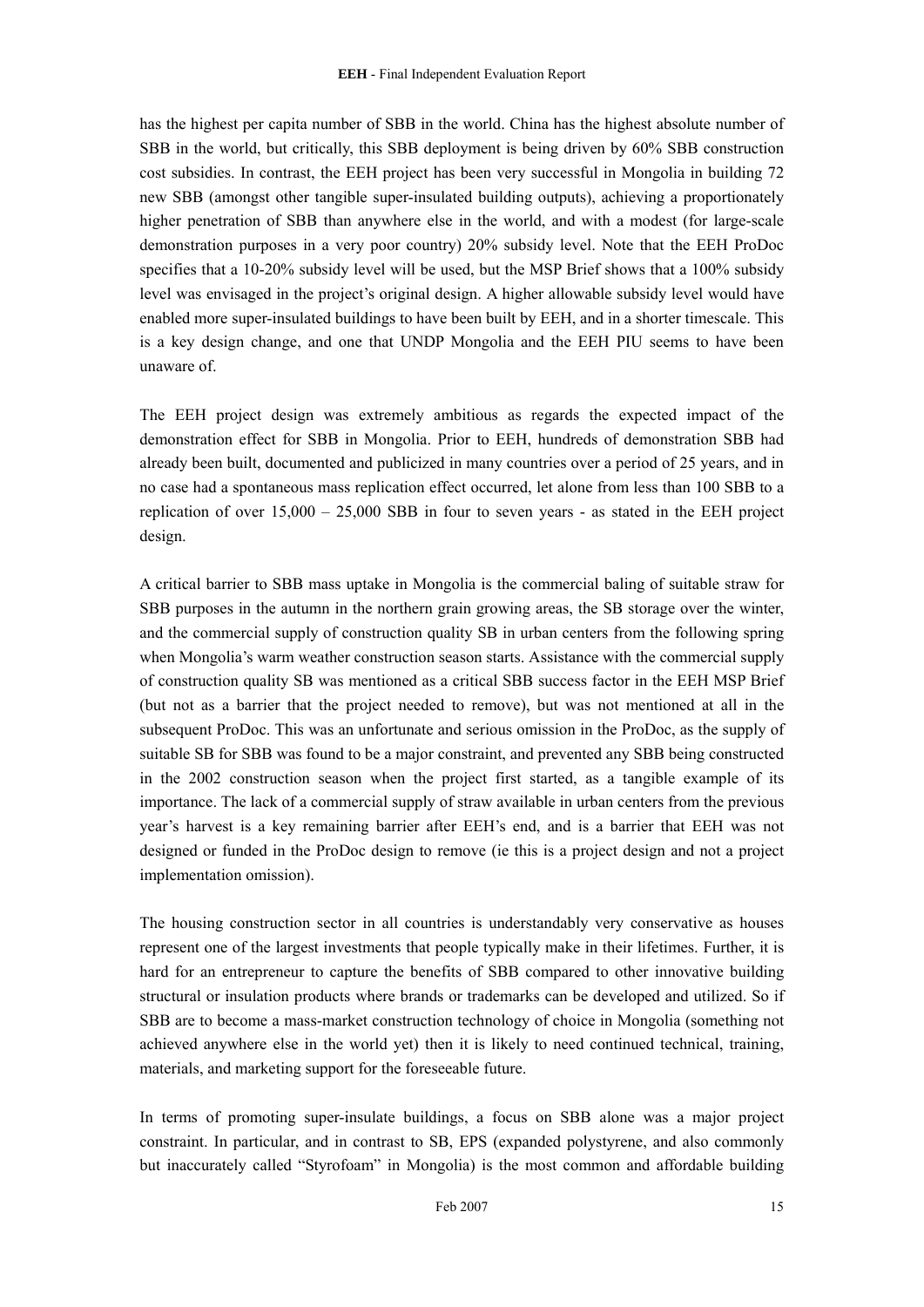insulation material in Mongolia. Note that in fact, "Styrofoam" is actually the proprietary blue XPS (extruded polystyrene) produced by Dow Chemicals and sold worldwide as a building insulation material. Polystyrene is made from styrene, which is in turn is made from petroleum. EPS is produced from a mixture of about 90-95% polystyrene and 5-10% gaseous blowing agent, usually pentane or sometimes  $CO<sub>2</sub>$ . Ozone depleting CFCs are apparently no longer used as blowing agents for EPS or XPS.

In Mongolia, solid EPS is expanded into a foam using steam produced by coal fired boilers. Construction EPS insulating board is white, and usually of 5cm or 10cm thickness. EPS is used worldwide as a construction material and for food packaging, and is generally considered to be a safe product. Although the embodied energy of EPS is higher than for alternative insulation products used in other countries, such as fiberglass or mineral wool, the embodied energy of EPS used for building insulation in Mongolia would be recovered from reduced heating energy demand in 1-2 years of building operation. The EEH project had successfully insulated 95 new conventional houses and 53 existing houses with EPS (and in some cases also partly using mineral wool) before further use of EPS in the project was stopped. The reason apparently given by GEF for discouraging the use of EPS was its high embodied energy and its ozone depletion implications from the (former) use of CFCs as an EPS blowing agent. There was also presumably a desire to retain the project focus on commercializing SBB technology. This GEF non-EPS use policy provided a strong EEH focus on building the maximum number of SBB under the project, and contributed towards the project's success in promoting wider SBB technology in Mongolia. However, this non-EPS policy also limited the EEH project's direct GHG reduction results as well as the project's GHG replication potential.

The EEH ProDoc and MSP Brief output of exploring, investigating and designing recommendations for sustainable financing mechanisms was achieved. However, the establishment of a sustainable financing mechanism encountered practical implementation difficulties that could not have been anticipated. But with the passage of time, mortgage markets are developing in Mongolia with interest rates falling, the strict application of asset collateral requirements is being relaxed, development of micro-credit is underway, etc. The City Government of Ulaanbaatar has discussed with XacBank a mechanism to support the provision of loans for ger area insulation. This element is also a key element of the UNDP BEEP MSP currently under consideration by GEF for funding. So this sustainable financing mechanisms development output is now being achieved by other means.

The EEH project's ECC financial sustainability outcome sought (in the ProDoc) is useful as a general long term operating principle to maximize financial revenue possibilities within their activities, but was completely unrealistic in a 24 or 30 month project design context. In practice, the three "shop front" SBB ECC's and one ECC at the Mongolian University of Science and Technology (MUST) built by EEH will require ongoing "public good" funding by the Mongolian government and/or international donors if they are realistically going to continue to be able to provide "public good" building insulation and energy conservation information and support. It is not realistic to expect the ECCs to cross-subsidize their primary "public good" energy conservation information and support provision from commercial appropriable (where the service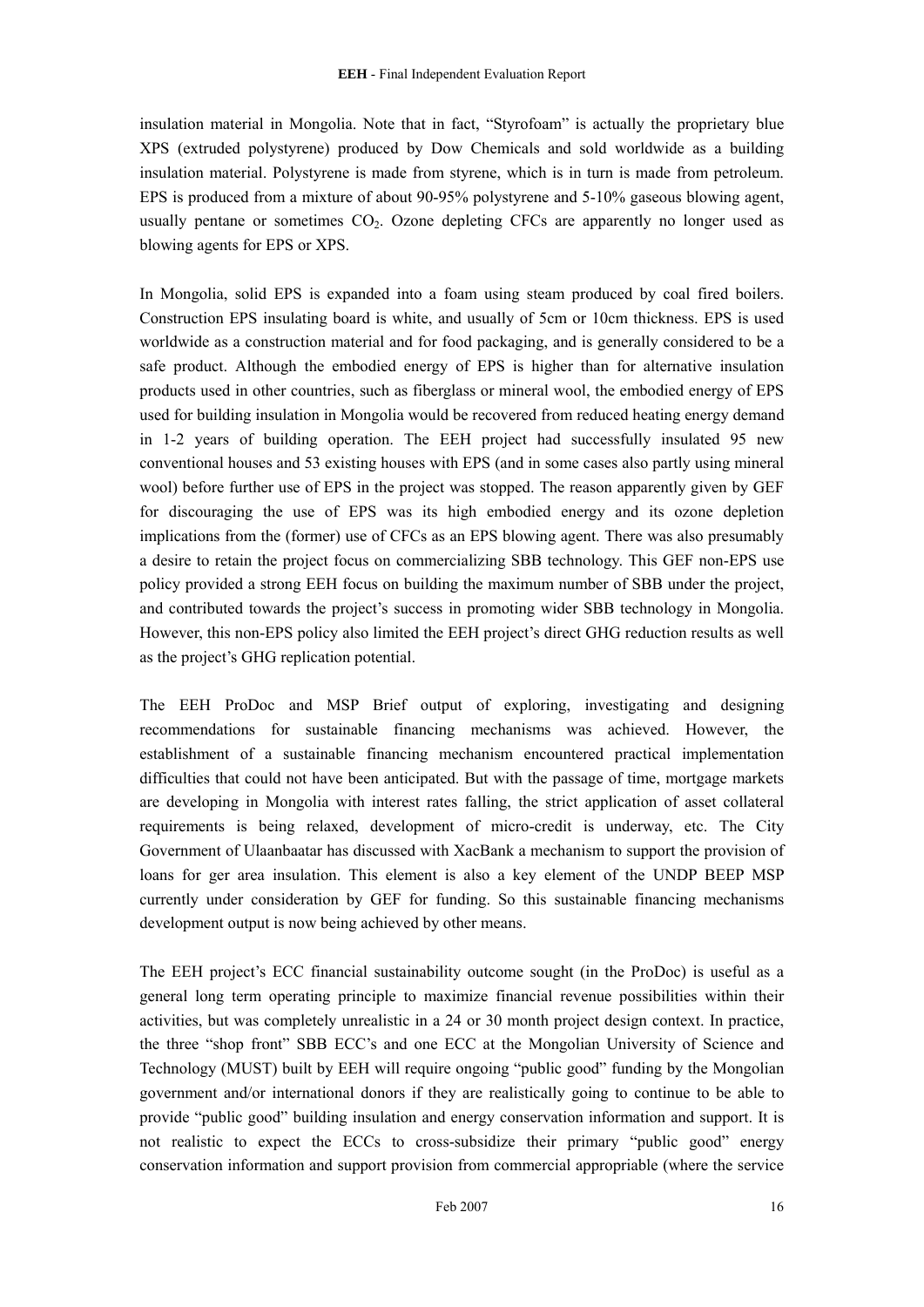provided can be charged for) activities. Without "public good" funding, whichever NGO operates the ECCs will inevitably tend to focus only on appropriable activities and the particular interests of the NGO provided by their membership or other funding bases.

In retrospect, the EEH project design confused commercialization with the development of a technology, demonstration of the technology's effectiveness and communication of the results of using the technology. This was a design deficiency that reduced the project's long-term sustainability results.

Commercialization in the SBB context requires that all the necessary technology elements be commercially in place and easy for designers, builders and the public to access. For commercialization of any product or system to be successful, there must either be a high value niche market, or a mass-market opportunity giving economies of scale to enable the technology to win a significant market share against other existing and mature technologies. In Mongolia, the mature insulation technology that SBB needs to compete against is timber walled houses using EPS insulation. In other countries, the competitor for SBB is generally (timber) framed houses using bulk insulation, generally fiberglass or mineral wool. Both building construction types can provide super-insulated buildings with similar insulation values to SBB, so SBB do not offer a unique means to achieve building super-insulation. For equivalent insulation values, the cost is similar for SB, mineral wool and EPS in Mongolia (Table 2.2.5, Namkhainyam and Battsagaan, 2004). Load-bearing SBB with plaster finishes inside and outside can be the least expensive house construction method, and is appropriate for the Mongolian climate and low income homeowners. However, this is not the main method of building SBB utilized in mature SBB markets which are generally aimed at middle to high income homeowners, nor was this identified as the preferred SBB construction approach in the EEH project design for Mongolia.

For SBB to win significant market share in Mongolia from these established competing insulation and construction technologies is not a foregone conclusion simply based on SBB's better environmental friendliness and similar or lower construction cost compared to timber or timber framed houses using bulk insulation. The "valley of death", between the technical demonstration of a product or system and its mass-market deployment, faces SBB in Mongolia as it does any similar new product or system in any market in any country. This huge gap between subsidized technical demonstration and mass unsubsidized commercialization was not recognized in either the MSP Brief or ProDoc.

The EEH project has now proven SBB technology in Mongolia. The necessary technical conditions are in now place, the public and decision makers have a high awareness of SBB and the wider benefits of building insulation, and appropriate SBB designs for Mongolian conditions have been developed and disseminated. The negative perceptions of SBB derived from some previous SBB projects have been overcome. However, in retrospect, it would seem that in Mongolia, as in the rest of the world, SBB (along with other natural building technologies) is likely to be of greatest interest to home builders and those retrofitting houses who are particularly interested in the environment and nature, rather than mainstream low and middle income households per se.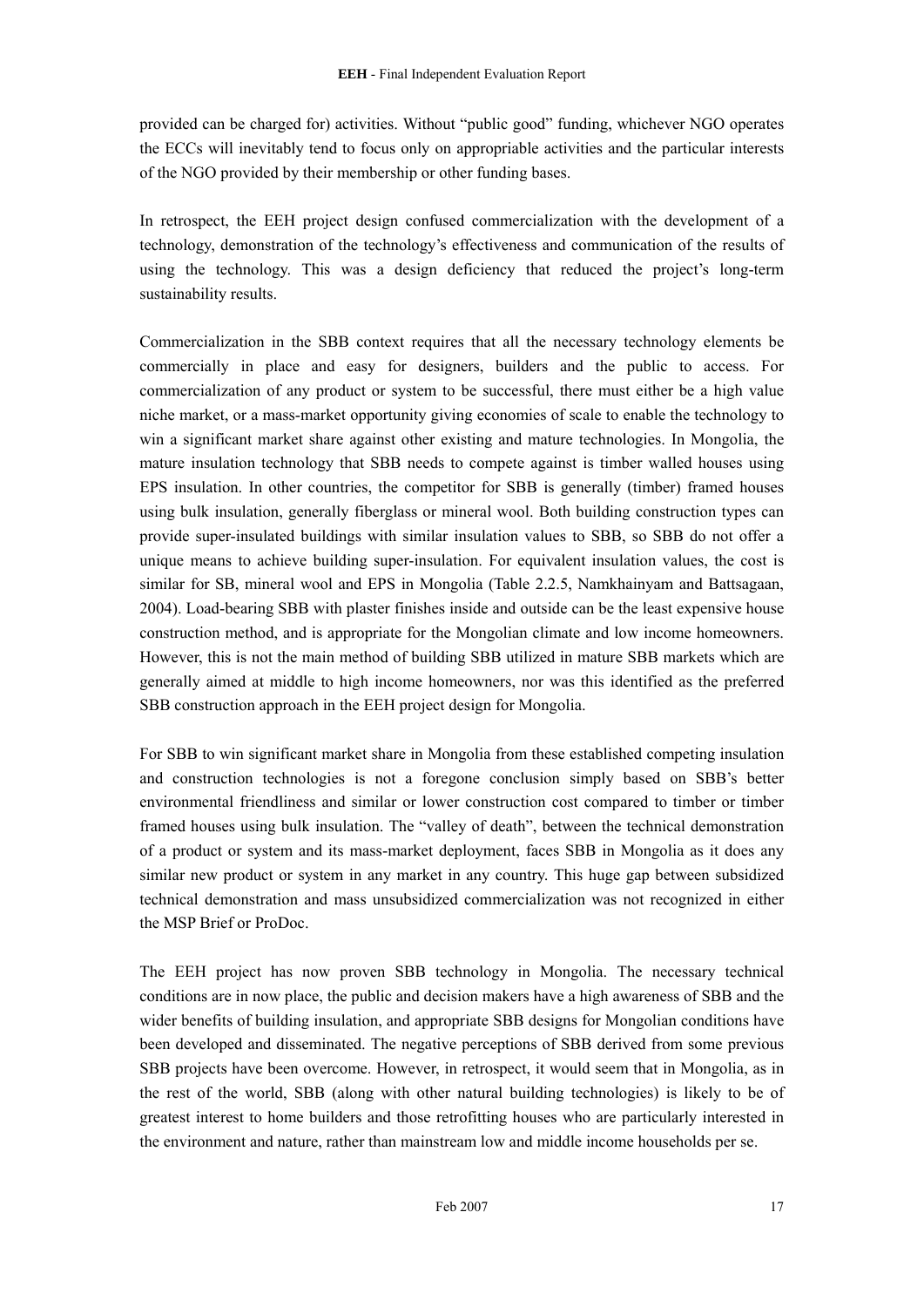There is a growing awareness, fostered by the EEH project, that insulation is the first priority for housing, followed by improved and high efficiency heating systems, followed by improved and smokeless fuels (eg high quality and affordable coal briquettes). However, the linkage between these elements was not included in the EEH project design.

Under the EEH project, new and simplified SBB construction standards were developed and implemented for SBB in Mongolia to remove what is a common building regulatory barrier facing SBB worldwide. However, in practice, most ger area housing in Mongolia is not inspected or certified by any state agency nor are there any practical penalties for not comply with building regulations, so it is not clear that the regulatory barrier of lack of applicable SBB standards was in fact a major barrier to SBB commercialization in Mongolia. Nevertheless, providing simplified and widely recognized SBB construction standards is a very useful EEH project output.

The delay in project implementation from the planned 30 months (in the ProDoc), to 5 years in practice, was largely due to unrealistic original project design timeframes, and partly due to lack of available suitable construction SB for the limited Mongolian construction season. In practice, the time extensions for the EEH project added considerably to the impact and sustainability of the project outcomes. The EEH project made numerous adjustments during its implementation, and with the exception of the decision (from GEF) to no longer continue using EPS as an insulation material (as above), the adjustments all seem to have added to the project's direct and longer-term impacts.

The EEH project has operated within its GEF budget. A home owner contribution of \$521,000 was achieved, comfortably exceeding the parallel financing input of \$210,000 from home builders specified in the ProDoc (and balancing the Raleigh International funding contribution that did not eventuate), and noting that the original MSP Brief did not specify any level of building owner contribution.

The EEH project has clearly added to Mongolian national super-insulated building human capacity, with a number of key technical experts who worked in the project now working in related activities and projects. Capacity has also clearly been enhanced in government ministries and agencies in the need for, and means to achieve in practice, super-insulated energy efficiency private housing.

The EEH project has exceeded its specified outputs in spite of receiving only 21% of the co-financing/cost sharing specified in the original MSP Brief, and around the same overall level of cost sharing and parallel financing as specified in the ProDoc (although the mix of sources and contributions from each source was very different in the project as implemented). This demonstrates that the project was implemented in a responsive and pro-active manner.

EEH has provided a solid basis for future UNDP and for other donor and other activities for the commercialization of super-insulated buildings in Mongolia. Specifically, the EEH project has laid the groundwork for the proposed UNDP-GEF MSP BEEP project activities in urban ger areas in Mongolia. EEH has also provided an excellent basis for the huge opportunities for wider uptake of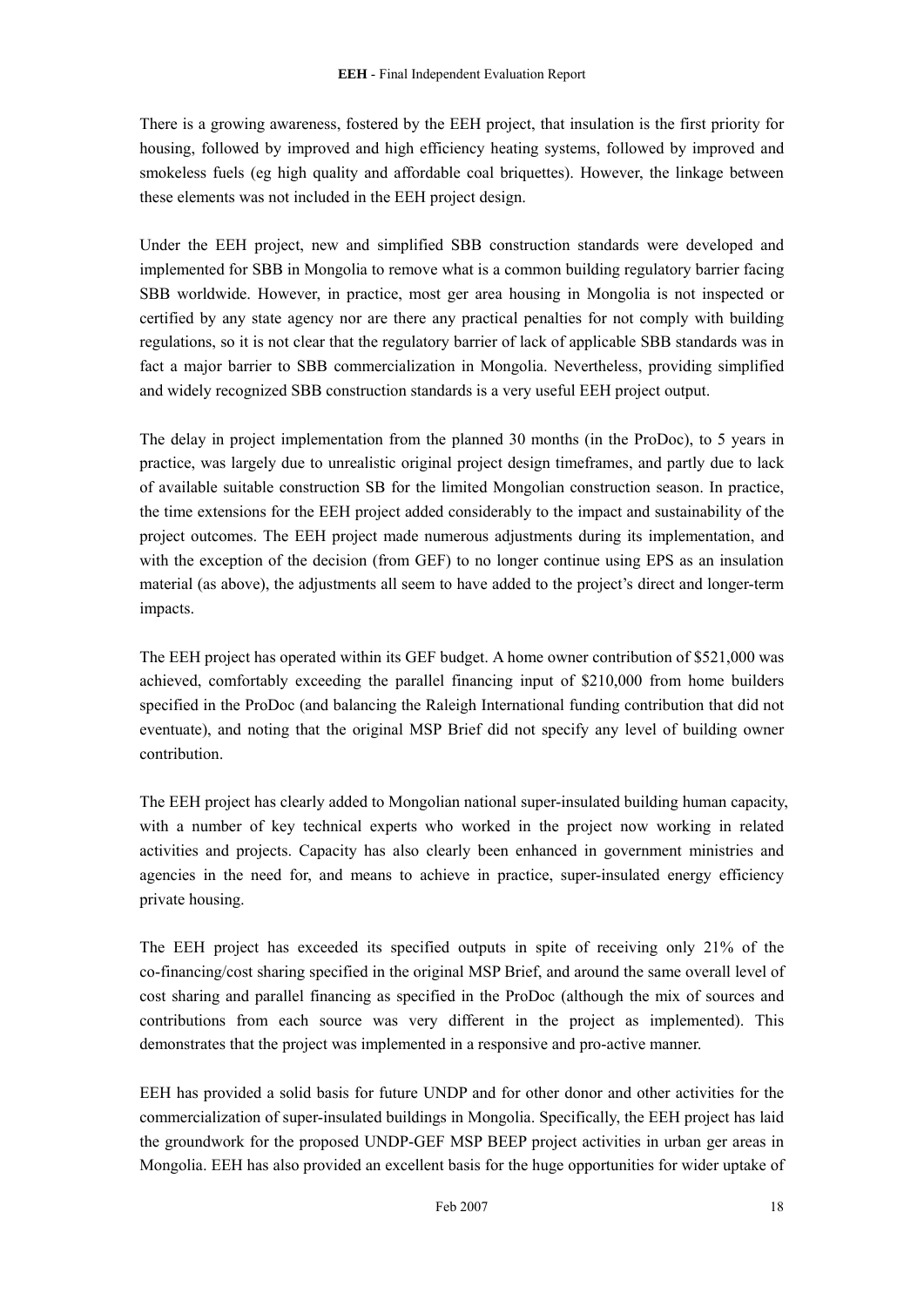<span id="page-20-0"></span>ger insulation blankets through a mix of ger owner, CDM and donor activities. As a direct result of the EEH project, ger insulation blankets are now a proven and rapidly deployable technology that could reduce Ulaanbaatar's acute winter air pollution problems by around 30% at a total cost of less than US\$15 Million.

# **5. Recommendations**

- (i) It is recommended that donors (specifically GEF and UNDP) continue to support the dissemination and mass-commercialization of SBB construction techniques in Mongolia as a long-term environmentally promising and natural material focused private housing and smaller building (up to three storey) construction option. For low-income households, the plastered load bearing SBB technology would seem to be very promising as one of the lowest cost super-insulated building construction techniques available in Mongolia. Alongside SBB as a long-term environmental and green construction option, more mainstream and widely available commercial super-insulated building bulk insulation materials such as mineral wool, fiberglass and EPS offer highly relevant and applicable short and medium-term super-insulation options in Mongolia. Properly engineered and specified timber frame housing would also seem to be highly relevant for Mongolia - to reduce costs and pressure on slow-growing construction timber supplies. These conventional super-insulation materials and techniques should be developed, demonstrated, commercialized and promoted alongside SBB in Mongolia.
- (ii) Insulation and super-insulation materials and techniques have been demonstrated by the EEH project to be effective and widely applicable in retrofits of existing houses and ger. With the informal nature of private house construction, and the large stock of minimally insulated housing in Mongolia, it is not realistic to focus efforts only on new housing, especially as housing is frequently upgraded as funds permit, in a market with only embryonic housing mortgage availability at this stage. So future insulation and super-insulation efforts should also concentrate on insulation retrofits of existing houses and ger alongside new construction super-insulation.
- (iii) The development and deployment, demonstration and proving of the effectiveness of ger insulation blankets is one of the key success stories of the EEH project. Ger use similar amounts of coal to private houses, and are generally used by the poorest and most vulnerable sectors of urban society. The next challenge is to move beyond providing such ger insulation blankets free of charge to a more sustainable public-private partnership ger insulation blanket funding approach. Micro-finance, partial credit guarantees, donor and Mongolian government support, and the use of CDM are all promising approaches that should be explored, combined and developed to continue the next steps to support the necessary mass deployment of ger insulation blankets in Mongolia.
- (iv) A critical lesson that has been learned from the EEH project that is recommended for continued promotion is the necessity to continue and to strengthen co-operation between (in priority order): - (1) new housing and retrofit housing insulation and super-insulation initiatives; (2) develop improved and high efficiency/smokeless urban stove technologies for new and retrofit stove applications, and develop and implement their effective market deployment approaches; and (3) develop technically sound enhanced and smokeless coal-based fuels for use in ger area housing stoves.

# **6. Lessons Learned**

The design, operation and results from the EEH project have identified a number of lessons applicable to future GEF and other projects in Mongolia and elsewhere, as follows: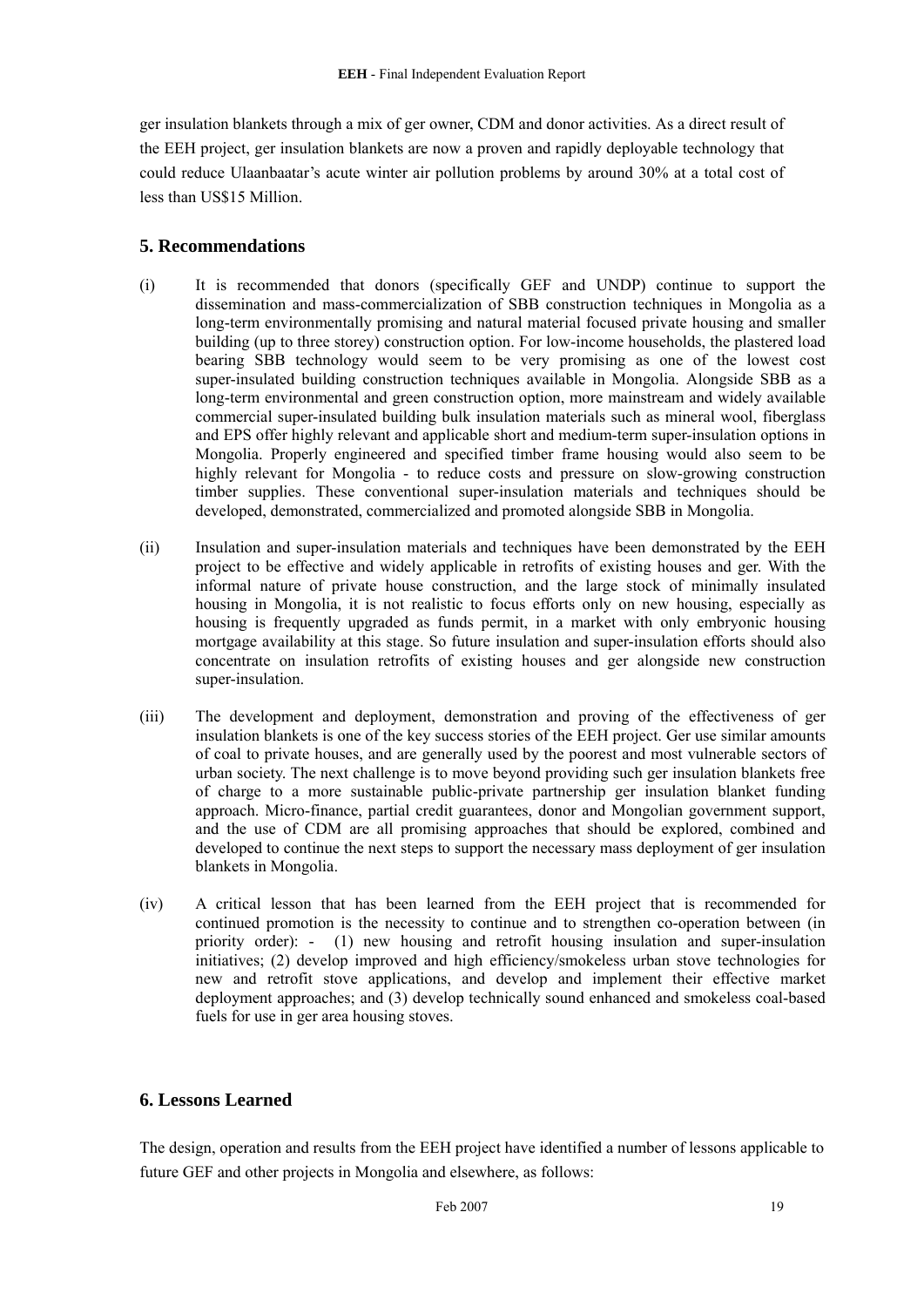- (i) Demonstration of the effectiveness of a product or technique with full or partial donor funding is not the same as fully user-funded commercialization, as assumed in the EEH project design. The "valley of death" between demonstration and full commercialization is frequently glossed-over by over-enthusiastic proponents of a particular technology or approach.
- (ii) Self-funding of ECCs is a laudable aspirational goal, but this goal risks being taken too literally in practice. If "public good" energy efficiency activities are expected to continue post-project, then ongoing international or local public-good funding will need to be provided. It is simply not realistic to expect NGOs operating ECCs to cross-subsidize public good information and support activities from their other commercial operations.
- (iii) Demonstrations are far more effective when they are in the same sectors and use the same modalities as are expected for the following replications. In other words, the EEH original project design assumption of using demonstrations of fully funded institutional and social SBB was not a very realistic basis for leading to post-project fully private funded private SBB house replications.
- (iv) Replications do not just occur because a good idea has been shown to work, rather there needs to be a plausible hypothesis of how the replications are supposed to occur. This link from demonstration to widespread commercial replication was rather unclear in the EEH project design.
- (v) Projects need realistic targets of new technology replications, and these targets need to be set in the context of whether mass commercialization has already been achieved elsewhere in the world. It is unrealistic to expect that a niche technology that has been developed over decades in developed countries (such as SBB) will suddenly achieve mass-market and unsupported deployment in a developing country as a result of a single project.
- (vi) The EEH project has shown the need to ensure that ProDoc's include all the project design information and rationale that are found in the underpinning project brief, esp if many project situation changes occur between the project brief finalization and the ProDoc signing, or it is in a fast moving sector in technical terms. Otherwise the project will encounter implementation confusion from knowing what to do but not why it is being done, as was the case with the EEH project to some degree.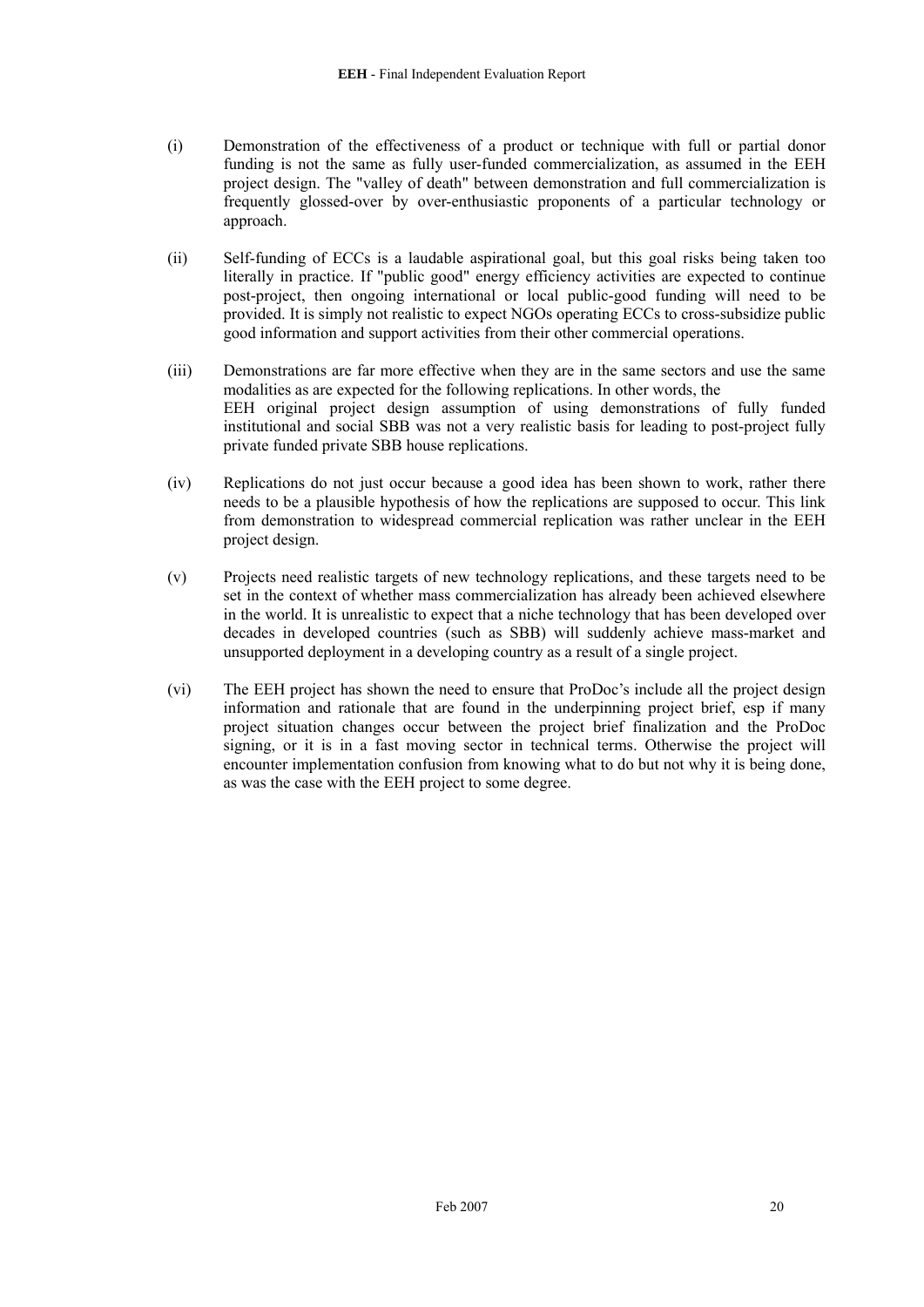<span id="page-22-0"></span>**Annex A List of Abbreviations** 

| Asian Development Bank                                                         |
|--------------------------------------------------------------------------------|
| Adventist Development and Relief Agency                                        |
| Province center in Mongolia                                                    |
| Building Energy Efficiency Project (the proposed follow-on UNDP-GEF project to |
| EEH currently seeking GEF funding)                                             |
| Clean Development Mechanism, a Kyoto Protocol flexibility mechanism            |
| <b>Energy Conservation Center</b>                                              |
| Energy Efficiency Housing (project) – UNDP-GEF MON/99/G35                      |
| Expanded Polystyrene Sheet (insulation), also called Styrofoam and polystyrene |
| Global Environment Facility                                                    |
| Traditional Mongolian round nomadic family felt tent                           |
| Areas with a mix of ger and largely informal small private houses              |
| <b>Greenhouse Gases</b>                                                        |
| Government of Mongolia                                                         |
| Logical Framework Approach                                                     |
| Mongolian Association of Civil Engineers (an NGO)                              |
| Ministry of Construction and Urban Development                                 |
| Medium Sized Project (of GEF)                                                  |
| Mongolian University of Science and Technology                                 |
| Non-Governmental Organization                                                  |
| Project Development Facility                                                   |
| Provision of Energy Efficient Social Services (MON/97/301)                     |
| Project Implementation Unit                                                    |
| Project Document (of UNDP)                                                     |
| <b>Straw Bale</b>                                                              |
| <b>Straw Bale Housing</b>                                                      |
| <b>Straw Bale Building</b>                                                     |
| Local Administrative Center in rural area of Mongolia (322 in total)           |
| Mongolian National Currency (1USD=1200 Tugric)                                 |
|                                                                                |

# UB Ulaanbaatar (with 80% of urban residents and 40% of population of Mongolia)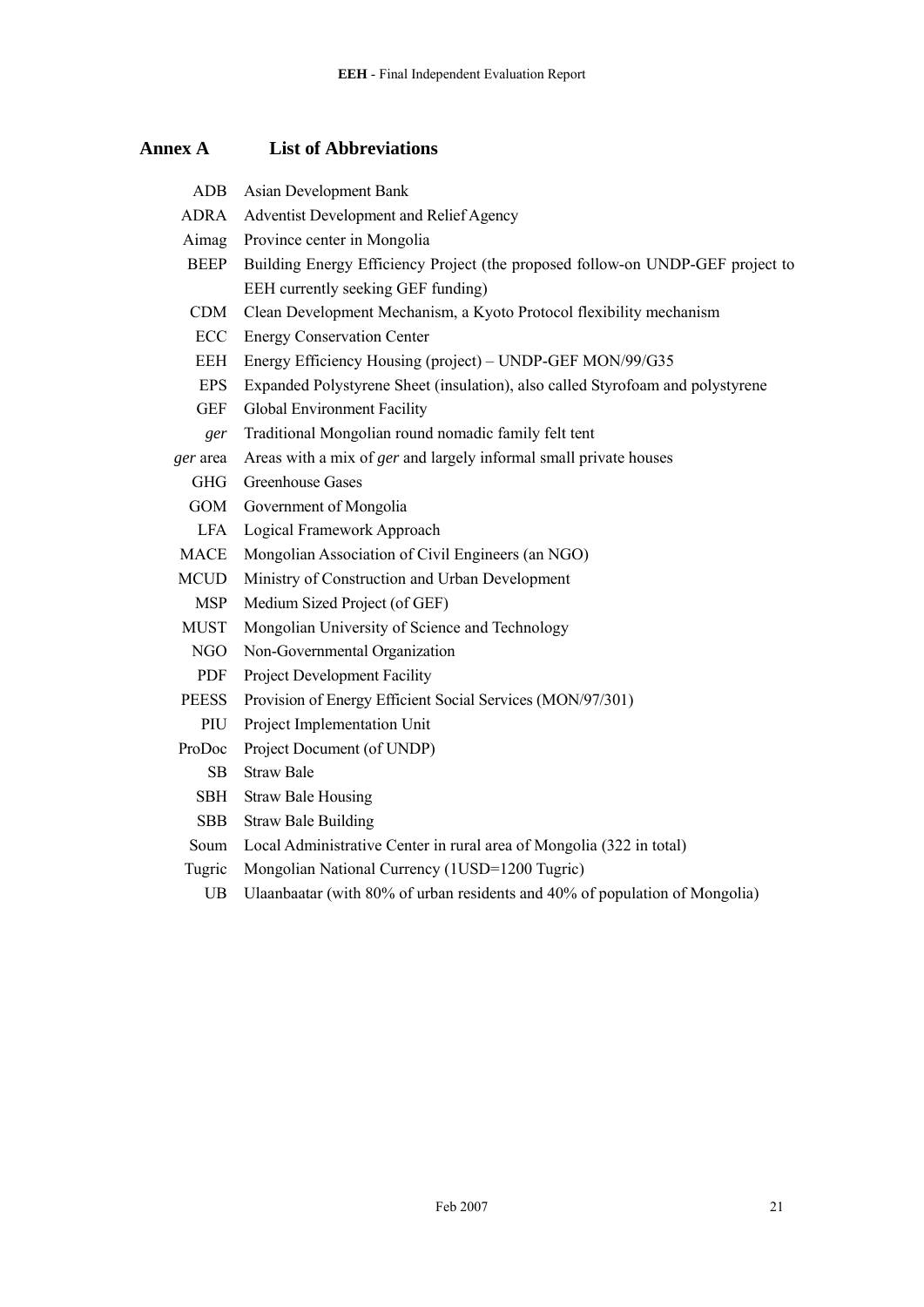# <span id="page-23-0"></span>**Annex B Evaluation Methodology**

The final evaluation methodology followed was to focus on assessing the relevance, performance, original and evolving rationale, implementation, financial management, realism and specificity of project results sought and project-end and post-project legacy of the project. The evaluation looked for and assessed early signs of potential project impact and sustainability of results, including the contribution to capacity development and the achievement of global environmental goals. The evaluation also identified and articulated the lessons learned from the project and made recommendations that will improve the design and implementation of other similar UNDP-GEF projects.

The evaluation utilized an extensive review of project documentation and its evolving context. In particular, this approach revealed that there had been major changes to the project design and outputs between the MSP brief stage as approved by GEF and the ProDoc signed by UNDP and GOM. It was further found that neither UNDP Mongolia nor the EEH PIU was aware of the MSP Brief, although it had presumably been available on the GEF website since late 1999.

To guard against capture by project staff and their views, the evaluation team met with key stakeholders and visited a number of EEH project houses that had been super-insulated from new or as retrofits as a result of the project. No major discrepancies were found between project staff or UNDP Mongolia views and those of wider stakeholders, which usefully added to the robustness of the evaluation findings.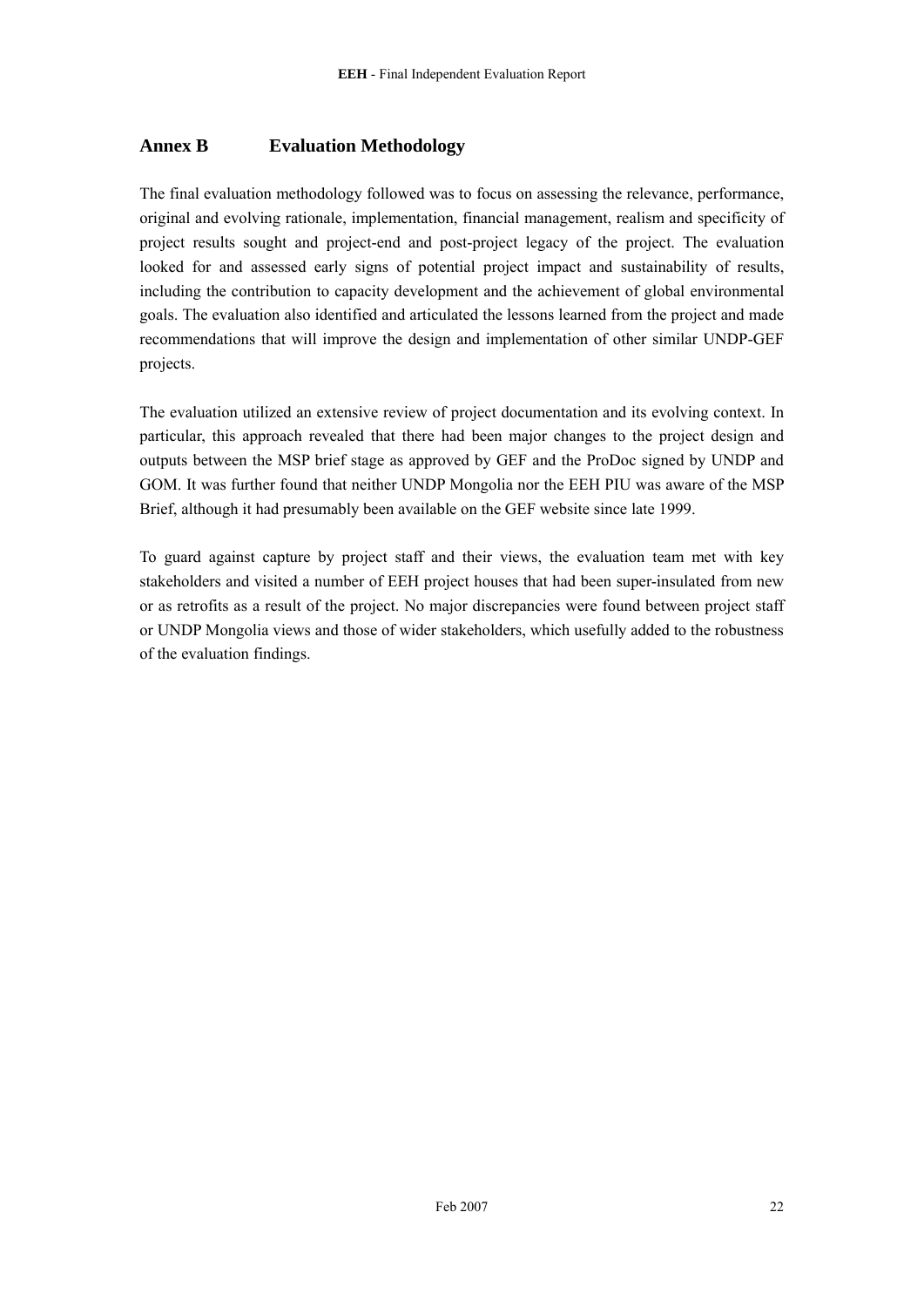# <span id="page-24-0"></span>**Annex C** Review Mission report

| No.            | Name            | 2150 Of persons and their organizations meet viewed on final fevrew important<br>Position |  |
|----------------|-----------------|-------------------------------------------------------------------------------------------|--|
| 1.             | Myagmar G.      | Director of Construction, Housing and                                                     |  |
|                |                 | Public Utilities Department, MCUD                                                         |  |
|                |                 | National Project Director of EHH project                                                  |  |
| 2.             | Tsogt A.        | Senior Officer, Fuel and Energy Policy and                                                |  |
|                |                 | Strategic Planning Department, Ministry                                                   |  |
|                |                 | of Fuel and Energy (MFE)                                                                  |  |
| 3 <sub>1</sub> | Tsend N.        | National Project Manager, EHH project                                                     |  |
| 4.             | Joscha Stillner | Programme Officer, Environment Cluster,                                                   |  |
|                |                 | <b>UNDP CO Mongolia</b>                                                                   |  |
| 5.             | Munkhbayar      | City General Manager and Chief of City                                                    |  |
|                |                 | Mayor's Administration Office                                                             |  |
| 6.             | Munkhbayar B.   | Director of MUST's Energy Conservation                                                    |  |
|                |                 | Center (ECC)                                                                              |  |
| 7.             | Tsolmon B.      | Director of Ulaanbaatar ECC                                                               |  |
| 8.             | Dolgormaa O.    | Director of Darkhan ECC                                                                   |  |
| 9.             | Ganmumur        | Executive Director, Mongolian                                                             |  |
|                |                 | Association of Civil Engineers (MACE)                                                     |  |
| 10.            | Oyuntsetseg D.  | Project Manager, Improved Household                                                       |  |
|                |                 | <b>Stove Project</b>                                                                      |  |
| 11.            | Tsetsegmaa A.   | Economics Officer, ADB Mongolia                                                           |  |
|                |                 | <b>Resident Mission</b>                                                                   |  |
| 12.            | Otgonbayar G.   | Officer, Urban Development, Information                                                   |  |
|                |                 | and Public Relations Center.                                                              |  |
| 13.            | Ger owner       | Insulated Ger in Songino Khaikhan District                                                |  |
|                |                 | of Ulaanbaatar city                                                                       |  |
| 14.            | Ger owner       | Ger without insulation, Songino Khaikhan                                                  |  |
|                |                 | District of Ulaanbaatar city                                                              |  |
| 15.            | House owner     | Straw bale house, Songino Khaikhan District                                               |  |
|                |                 | of Ulaanbaatar city                                                                       |  |
| 16.            | House owner     | Private house insulated with EPS,                                                         |  |
|                |                 | Sukhbaatar city, Selenge Aimag                                                            |  |
| 17.            | House owner     | Private house with EPS insulation, Selenge                                                |  |
|                |                 | Aimag                                                                                     |  |
| 18.            | House owner     | House insulated with EPS and straw-bales,                                                 |  |
|                |                 | Selenge Aimag                                                                             |  |
| 19.            | House owner     | House with EPS insulation, Selenge Aimag                                                  |  |
| 20.            | House owner     | House insulated with EPS and straw-bales,                                                 |  |
|                |                 | Darkhan city                                                                              |  |

List of persons and their organizations interviewed on final review mission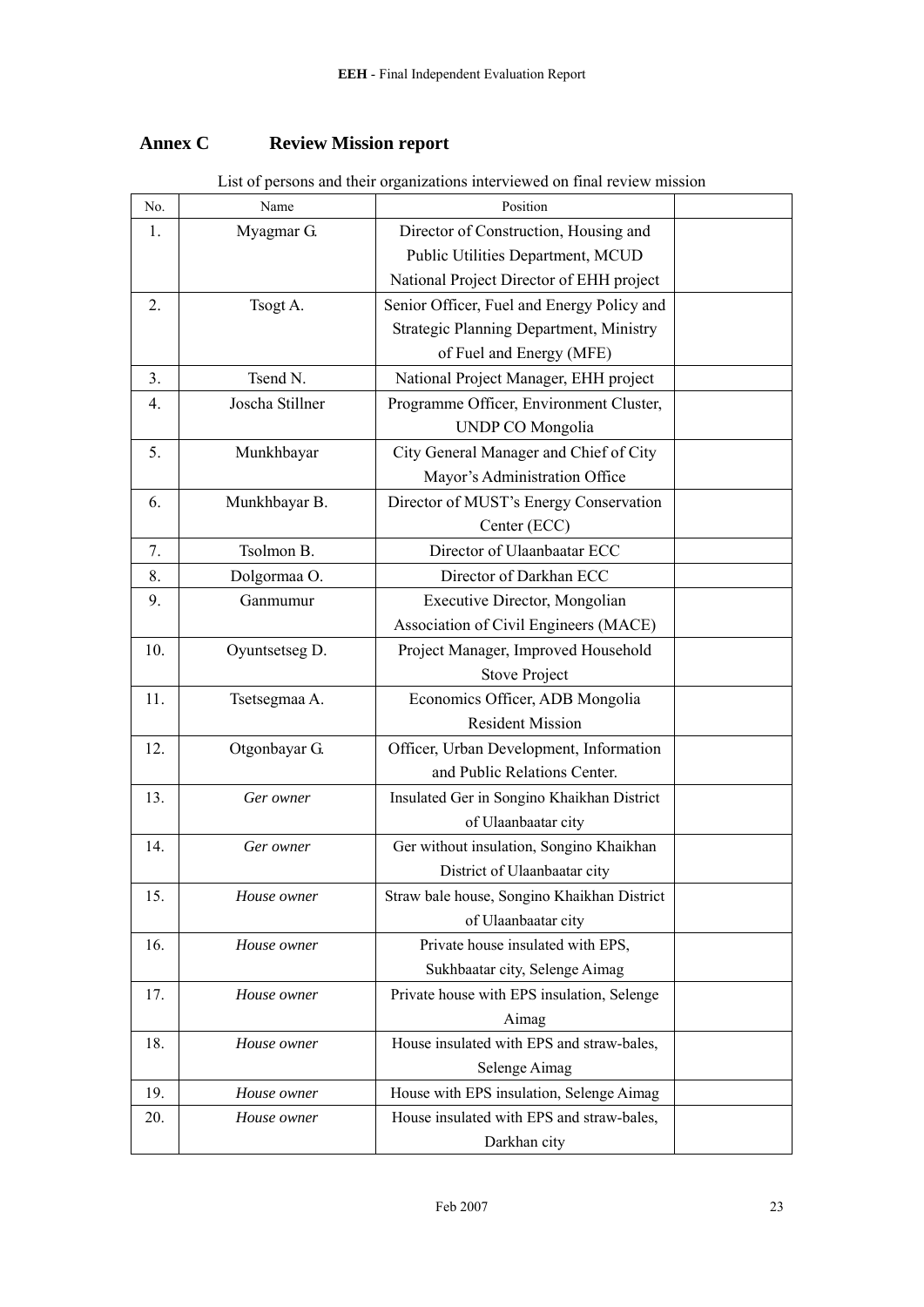# **Annex D Table - Specific ProDoc and Actual Project Objectives, Outputs, Costs and Changes**

<span id="page-25-0"></span>

| No.                               | Initial Objectives & Outputs                     | Estimated | Key Outputs & Changes during implementation                        | Actual costs & Remarks    |
|-----------------------------------|--------------------------------------------------|-----------|--------------------------------------------------------------------|---------------------------|
|                                   |                                                  | costs     |                                                                    |                           |
| 1.                                | Immediate objective-1: To reduce energy          |           | Household fuel consumption was reduced by a factor of 2.5.3,587    |                           |
|                                   | consumption and CO2 emissions in the             |           | tons of coal/year was saved, 5,380 tons/year of $CO2$ was reduced. |                           |
|                                   | housing sector                                   |           |                                                                    |                           |
|                                   | Output 1.1: 84 new SB houses.                    | \$210,000 | TPR meeting 19 May 2006 decided to: - Reduce the number of SB      | Reimbursement<br>was      |
|                                   | Indicators: (10-20% reimbursable basis)          | (Norway)  | houses from 84 to 56; utilize the budgeted USD 36,500 for          | \$82,500.                 |
|                                   | 1) 84 SB houses built                            |           | equipping a laboratory of MUST as an ECC, strengthening of         | \$3,000 for ECC market    |
|                                   | Replication monitored and tabulated.<br>2)       |           | ECC's human resources; conducting market survey and evaluation     | survey.                   |
|                                   |                                                  |           | activities for ECCs                                                |                           |
|                                   |                                                  |           | 72 SB houses built with a 20% reimbursement level provided.        |                           |
|                                   | Output $1.2:$ 50 houses refurbished with energy  | \$50,000  | * 95 new houses constructed with conventional insulation           | Reimbursement:            |
|                                   | efficient materials and stoves.                  | (Norway)  | materials,                                                         | \$106,300                 |
|                                   | Indicators: (10-20% reimbursable basis)          |           | * 53 existing houses retrofitted with insulation (with 20%)        | \$22,100                  |
|                                   | 50 houses refurbished.<br>$\left  \cdot \right $ |           | reimbursement level)                                               | \$113,500                 |
|                                   | Replication monitored and tabulated.<br>2)       |           | * 440 ger insulated with 100% funding provided to prove new ger    | respectively              |
|                                   |                                                  |           | insulation blankets.                                               |                           |
|                                   | Output 1.3: 6 provincial ECCs.                   | \$60,000  | 4 ECCs were established, namely Ulaanbaatar ECC, Erdenet ECC,      | \$141,700 for 3 ECC SB    |
|                                   | Indicators:                                      | (GEF)     | Darkhan ECC. MUST ECC established recently. 4 ECC directors        | buildings.                |
|                                   | 6 ECC built and equipped.                        |           | recruited. ECCs now operational. Training and EC services          | \$6,800 for ECCs'         |
|                                   | 6 ECC directors recruited.<br>2)                 |           | provided. MACE running the ECCs under a management contract        | directors' salary.        |
|                                   | ECCs provide training and other public<br>3)     |           | with the EEH Project. Self-sustaining ECC operations surveyed,     | $$153,179$ for equipment. |
|                                   | services.                                        |           | recommendations made and implemented.                              |                           |
| ECCs become self-financing.<br>4) |                                                  |           |                                                                    |                           |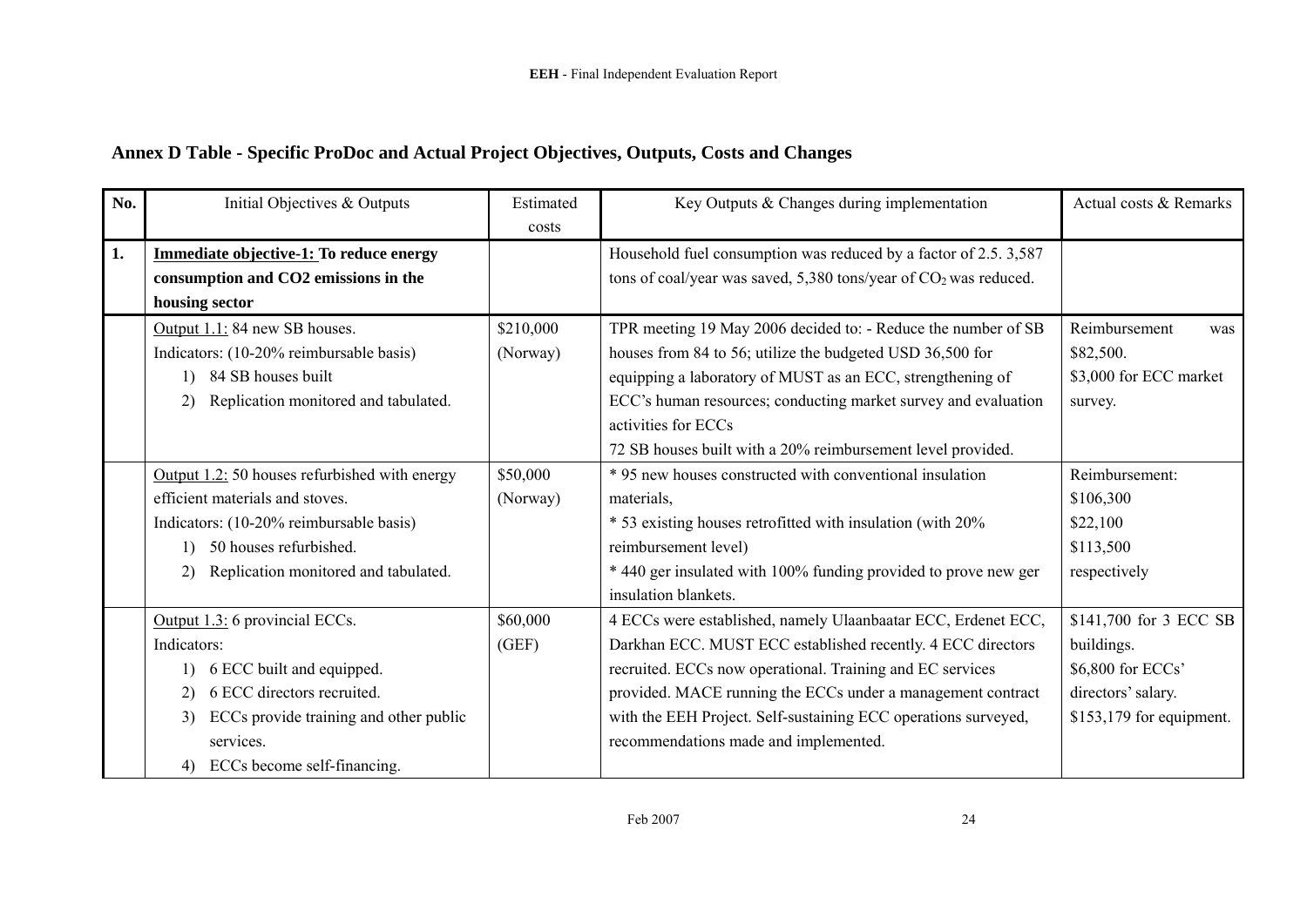|    | Output 1.4: Proof of energy efficiency in SB and     | \$30,000 | Fuel & Energy efficiency research conducted. The result of        | \$68,941 for contract    |
|----|------------------------------------------------------|----------|-------------------------------------------------------------------|--------------------------|
|    | refurbished houses.                                  | (GEF)    | research proved the energy efficiency of EEHs in Mongolian actual | with Balanced Solutions. |
|    | Indicators:                                          |          | conditions in occupied buildings.                                 | \$16,986 for contract    |
|    | Energy savings in SB and refurbished                 |          |                                                                   | with MUST.               |
|    | houses measured and made public.                     |          |                                                                   |                          |
|    | Cost versus benefits of SB and<br>2)                 |          |                                                                   |                          |
|    | refurbished houses analyzed and made                 |          |                                                                   |                          |
|    | public.                                              |          |                                                                   |                          |
|    | Environmental impact of EC measures in<br>3)         |          |                                                                   |                          |
|    | the housing sector analyzed and made                 |          |                                                                   |                          |
|    | public.                                              |          |                                                                   |                          |
| 2. | <b>Immediate Objective 2: To demonstrate the</b>     | $-n/a-$  | Outouts 2.1 to 2.5 were wholly supported under the predecessor    | $-n/a-$                  |
|    | use of energy efficient technologies                 |          | project MON/97/301                                                |                          |
|    |                                                      |          |                                                                   |                          |
| 3. | <b>Immediate Objective 3: To increase in-country</b> |          | A total of 49 training sessions organized and 1671 people         |                          |
|    | human resource and technical capacities for          |          | participated in these training sessions (comprising 31 technology |                          |
|    | EC in the housing sector.                            |          | and 18 public awareness training sessions)                        |                          |
|    | Output $3.1$ : A cadre of designers and builders     | \$30,000 | 40 engineers and more than 400 builders trained.                  | \$30,000                 |
|    | trained in SB housing and refurbishment              | (GEF)    |                                                                   |                          |
|    | technologies.                                        |          |                                                                   |                          |
|    | Indicators:                                          |          |                                                                   |                          |
|    | 30 engineers and architects trained in SB<br>1)      |          |                                                                   |                          |
|    | housing design and refurbishment work                |          |                                                                   |                          |
|    | (1 course/year x 2 years x 15)                       |          |                                                                   |                          |
|    | engineers/course)                                    |          |                                                                   |                          |
|    | 180 builders trained on-the-job in SB<br>2)          |          |                                                                   |                          |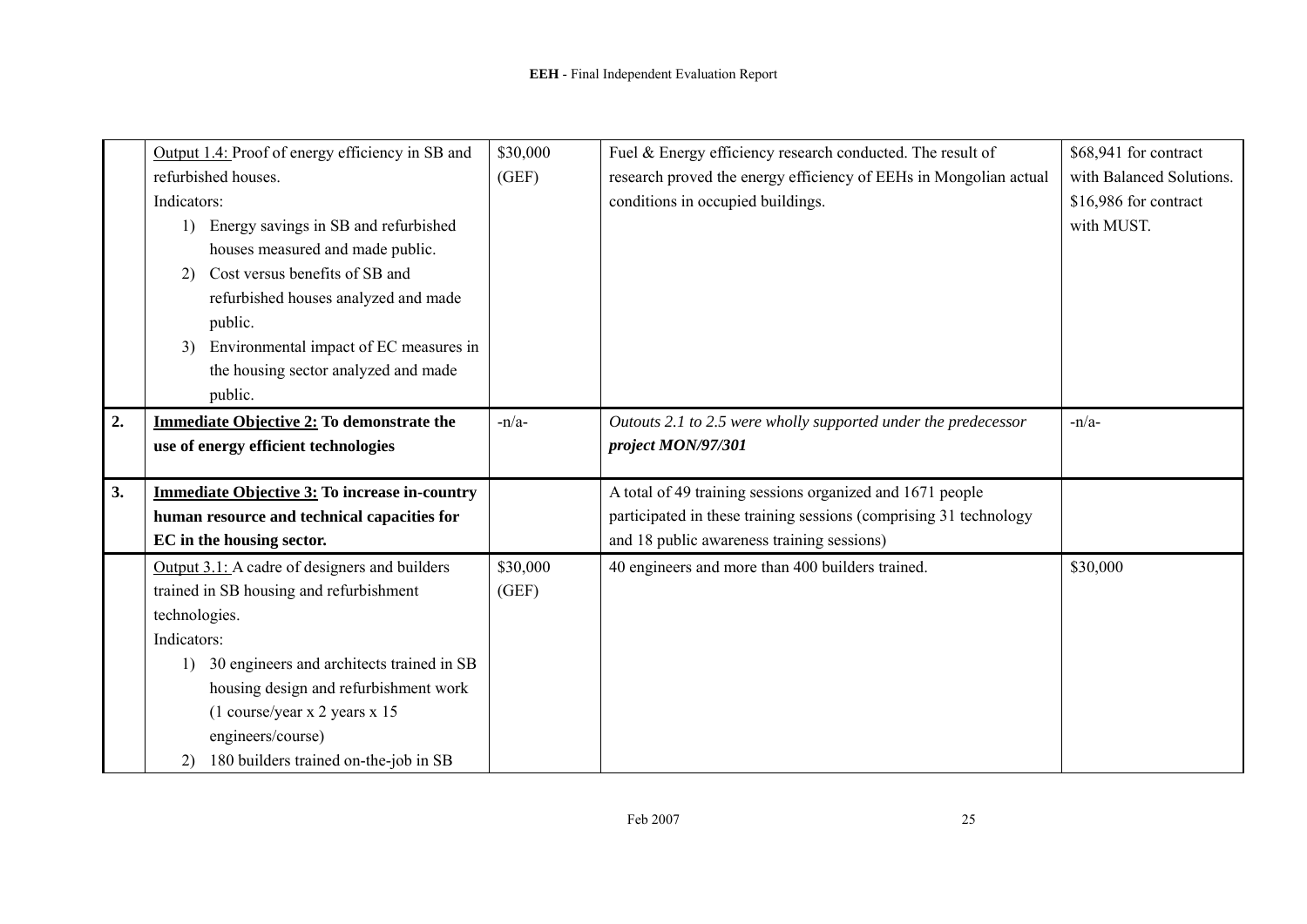|    | house construction; (6 sites/year x 2)              |          |                                                                              |          |
|----|-----------------------------------------------------|----------|------------------------------------------------------------------------------|----------|
|    | years x 15 builders/site)                           |          |                                                                              |          |
|    | Output 3.5: University curriculum developed on      | \$30,000 | The new curriculum was developed, tested, evaluated and improved             | \$5,000  |
|    | EE in the building sector                           | (GEF)    | at the Construction School of MUST; and 110 students participated            |          |
|    | Indicators:                                         |          | in the new curriculum courses.                                               |          |
|    | New curriculum developed at the<br>1)               |          |                                                                              |          |
|    | university level for EC in the building             |          |                                                                              |          |
|    | sector.                                             |          |                                                                              |          |
|    | 30 university professors and lecturers<br>2)        |          |                                                                              |          |
|    | trained in new curriculum.                          |          |                                                                              |          |
|    | 100 engineering and architectural<br>3)             |          |                                                                              |          |
|    | students enrolled in the new EC courses.            |          |                                                                              |          |
| 4. | <b>Immediate Objective 4: To create an enabling</b> |          |                                                                              |          |
|    | environment for EC in the housing sector            |          |                                                                              |          |
|    | Output 4.1: Simplified and streamlined              | \$20,000 | The standards $(2)$ ; norms $(2)$ ; and technological instruction $(1)$ were | \$3,000  |
|    | governmental procedures established.                | (GEF)    | improved and are being used by house builders.                               |          |
|    | Indicators:                                         |          | Introductory training on the SBH norms and standards involving 15            |          |
|    | National norms and standards for SB                 |          | engineers and architects organized.                                          |          |
|    | houses and refurbishment are developed              |          |                                                                              |          |
|    | and approved.                                       |          |                                                                              |          |
|    | Relevant provincial authorities are aware<br>2)     |          |                                                                              |          |
|    | of these norms and standards.                       |          |                                                                              |          |
|    | Output 4.2: Increased awareness of SB buildings     | \$20,000 | The public has started understanding the importance of EE and                | \$54,210 |
|    | and EC options.                                     | (GEF)    | EEH, saving fuel and managing energy costs.                                  |          |
|    | Indicators:                                         |          | Distributed packages of information (posters, brochures, books, and          |          |
|    | 1) Importance of EC becomes widely                  |          | handouts, and VCDs of energy efficient house construction and                |          |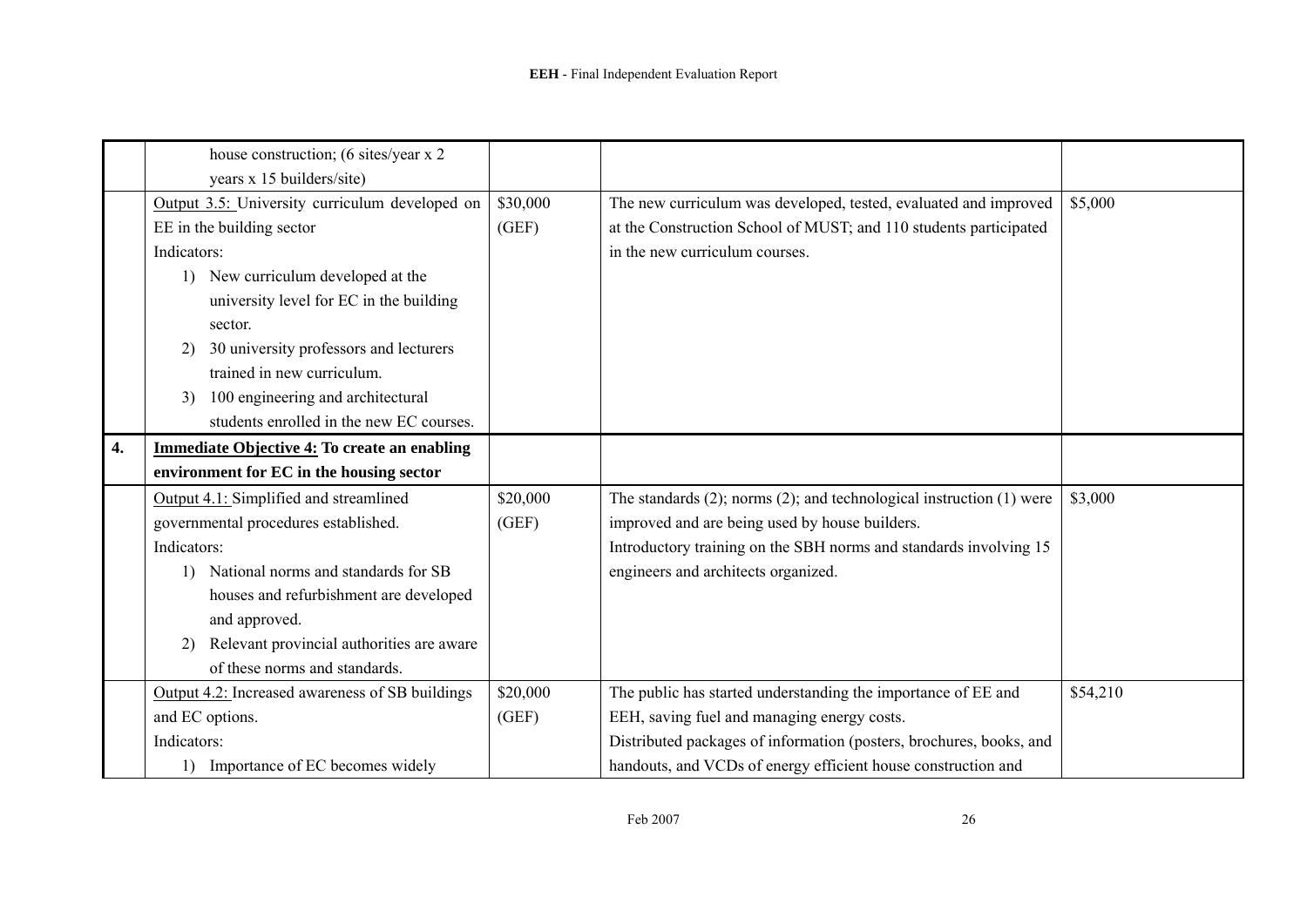| known and accepted.                             |          | energy efficiency concepts).                                          |         |
|-------------------------------------------------|----------|-----------------------------------------------------------------------|---------|
| Positive aspects of SB housing becomes<br>2)    |          | Produced and aired 5 television reports, a television talk show (52)  |         |
| widely known and accepted.                      |          | minutes long) titled "Insulated Houses Clean the Air" in              |         |
|                                                 |          | cooperation with television studios and the Arirang television of the |         |
|                                                 |          | Republic of Korea, aired through English channel, worldwide           |         |
|                                                 |          | coverage.                                                             |         |
|                                                 |          | Cooperation with local newspapers "Unen" and "Ardin Erkh" and 5       |         |
|                                                 |          |                                                                       |         |
|                                                 |          | reports written on ger insulation, EE houses, technologies and        |         |
|                                                 |          | project activities.                                                   |         |
| Output 4.3: Business management skills of       | \$20,000 | People from 113 companies were trained.                               | \$3,214 |
| private construction companies and ECCs are     | (GEF)    | ECCs operational on a management contract basis with the Project.     |         |
| improved                                        |          | Maximizing self-financing is a key focus of ECC operations.           |         |
| Indicators:                                     |          |                                                                       |         |
| 120 people from construction companies<br>1)    |          |                                                                       |         |
| trained in business management.                 |          |                                                                       |         |
| ECCs become self financing<br>2)                |          |                                                                       |         |
| Output 4.4: Sustainable financing mechanism for | \$70,000 | Developed 3 options for SBH financing mechanism and delivered         |         |
| EC in the housing sector.                       | (Norway) | to stakeholders for approval. Funding organization refused to         |         |
| Indicators:                                     |          | finance the financing mechanisms developed.                           |         |
| Opportunities for financing the<br>1)           |          | However, an Agreement was established with Xasbank for issuing        |         |
| construction of SB houses are identified.       |          | construction and mortgage loans to SBH builders. Around 10            |         |
| Recommendations are developed to<br>2)          |          | families applied for a loan to Xasbank and their applications are     |         |
| increase EE housing construction.               |          | being considered.                                                     |         |
| Commercial/private credit is mobilized<br>3)    |          | Cooperated with 5 banks, provided 24 households with 180.8            |         |
| for the construction of private SB              |          | million tugrug of loans for constructing and insulating houses.       |         |
| houses.                                         |          |                                                                       |         |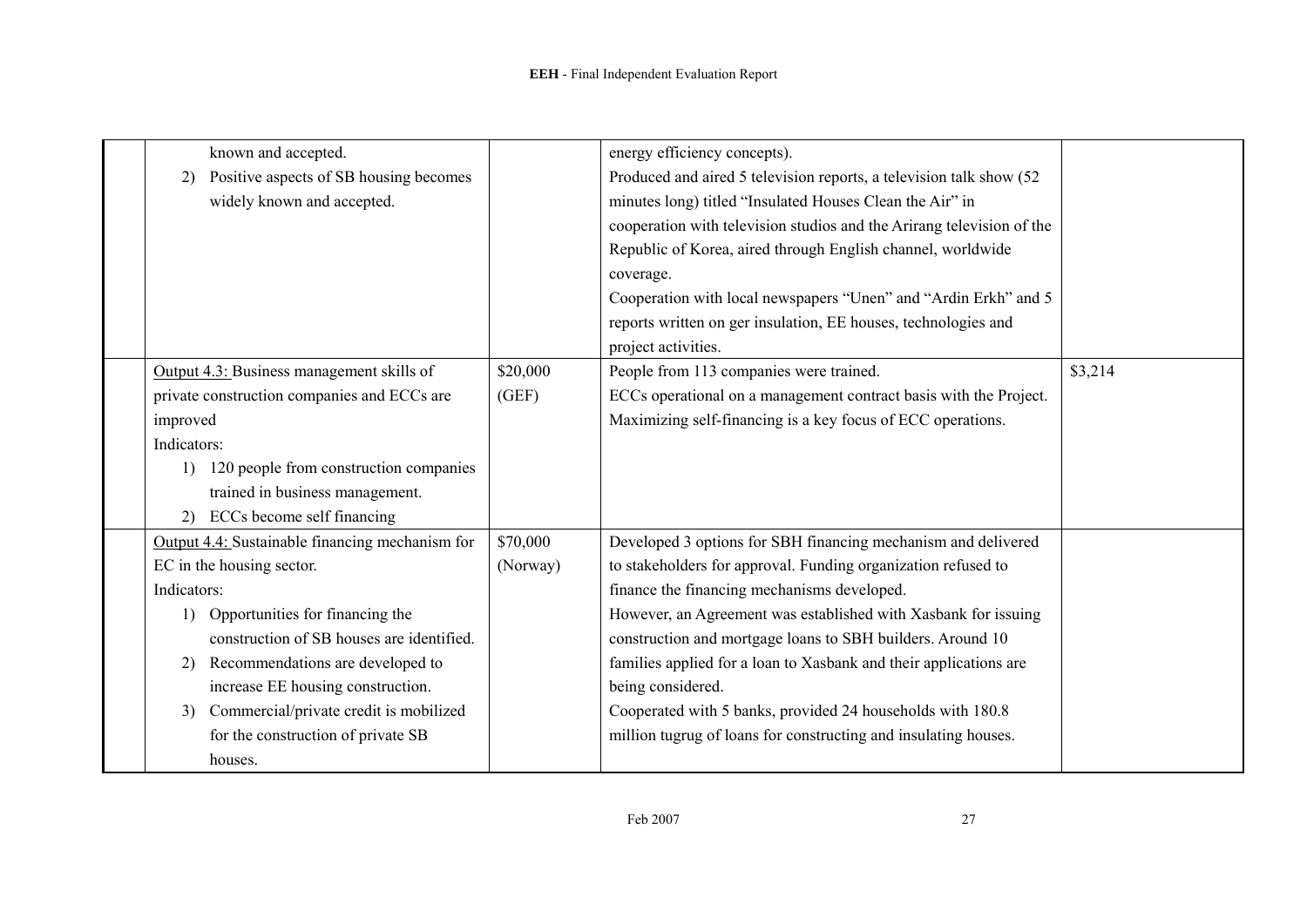| <b>Summary of the Project Costs</b> |             |             |  |  |
|-------------------------------------|-------------|-------------|--|--|
| Contractual services for the above  | \$180,000   | \$293,150   |  |  |
| Unspecified contracts               | \$17,000    | \$17,000    |  |  |
| Personnel                           | \$283,400   | \$158,450   |  |  |
| Study tour, workshops & seminars    | \$135,000   | \$68,400    |  |  |
| Equipment                           | \$75,000    | \$153,179   |  |  |
| Miscellaneous                       | \$34,600    | \$34,821    |  |  |
| <b>GEF</b> total                    | \$725,000   | \$725,000   |  |  |
| Personnel                           | \$196,500   | \$174,500   |  |  |
| SB house                            | \$210,000   | \$84,500    |  |  |
| Housing Refurbishment               | \$50,000    | \$241,900   |  |  |
| Other Contractual services          |             | \$64,330    |  |  |
| Financial mechanism                 | \$70,000    |             |  |  |
| Unspecified contracts               | \$23,000    | \$35,300    |  |  |
| Workshops & seminars                | \$15,000    | \$19,700    |  |  |
| Miscellaneous, COA                  | \$35,500    | \$28,120    |  |  |
| <b>Total (Norway)</b>               | \$600,000   | \$648,350   |  |  |
| Parallel Financing                  | \$274,434   | \$521,500   |  |  |
| Home builders                       | \$210,000   |             |  |  |
| <b>UNDP</b>                         |             | \$68,000    |  |  |
| <b>Lutheran Mission</b>             |             | \$25,000    |  |  |
| <b>Grand</b> total                  | \$1,809,434 | \$1,987,850 |  |  |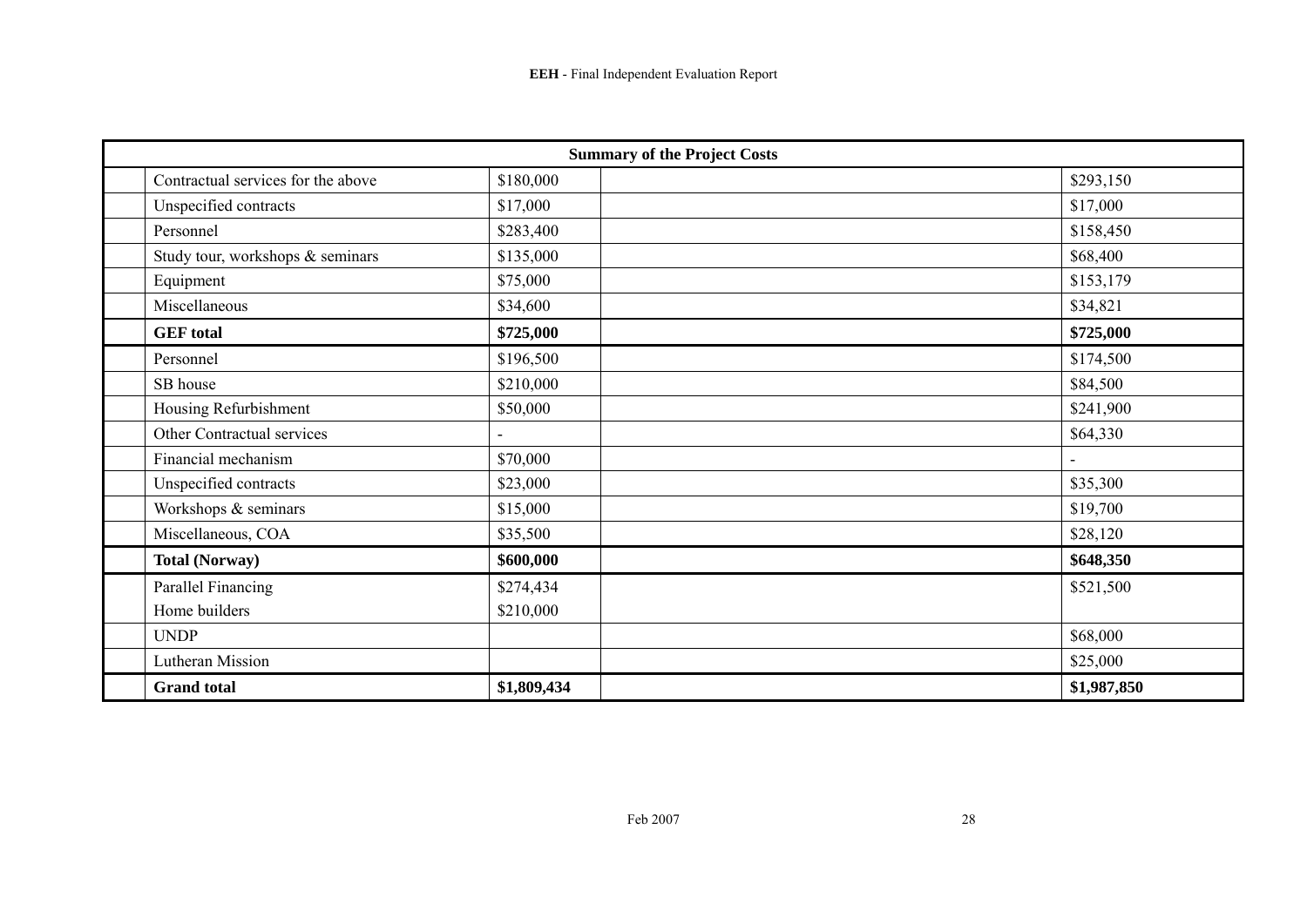# <span id="page-30-0"></span>**Annex E Consultants Terms of Reference[6](#page-30-0)**

#### **1. Background**

The Monitoring and Evaluation (M&E) policy at the project level in UNDP/GEF has four objectives: i) to monitor and evaluate results and impacts; ii) to provide a basis for decision making on necessary amendments and improvements; iii) to promote accountability for resource use; and iv) to document, provide feedback on, and disseminate lessons learned. A mix of tools is used to ensure effective project M&E. These might be applied continuously throughout the lifetime of the project – e.g. periodic monitoring of indicators, or as specific time-bound exercises such as mid-term reviews, audit reports and final evaluations.

In accordance with UNDP/GEF M&E policies and procedures, all regular and medium-sized projects supported by the GEF should undergo a final evaluation upon completion of implementation. A final evaluation of a GEF-funded project (or previous phase) is required before a concept proposal for additional funding (or subsequent phases of the same project) can be considered for inclusion in a GEF work program. However, a final evaluation is not an appraisal of the follow-up phase.

Final evaluations are intended to assess the relevance, performance and success of the project. It looks at early signs of potential impact and sustainability of results, including the contribution to capacity development and the achievement of global environmental goals. It will also identify/document lessons learned and make recommendations that might improve design and implementation of other UNDP/GEF projects.<sup>[7](#page-30-0)</sup>

The Commercialization of Super-Insulated Buildings in Mongolia project (Energy efficient housing-EHH) has been funded through the Global Environment Facility (GEF), the Government of Norway (GON), and the United Nations Development Programme (UNDP). It started in 2001 and was originally designed to end in 2004. However, the project was extended to end in Dec 2006. The evaluation will take place in Jan 2007. The objectives of the EEH project were:

- 1. To reduce the energy consumption and  $CO<sub>2</sub>$  emissions in the housing sector,
- 2. To demonstrate energy efficient technologies,

<u>.</u>

- 3. To increase in-country human resource and technical capacities for energy conservation in the housing sector,
- 4. To create an enabling environment for energy conservation in the housing sector.

<sup>&</sup>lt;sup>6</sup> These TORs follow the evaluation guidelines of the UNDP/GEF booklet "Measuring and Demonstrating Impact" available on the UNDP intranet website (last accessed: 28 June 2005).

<sup>7</sup> These three paragraphs are the standard introduction for final evaluations (Measuring and Demonstrating Impact).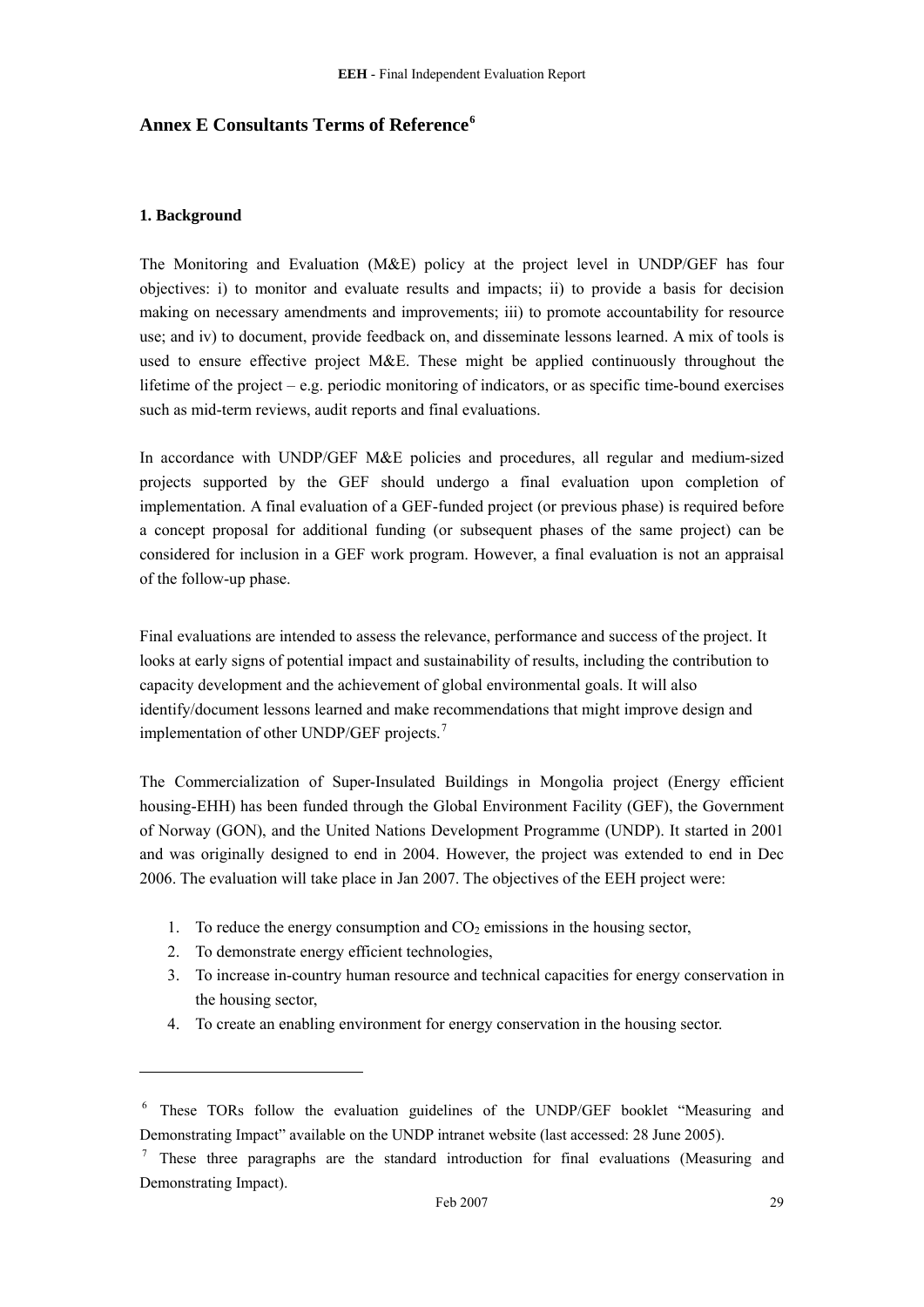#### **II. OBJECTIVES OF THE EVALUATION**

UNDP country office Mongolia is initiating this evaluation to determine to what extend the project has achieved its objectives and has improved the energy efficiency in buildings in Mongolia. The evaluation will also be sent to GEF to meet GEF's reporting requirements. The main stakeholders of this evaluation are the GEF, UNDP, and MCUD.

The EEH project activities are envisaged to continue in a modified manner in the BEEP project which has been designed with the assistance of a PDF-A grant and is currently being considered for GEF funding. The EEH evaluation will therefore be of value to the BEEP project once it is approved and being initiated.

#### III. PRODUCTS EXPECTED FROM THE EVALUATION

The evaluation report outline should be structured along the following lines:

Executive summary Introduction The project(s) and its development context Findings and Conclusions 4.1 Project formulation 4.2 Implementation 4.3 Results Recommendations Lessons learned Annexes

The evaluation mission shall be undertaken in the time period from Jan 12 till Jan 25, 2007 (12 working days in total) because of time constraints and the operational ending of the project. The evaluators are expected to be both familiar with this project and have experience in related fields such as energy efficiency and environmental protection projects. Therefore the suggested limited timeframe is considered to be sufficient.

The first draft of the evaluation shall be submitted to UNDP CO Mongolia at the completion of the country evaluation mission. Any feedback provided by GEF, UNDP or MCUD will be addressed by the evaluation consultants within 10 working days of receipt of the feedback.. The report shall not exceed 50 pages in total.

#### IV. METHODOLOGY OR EVALUATION APPROACH

The evaluation team should review the provided project documents and publications. The main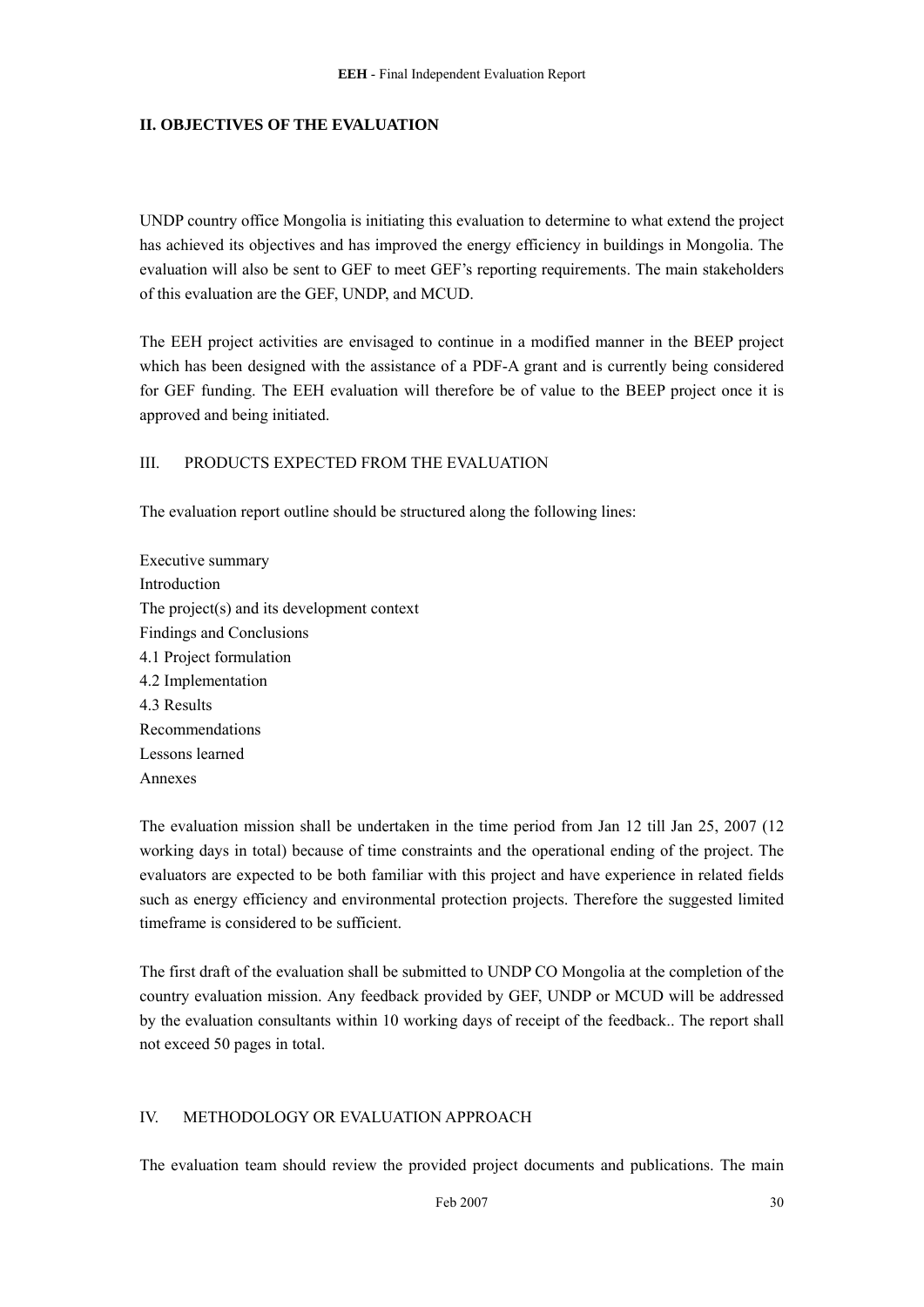sources of information will be provided through the project management team. Interviews with various stakeholders and field visits will add important information to the evaluation.. These include but are not limited to the following:

- MCUD
- the four ECCs in Ulaan Baatar, Darkhan and Erdenet
- UNDP
- MUST
- **MACE**
- other stakeholders

Representatives of these organizations should be interviewed. Other stakeholders as sources of information may include housebuilders, home owners of the retrofit houses and refurbished ger, skilled Strawbale house builders and students of MUST.

# V. EVALUATION TEAM

This evaluation shall be done through a team consisting of an international expert and a national expert. The team should be familiar with the project and related fields/sectors. The international expert shall be the team leader.

a) Specific role and responsibilities:

The International Expert shall be responsible in completing and delegating of all tasks for the terminal evaluation to the National Expert. He/she will ensure the timely submission of the first draft and the final version of the terminal evaluation with incorporated comments from UNDP and others.

The National Expert will jointly with, and under the supervision of the International expert, support the evaluation. He/she will be responsible to review documents which are only available in Mongolian language, translate necessary documents and interpret interviews, meetings and other relevant events for the International Expert. He/she will work as a liaison for stakeholders of the project and ensures all stakeholders of the project are aware of the purposes and methods of the evaluation and ensures all meetings and interviews take place in a timely and effective manner.

# b) Profile required/Qualifications:

The international consultant will be the team leader and should have an advanced university degree and at least 10 years of work experience in the field of sustainable energy or environment, sound knowledge about results-based management (especially results-oriented monitoring and evaluation). S/he should be familiar with UNDP/GEF projects and GEF policies and strategies and have sound familiarity with Mongolia, ideally with the project and its related field/sector. The team leader will take the overall responsibility for the quality and timely submission of the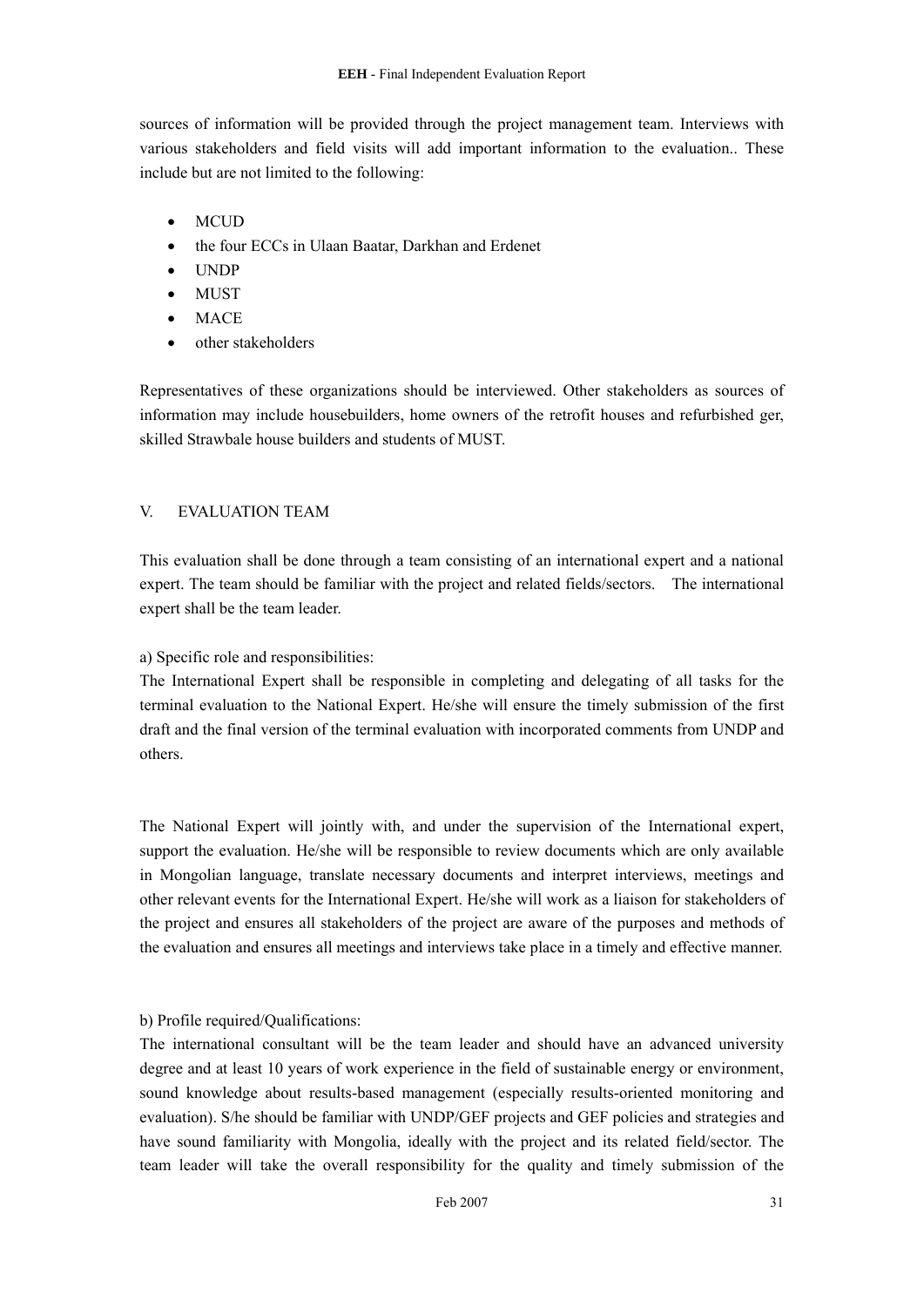#### evaluation report in English

 $\overline{a}$ 

The national expert shall have an academic degree related to energy or environmental management and be familiar with the environmental conditions in rural and urban Mongolia. S/he shall have work experience with international development programs, preferably with UNDP/GEF. The ability to travel to rural Mongolia is required. An excellent working knowledge of English and computer literacy is required.

# **VI. IMPLEMENTATION ARRANGEMENTS**

|     | <b>Task</b>                                              | $12 - 13$ | $15 - 16$ | $17 - 20$ | 22-25 |
|-----|----------------------------------------------------------|-----------|-----------|-----------|-------|
| No. |                                                          | Jan       | Jan       | Jan       | Jan   |
|     | Review of existing project documents; Evaluation         |           |           |           |       |
|     | design and detailed evaluation plan, discussion with     |           |           |           |       |
| 1.  | UNDP and the NPM & NPD.                                  |           |           |           |       |
|     | Briefing with UNDP Mongolia, MCUD, NPD,                  |           |           |           |       |
| 2.  | finalization of the detailed evaluation plan Meet with   |           |           |           |       |
|     | UNDP, MCUD, Project Staff                                |           |           |           |       |
|     | Field visits to different sites (straw bale house,       |           |           |           |       |
|     | conventional house with improved insulation              |           |           |           |       |
| 3.  | material, retrofit house and insulated Mongolian ger     |           |           |           |       |
|     | and interview the beneficiaries in UB and Sukhbaatar     |           |           |           |       |
|     | city of Selenge aimag)                                   |           |           |           |       |
|     | Meet with Stakeholders in UB. Interviews with            |           |           |           |       |
| 4.  | partners (MACE, ECCs and MUST)                           |           |           |           |       |
| 5.  | Drafting of the evaluation report                        |           |           |           |       |
|     | Debriefing with UNDP Mongolia, MCUD, and the             |           |           |           |       |
| 6.  | NPD.                                                     |           |           |           |       |
|     | Present Findings to UNDP and MCUD                        |           |           |           |       |
| 7.  | Finalization of the first draft of the evaluation report |           |           |           |       |
|     |                                                          |           |           |           |       |

The mission should submit the final report with the incorporated comments of UNDP Mongolia, UNDP-Bangkok, MCUD and the NPD in electronic form to UNDP Mongolia.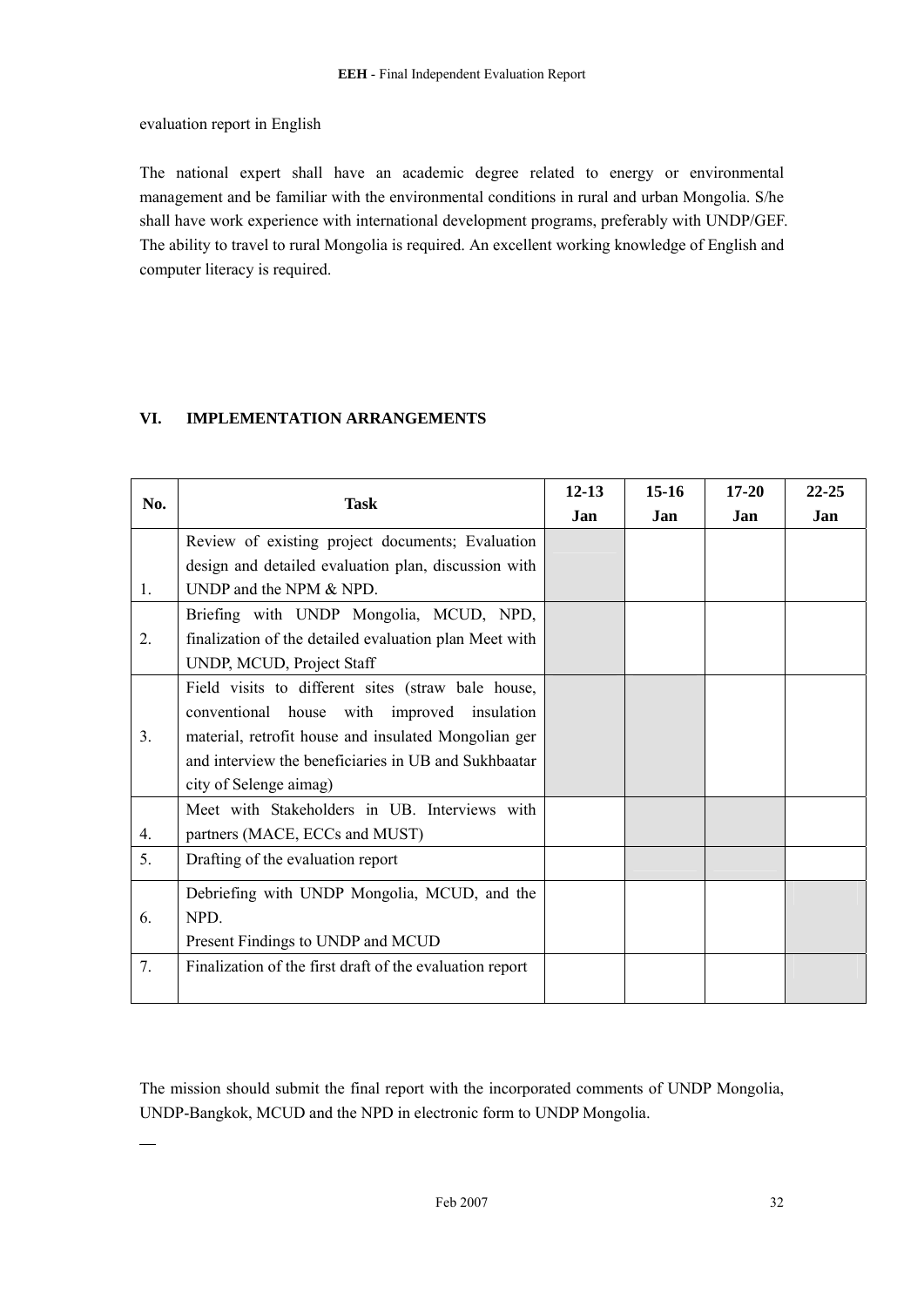#### **VII. SCOPE OF THE EVALUATION- SPECIFIC ISSUES TO BE ADDRESSED**

The section refers to the before mentioned section "III. PRODUCTS EXPECTED FROM THE EVALUATION." The (1) Executive summary, (2) introduction and (3) the project and its development context are more of a descriptive assessment. In the following parts the criteria marked with (R) shall be evaluated with Highly Satisfactory, Satisfactory, Marginally Satisfactory, Unsatisfactory:

#### **(4) The findings and conclusions**

#### **(4.1**) **Project formulation**

- **Conceptualisation and design** of the project **(R)** has to be assessed. This assessment should include the way the proposal is designed and the appropriateness of the problem conceptualisation. It should also assess whether the intervention addressed the root causes and principal problems in protecting the environment through  $CO<sub>2</sub>$  reduction. The logical framework should be assessed. The assessment should highlight where lessons were learned over the course of the project and the extent that they were incorporated in the project design.
- **Country-ownership/Driveness**. Assess the extent to which the project idea/conceptualization had its origin within national, sectoral and development plans and focuses on national environment and development interests.
- **Stakeholder participation (R)** Assess information dissemination, consultation, and "stakeholder" participation in design stages.
- Replication approach. Determine the ways in which lessons and experiences coming out of the project were/are to be replicated or scaled up in the design and implementation of other related projects.

# **(4.2) Project Implementation**

• Implementation Approach **(R)**. This should include assessments of the following aspects:

(i) The use of the logical framework as a management tool during implementation and any changes made to this as a response to changing conditions and/or feedback from M and E activities as required.

(ii) Other elements that indicate adaptive management such as comprehensive and realistic work plans routinely developed that reflect adaptive management and/or; changes in management arrangements to enhance implementation.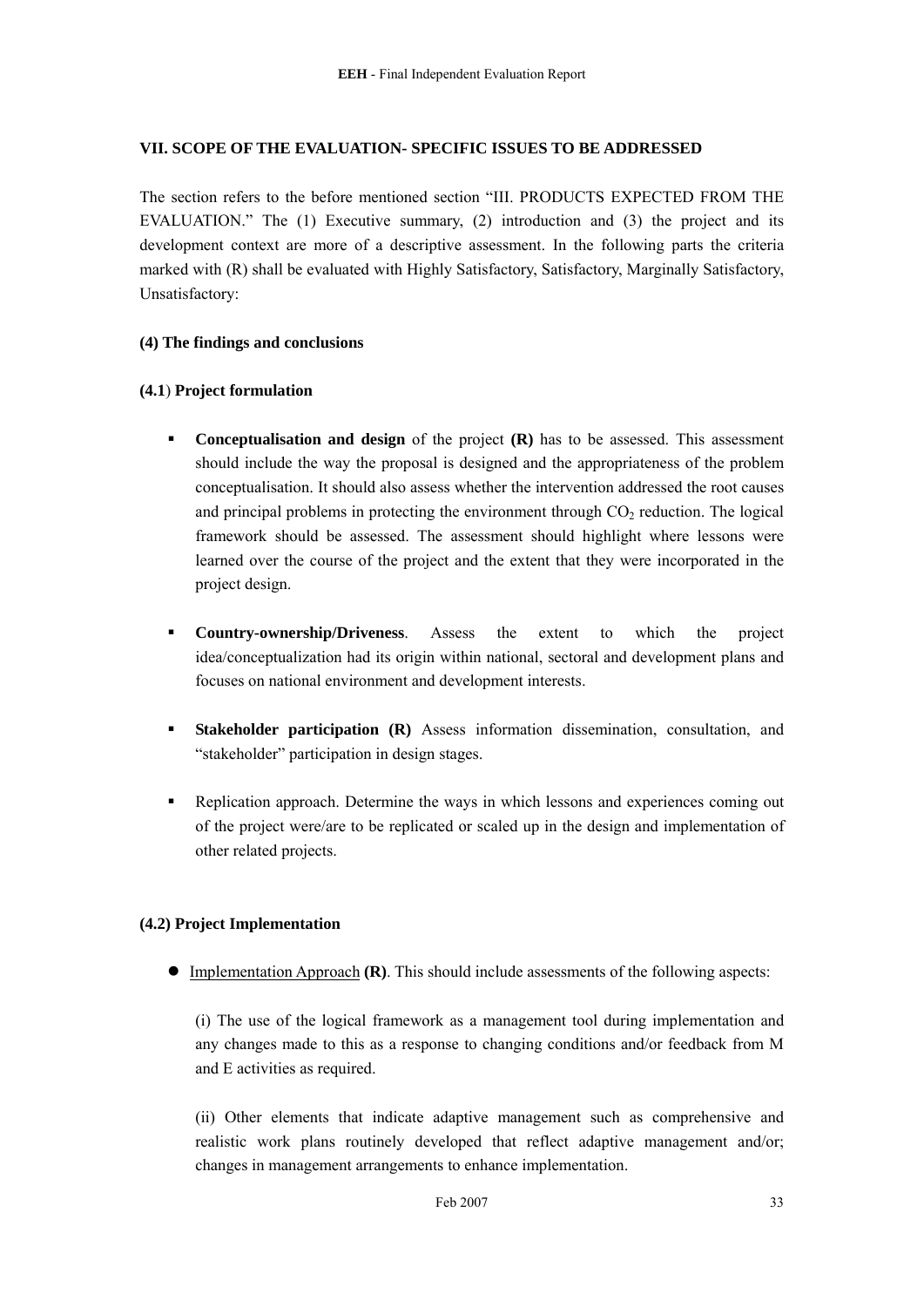(iii) The project's use/establishment of electronic information technologies to support implementation, participation and monitoring, as well as other project activities.

(iv) The general operational relationships between the institutions involved and others and how these relationships contributed to effective implementation and achievement of project objectives.

(v) Technical capacities associated with the project and their role in project development, management and achievements.

- Monitoring and evaluation **(R)**. Including an assessment as to whether there has been adequate periodic oversight of activities during implementation to establish the extent to which inputs, work schedules, other required actions and outputs proceeded according to plan; whether formal evaluations have been held and whether appropriate action has been taken on the results of the monitoring oversight and evaluation reports.
- Stakeholder participation **(R)**. This should include assessments of the mechanisms for information dissemination in project implementation and the extent of stakeholder participation in management, emphasizing the following:

(i) The production and dissemination of information generated by the project.

(ii) Local resource users and NGOs' participation in project implementation and decision making and an analysis of the strengths and weaknesses of the approach adopted by the project in this arena.

(iii) The establishment of partnerships and collaborative relationships developed by the project with local, national and international entities and the effects they have had on project implementation.

(iv) Involvement of governmental institutions in project implementation, and the extent of governmental support of the project.

- Financial Planning: Including an assessment of:
	- (i) The actual project cost by objectives, outputs, activities
	- (ii) The cost-effectiveness of achievements
	- (iii) Financial management (including disbursement issues)
	- (iv) Co-financing)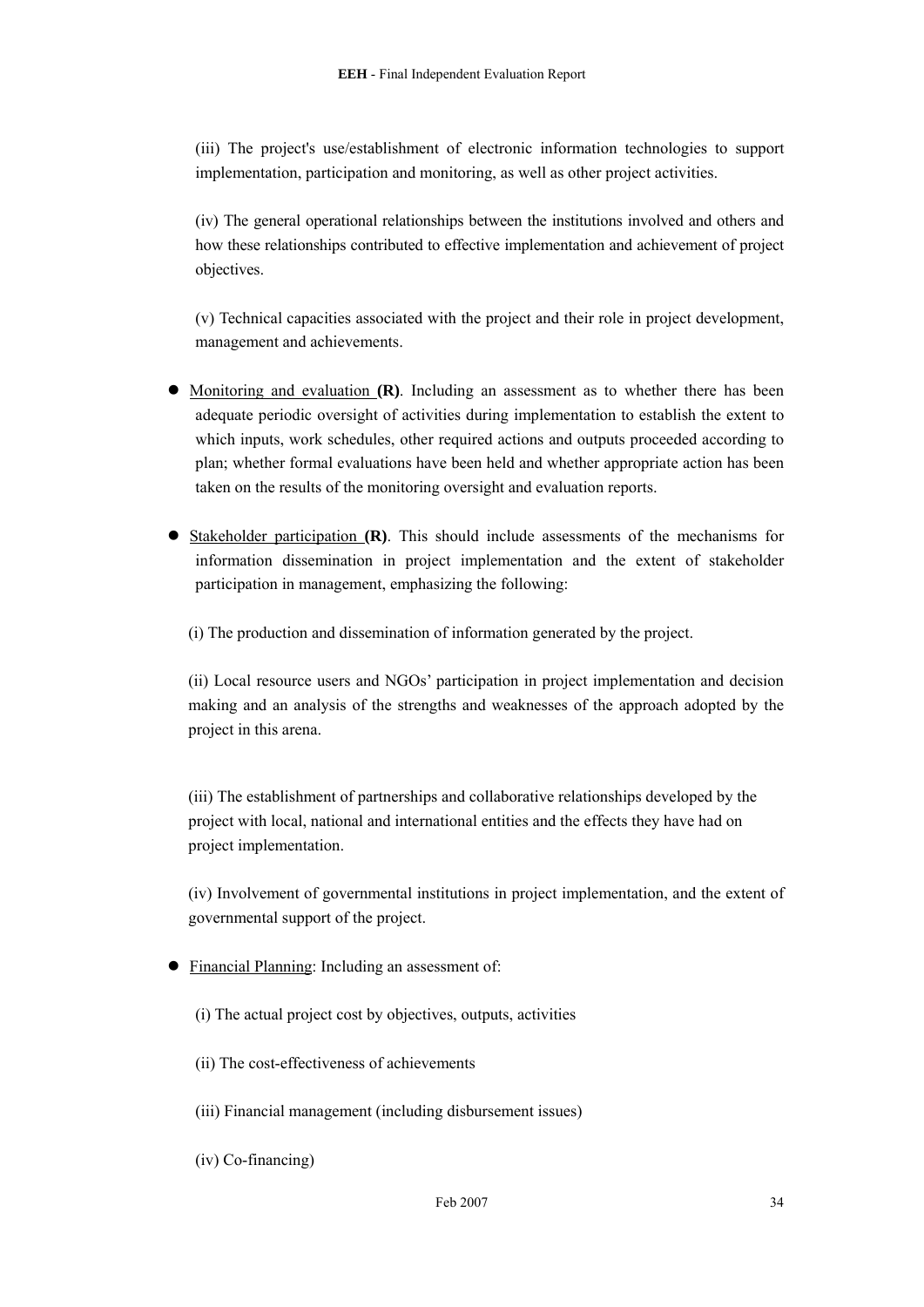- Sustainability. Extent to which the benefits of the project will continue, within or outside the project domain, after it has come to an end. Relevant factors include for example: development of a sustainability strategy, establishment of financial and economic instruments and mechanisms, mainstreaming project objectives into the economy or community production activities.
- z Execution and implementation modalities. This should consider the effectiveness of the UNDP counterpart and Project Co-ordination Unit participation in selection, recruitment, assignment of experts, consultants and national counterpart staff members and in the definition of tasks and responsibilities; quantity, quality and timeliness of inputs for the project with respect to execution responsibilities, enactment of necessary legislation and budgetary provisions and extent to which these may have affected implementation and sustainability of the Project; quality and timeliness of inputs by UNDP and GoM and other parties responsible for providing inputs to the project, and the extent to which this may have affected the smooth implementation of the project.

# **(4.3) Results**

- z Attainment of Outcomes/ Achievement of objectives **(R)**: Including a description *and rating* of the extent to which the project's objectives (environmental and developmental) were achieved using Highly Satisfactory, Satisfactory, Marginally Satisfactory, and Unsatisfactory ratings. If the project did not establish a baseline (initial conditions), the evaluators should seek to determine it through the use of special methodologies so that achievements, results and impacts can be properly established.
- $\bullet$  This section should also include reviews of the following:
- Sustainability: Including an appreciation of the extent to which benefits will continue, within or outside the project domain after GEF assistance/external assistance in this phase has come to an end.
- Contribution to upgrading skills of the national staff

#### **(5) Recommendations**

Corrective actions for the design, implementation, monitoring and evaluation of the project Actions to follow up or reinforce initial benefits from the project Proposals for future directions underlining main objectives

#### **(6) Lessons learned**

This should highlight the best and worst practices in addressing issues relating to relevance, performance and success.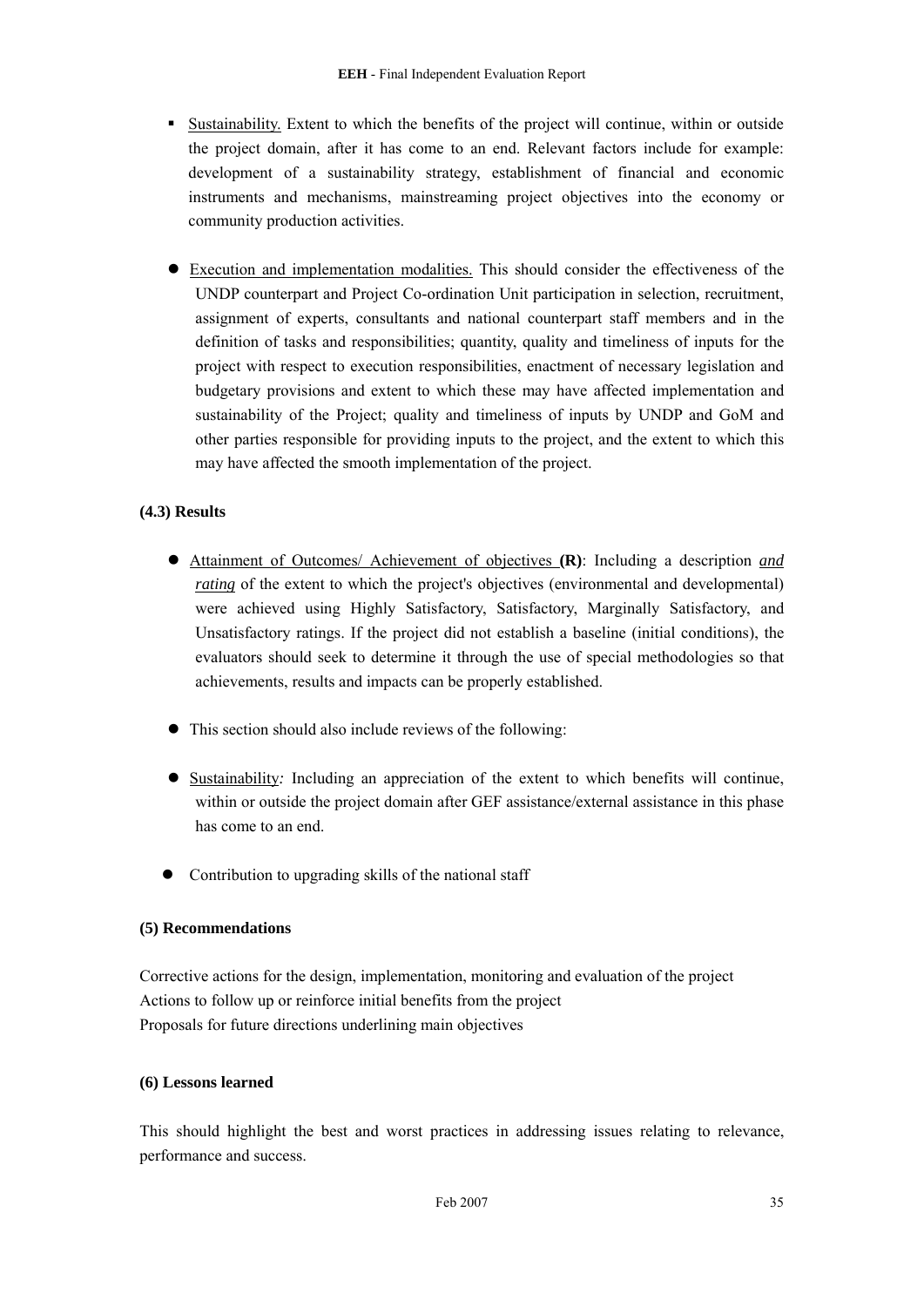#### **(7) Evaluation report Annexes**

- Evaluation TORs
- $\bullet$  Itinerary
- List of persons interviewed
- Summary of field visits
- List of documents reviewed
- Any questionnaires used and summary of results
- Comments by stakeholders (only in case of discrepancies with evaluation findings and conclusions that could not be resolved)